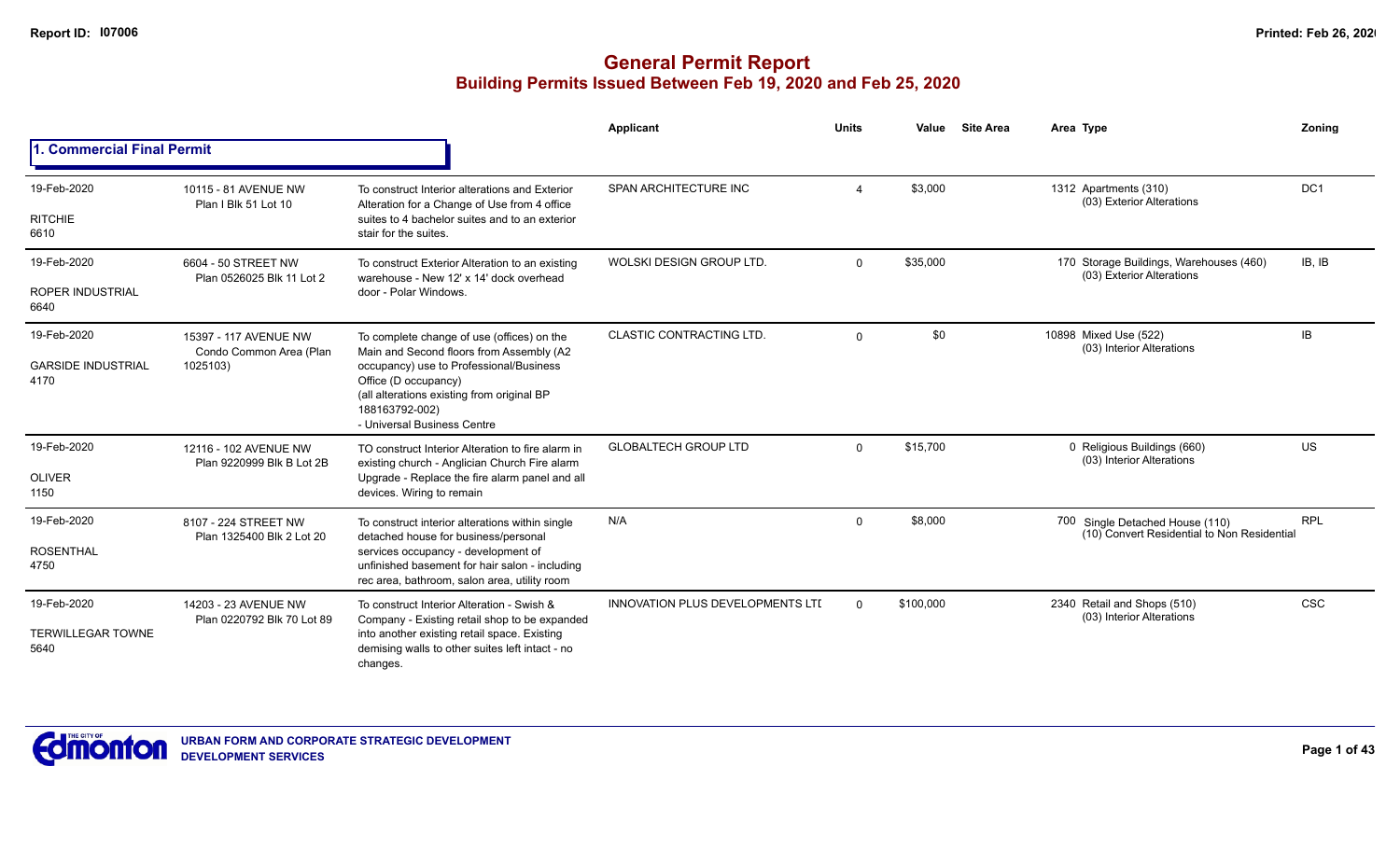|                                                    |                                                     |                                                                                                     | <b>Applicant</b>                    | <b>Units</b> | Value       | <b>Site Area</b> | Area Type                                                            | Zoning          |
|----------------------------------------------------|-----------------------------------------------------|-----------------------------------------------------------------------------------------------------|-------------------------------------|--------------|-------------|------------------|----------------------------------------------------------------------|-----------------|
| 1. Commercial Final Permit                         |                                                     |                                                                                                     |                                     |              |             |                  |                                                                      |                 |
| 20-Feb-2020                                        | 10977 - 50 STREET NW<br>Plan 0941211 Blk 1 Lot 35   | To construct an unusual structure: an exterior<br>elevated platform for pipe rack network (Gold     | EPCOR WATER SERVICES INC            | $\Omega$     | \$5,934,000 |                  | 10366 Engineering (490)<br>$(01)$ New                                | PU, PU          |
| RIVER VALLEY GOLD BAR<br>6620                      |                                                     | Bar Waste Water Treatment Plant)                                                                    |                                     |              |             |                  |                                                                      |                 |
| 20-Feb-2020                                        | 11920 - 100 AVENUE NW<br>Condo Common Area (Plan    | To construct Interior Alteration suite 1801 -<br><b>Fairmont Condo</b>                              | <b>CARLSON CONSTRUCTION LTD</b>     | $\Omega$     | \$350,000   |                  | 2500 Apartment Condos (315)<br>(03) Interior Alterations             | DC <sub>1</sub> |
| <b>OLIVER</b><br>1150                              | CD1774)                                             |                                                                                                     |                                     |              |             |                  |                                                                      |                 |
| 20-Feb-2020                                        | 11307 - 166A STREET NW<br>Plan 2477KS Blk 1 Lot 7   | To construct interior alterations to a Suite in a<br>commercial General Industrial use building.    | SEAGATE CONTRACT MANAGEMENT<br>LTD. | $\mathbf 0$  | \$25,000    |                  | 181 Storage Buildings, Warehouses (460)<br>(03) Interior Alterations | IM              |
| <b>WEST SHEFFIELD</b><br><b>INDUSTRIAL</b><br>4600 |                                                     | (Construct ONLY two barrier-free washrooms.)                                                        |                                     |              |             |                  |                                                                      |                 |
| 20-Feb-2020                                        | 3010 - 118 AVENUE NW<br>Plan 8820078 Blk 12 Lot 3   | To construct Interior Alteration to bring suite<br>back to shell - suite 132, 134, 138 Internal     | N/A                                 | $\Omega$     | \$150,000   |                  | 9386 Retail and Shops (510)<br>(03) Interior Alterations             | <b>CSC</b>      |
| <b>ABBOTTSFIELD</b><br>2010                        |                                                     | demolition                                                                                          |                                     |              |             |                  |                                                                      |                 |
| 20-Feb-2020                                        | 10914 - 97 STREET NW<br>Plan NA Blk 17 Lot 11       | To change the use of the full 2nd floor's Suite<br>from Personal Service to a Residential Dwelling  | DO IT ALL RENOVATIONS LTD           |              | \$41,000    |                  | 1894 Apartment Condos (315)<br>(03) Interior Alterations             | CB <sub>2</sub> |
| <b>MCCAULEY</b><br>1140                            |                                                     | Unit and to construct interior alterations.                                                         |                                     |              |             |                  |                                                                      |                 |
| 20-Feb-2020                                        | 12408 - 108 AVENUE NW                               | To construct interior alterations within existing<br>mixed use commercial building- original tenant | 4MULA4 PROJECTS                     | $\Omega$     | \$38,000    |                  | 804 Office Buildings (520)<br>(03) Interior Alterations              | CB <sub>1</sub> |
| <b>WESTMOUNT</b><br>3440                           | Plan RN22 Blk 27 Lots 10-11                         | fitup of shell space for office use Suite 202 - "<br>Brainstorm Neurotherapy"                       |                                     |              |             |                  |                                                                      |                 |
| 20-Feb-2020                                        | 5003 - 167 AVENUE NW<br>Plan 0829853 Blk 63 Lot 101 | To Change the use and to construct interior<br>alterations for a new indoor gym - (from a Vet       | <b>SPACE STUDIO INC</b>             | $\Omega$     | \$78,000    |                  | 2034 Mixed Use (522)<br>(03) Interior Alterations                    | <b>CSC</b>      |
| HOLLICK-KENYON<br>2340                             |                                                     | Clinic to a personal training gym) - F45                                                            |                                     |              |             |                  |                                                                      |                 |

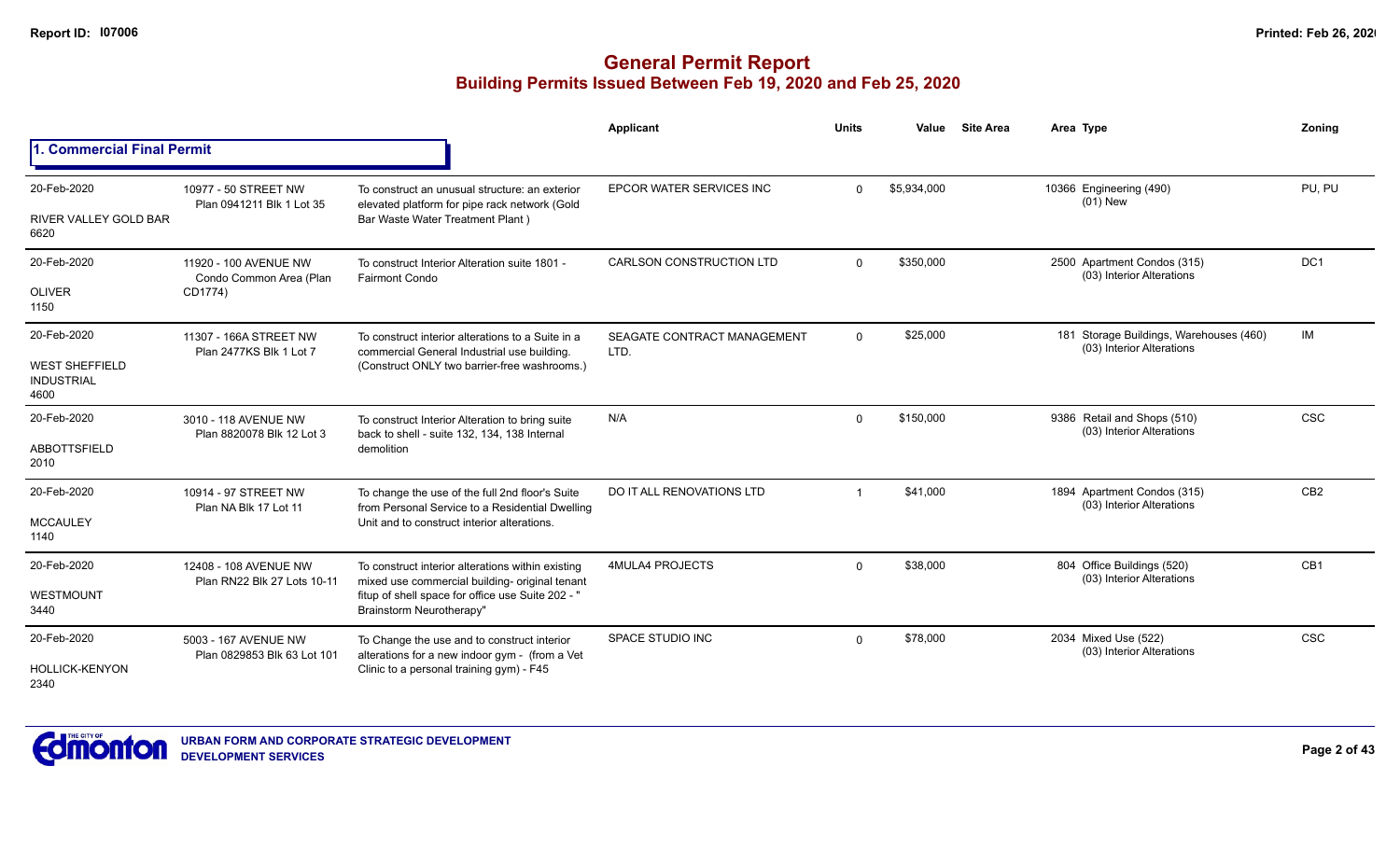|                                             |                                                                                                                                                                                                           |                                                                                                                                                                | Applicant                       | <b>Units</b> | Value        | <b>Site Area</b> | Area Type                                                 | Zoning          |
|---------------------------------------------|-----------------------------------------------------------------------------------------------------------------------------------------------------------------------------------------------------------|----------------------------------------------------------------------------------------------------------------------------------------------------------------|---------------------------------|--------------|--------------|------------------|-----------------------------------------------------------|-----------------|
| <b>Commercial Final Permit</b>              |                                                                                                                                                                                                           |                                                                                                                                                                |                                 |              |              |                  |                                                           |                 |
| 20-Feb-2020<br>BRITANNIA YOUNGSTOWN<br>4060 | 16104 - STONY PLAIN ROAD<br><b>NW</b><br>Plan 1924AM Blk 6 Lots 24-28 PLAIN ROAD                                                                                                                          | To construct Interior Alterations for a new<br>cannabis retail - HERBERT & FRYE - STONY                                                                        | PLANWORKS ARCHITECTURE INC      | $\Omega$     | \$120,200    |                  | 1002 Mixed Use (522)<br>(03) Interior Alterations         | CB <sub>2</sub> |
| 20-Feb-2020<br><b>MCCAULEY</b><br>1140      | 11068 - 95 STREET NW<br>Plan 6630R Blk 37 Lot A<br>9501 - 111 AVENUE NW<br>Plan 3554ET Blk 37 Lots B.C<br>11068 - 95 STREET NW<br>Plan ND Blk 37 Lots 4-5<br>11068 - 95 STREET NW<br>Plan ND Blk 37 Lot 5 | To demolish an existing Commercial Building<br>(damaged by fire).                                                                                              | <b>ONSIDE RESTORATION</b>       | $\Omega$     | \$490,000    |                  | 6555 Restaurants and Bars (540)<br>(99) Demolition        | CB1             |
| 21-Feb-2020<br>PEMBINA<br>3340              | 13804 - 137 AVENUE NW<br>Plan 0324247 Blk 5 Lot 9                                                                                                                                                         | To construct interior alterations within retail<br>building - tenant improvement "Golf Town"                                                                   | STOEVER JONES DESIGN            | $\Omega$     | \$900,000    |                  | 17477 Retail and Shops (510)<br>(03) Interior Alterations | <b>CSC</b>      |
| 21-Feb-2020<br><b>EMPIRE PARK</b><br>5170   | 4420 - CALGARY TRAIL NW<br>Plan 1820228 Blk 30 Lot 16                                                                                                                                                     | To construct interior alterations within<br>commercial building - original tenant fit up of<br>group D dental clinic - "SOUTH TRAIL DENTAL"<br><b>CRU #106</b> | SUMMIT CONTRACTING LTD.         | $\Omega$     | \$200,000    |                  | 2007 Office Buildings (520)<br>(03) Interior Alterations  | DC <sub>2</sub> |
| 21-Feb-2020<br><b>INGLEWOOD</b><br>3240     | 11350 - 128 STREET NW<br>Plan 0020234 Blk 6 Lot 21                                                                                                                                                        | To Construct a new apartment house with 89<br>dwellings (4 storeys) on an underground<br>parkade (266961193-006).                                              | ABBEY LANE INC                  | 89           | \$19,305,900 |                  | 0 Apartments (310)<br>$(01)$ New                          | DC <sub>2</sub> |
| 21-Feb-2020<br>WESTMOUNT<br>3440            | 12420 - 104 AVENUE NW<br>Plan 9723862 Blk 31 Lot 4                                                                                                                                                        | To construct Interior Alteration to an existing<br>museum - West Building - Main Floor Renovation<br>- Alberta Museum Association                              | <b>BALCON CONSTRUCTION LTD.</b> | $\Omega$     | \$42,100     |                  | 2519 Office Buildings (520)<br>(03) Interior Alterations  | DC2, CB1        |

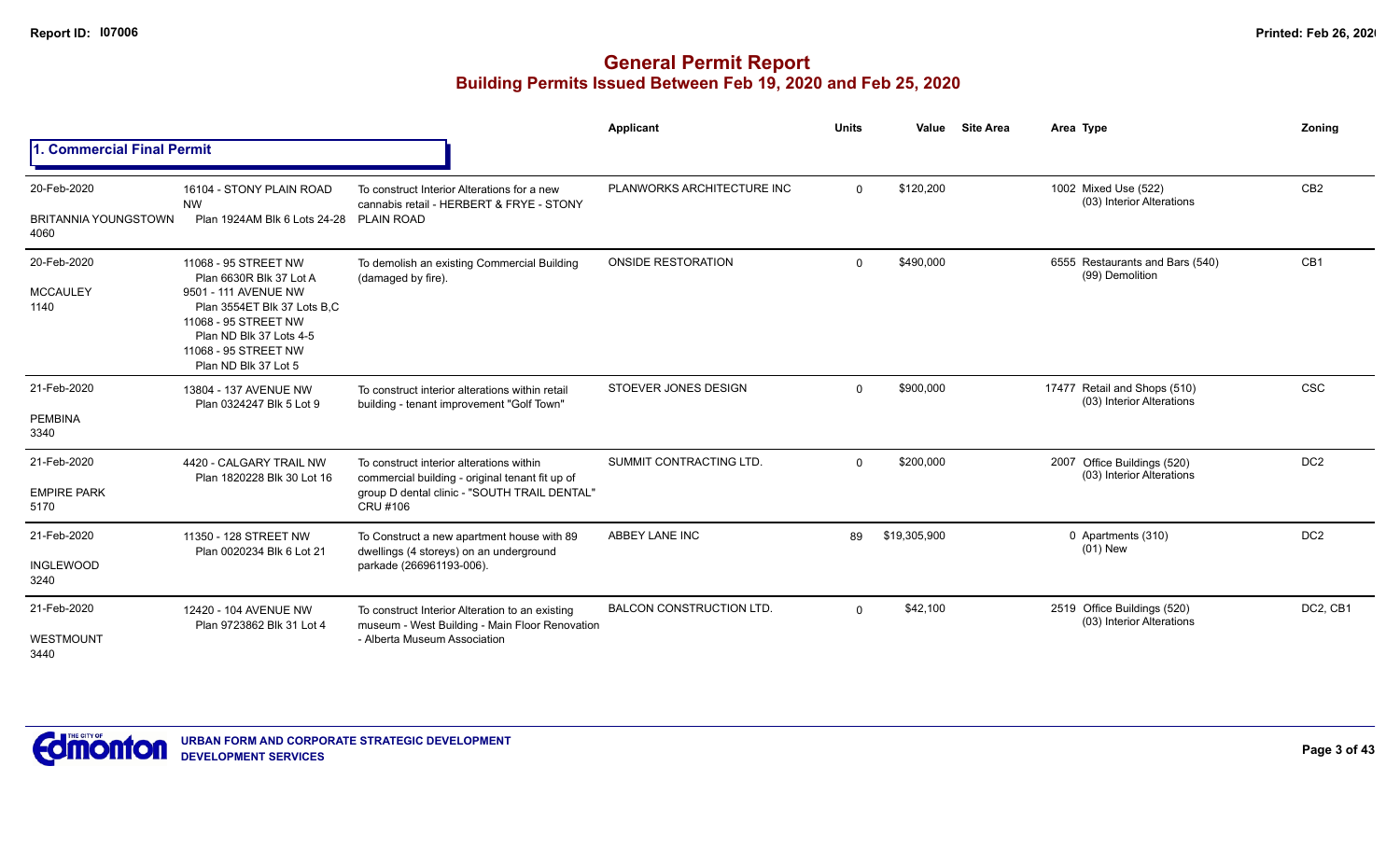|                                             |                                                       |                                                                                                                                    | Applicant                        | <b>Units</b>   | Value        | <b>Site Area</b> | Area Type                                                 | Zoning          |
|---------------------------------------------|-------------------------------------------------------|------------------------------------------------------------------------------------------------------------------------------------|----------------------------------|----------------|--------------|------------------|-----------------------------------------------------------|-----------------|
| 1. Commercial Final Permit                  |                                                       |                                                                                                                                    |                                  |                |              |                  |                                                           |                 |
| 21-Feb-2020                                 | 15803 - 87 AVENUE NW                                  | To DEMOLISH A PORTION of a retail building an                                                                                      | L7 ARCHITECTURE INC.             | $\Omega$       | \$10,000     |                  | Mixed Use (522)<br>(03) Exterior Alterations              | CB1             |
| LYNNWOOD<br>4280                            | Plan 5559KS Blk 1 Lot 1                               | construct FOUNDATION AND STEEL SKELITON<br>FRAME ONLY. (final BP#-003)                                                             |                                  |                |              |                  |                                                           |                 |
| 21-Feb-2020                                 | 4420 - CALGARY TRAIL NW<br>Plan 1820228 Blk 30 Lot 16 | To construct Interior Alteration (2 demising walls<br>& int. partition walls) for an initial fitup for a                           | KITTENS' MITTENS CHILD CARE LTD. | $\Omega$       | \$175,000    |                  | 4750 Mixed Use (522)<br>(03) Interior Alterations         | DC <sub>2</sub> |
| <b>EMPIRE PARK</b><br>5170                  |                                                       | daycare<br>- Kittens' Mittens Child Care<br>- 95 children                                                                          |                                  |                |              |                  |                                                           |                 |
|                                             |                                                       |                                                                                                                                    |                                  |                |              |                  |                                                           |                 |
| 24-Feb-2020                                 | 9932 - 88 AVENUE NW<br>Plan I9 Blk 117 Lots 5-6       | To construct interior alterations within<br>residential apartment building - Add 1 dwelling.                                       | <b>MIKITECTURE</b>               | $\overline{1}$ | \$5,000      |                  | 215 Apartments (310)<br>(08) Add Suites to Multi Dwelling | RA7             |
| <b>STRATHCONA</b><br>5480                   |                                                       | (bachelor suite adjacent to laundry area in<br>basement) Increase from 11 units to 12 units<br>(existing no permits)               |                                  |                |              |                  |                                                           |                 |
| 24-Feb-2020                                 | 10954 - 84 STREET NW<br>Plan 1723564 Blk 6 Lot 2      | To construct BUILDING 1 apartment building<br>over existing parkade - Muttart Urban District.                                      | NORR ARCHITECTS - EDMONTON OFFI  | 81             | \$13,713,400 |                  | 73910 Apartments (310)<br>$(01)$ New                      | DC1             |
| <b>BOYLE STREET</b><br>1020                 |                                                       |                                                                                                                                    |                                  |                |              |                  |                                                           |                 |
| 24-Feb-2020                                 | 2615 - CHOKECHERRY LANE                               | To change the use and construct interior<br>alterations within single family detached home -                                       | N/A                              | $\Omega$       | \$15,000     |                  | Mixed Use (522)<br>(03) Interior Alterations              | <b>RPL</b>      |
| THE ORCHARDS AT<br><b>ELLERSLIE</b><br>6216 | SW<br>Plan 1722245 Blk 20 Lot 60                      | basement development, including commercial<br>kitchen "Mhyr's Cakes and Cupcakes", 1<br>bedroom, 1 bathroom, enclosed utility room |                                  |                |              |                  |                                                           |                 |
| 24-Feb-2020                                 | 11220 - 103 AVENUE NW<br>Plan B4 Blk 12 Lots 127-128  | To construct an apartment building on an<br>existing underground parkade - Artika                                                  | S2 ARCHITECTURE                  | 35             | \$9,527,800  |                  | 58999 Apartments (310)<br>$(01)$ New                      | DC <sub>1</sub> |
| <b>OLIVER</b><br>1150                       |                                                       | Apartments.                                                                                                                        |                                  |                |              |                  |                                                           |                 |

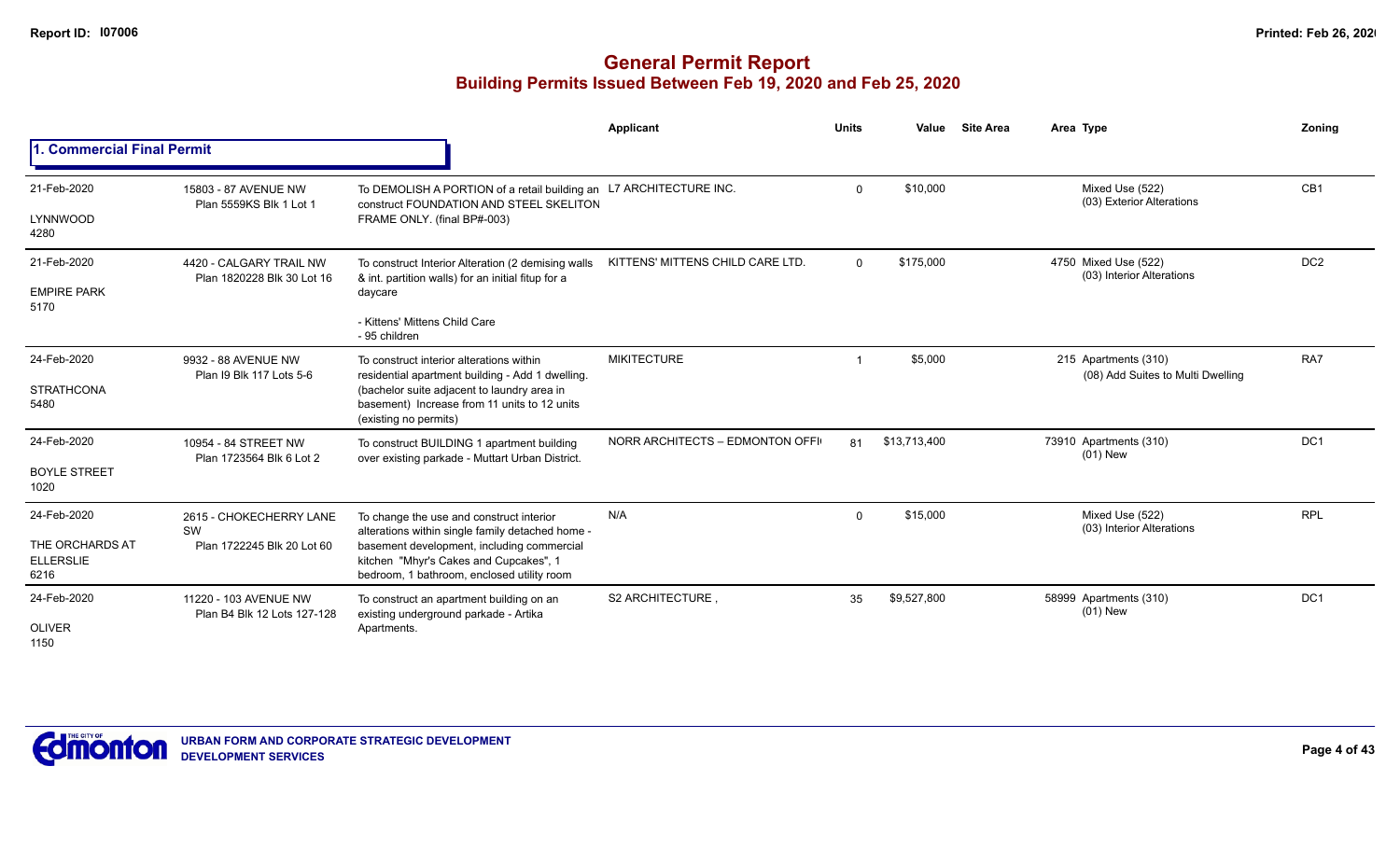|                                |                                                   |                                                                                                                                                                                                           | <b>Applicant</b>                  | <b>Units</b> | Value       | <b>Site Area</b> | Area Type                                                               | Zonina          |
|--------------------------------|---------------------------------------------------|-----------------------------------------------------------------------------------------------------------------------------------------------------------------------------------------------------------|-----------------------------------|--------------|-------------|------------------|-------------------------------------------------------------------------|-----------------|
| 1. Commercial Final Permit     |                                                   |                                                                                                                                                                                                           |                                   |              |             |                  |                                                                         |                 |
| 24-Feb-2020                    | 10104 - 103 AVENUE NW                             | To construct interior alterations within group D                                                                                                                                                          | <b>LORI COX DESIGN INC</b>        | $\Omega$     | \$106.200   |                  | Office Buildings (520)<br>1930<br>(03) Interior Alterations             | <b>CCA</b>      |
| <b>DOWNTOWN</b><br>1090        | Plan 8021480 Blk 1 Lot B                          | commercial building - (Bell Tower) - tenant<br>improvement/office renovation to 12th floor<br>suite 1203                                                                                                  |                                   |              |             |                  |                                                                         |                 |
| 24-Feb-2020                    | 12620 - 184 STREET NW<br>Plan 0726720 Blk 1 Lot 7 | To construct interior/exterior alterations to a<br>commercial General Industrial use building.                                                                                                            | DELNOR CONSTRUCTION LTD           | $\Omega$     | \$1,500,000 |                  | 152837 Storage Buildings, Warehouses (460)<br>(03) Interior Alterations | IM              |
| KINOKAMAU PLAINS AREA<br>4475  | 8808 - 58 AVENUE NW                               | Install seven new roof top units, one humidifier,<br>air terminals, misc plumbing. New light fixtures,<br>fire alarm boosters, fire alarm horn/strobes.<br>electrical connections for new roof top units. |                                   |              |             |                  |                                                                         |                 |
| 24-Feb-2020                    | Plan 7922854 Blk 2 Lot 9                          | To construct a 4200sqft/390m2 warehouse<br>addition to an existing general industrial building                                                                                                            | MAKLOC CONSTRUCTION INC.          | $\Omega$     | \$950,000   |                  | 4200 Storage Buildings, Warehouses (460)<br>(02) Addition               | IM              |
| DAVIES INDUSTRIAL WEST<br>6170 |                                                   | - Ace Courier                                                                                                                                                                                             |                                   |              |             |                  |                                                                         |                 |
| 24-Feb-2020                    | 4208 - 107 STREET NW                              | Change of use from a single family residence                                                                                                                                                              | MONTESSORI DISCOVERY DAYCARE      | $\Omega$     | \$12,600    |                  | 1387 Day Cares, Nursing Homes (650)<br>(03) Interior Alterations        | RF <sub>1</sub> |
| <b>RIDEAU PARK</b><br>5360     | Plan 1452TR Blk 24 Lot 25                         | (Group C) to a daycare and out of school care<br>(Group A2) and construct interior alterations -<br>Montessori Discovery Daycare.                                                                         |                                   |              |             |                  |                                                                         |                 |
| 24-Feb-2020                    | 1155 - ROSENTHAL<br><b>BOULEVARD NW</b>           | To construct the FOOTINGS & FOUNDATIONS<br>only for a new 71 unit apartment building -                                                                                                                    | <b>BROADSTREET PROPERTIES LTD</b> | $\Omega$     | \$0         |                  | Apartments (310)<br>(04) Footing & Foundation                           | RA7             |
| <b>ROSENTHAL</b><br>4750       | Plan 1921681 Blk 3 Lot 65                         | Building B. Westpointe Green.                                                                                                                                                                             |                                   |              |             |                  |                                                                         |                 |
| 24-Feb-2020                    | 10235 - 112 STREET NW                             | To construct exterior alterations to an existing<br>apartment - The Imperial - Balcony remediation -                                                                                                      | <b>RESTRUCTION ALBERTA LTD.</b>   | $\Omega$     | \$100.000   |                  | Apartment Condos (315)<br>(03) Exterior Alterations                     | DC <sub>1</sub> |
| <b>OLIVER</b><br>1150          | Condo Common Area (Plan<br>0825860)               | 501, 601, 608, 609                                                                                                                                                                                        |                                   |              |             |                  |                                                                         |                 |
| 24-Feb-2020                    | 1155 - ROSENTHAL<br><b>BOULEVARD NW</b>           | To construct the FOOTINGS & FOUNDATIONS<br>only for a new 106 unit apartment building -                                                                                                                   | <b>BROADSTREET PROPERTIES LTD</b> | $\Omega$     | \$0         |                  | 27965 Apartments (310)<br>(04) Footing & Foundation                     | RA7             |
| <b>ROSENTHAL</b><br>4750       | Plan 1921681 Blk 3 Lot 65                         | Building A. Westpointe Green.                                                                                                                                                                             |                                   |              |             |                  |                                                                         |                 |

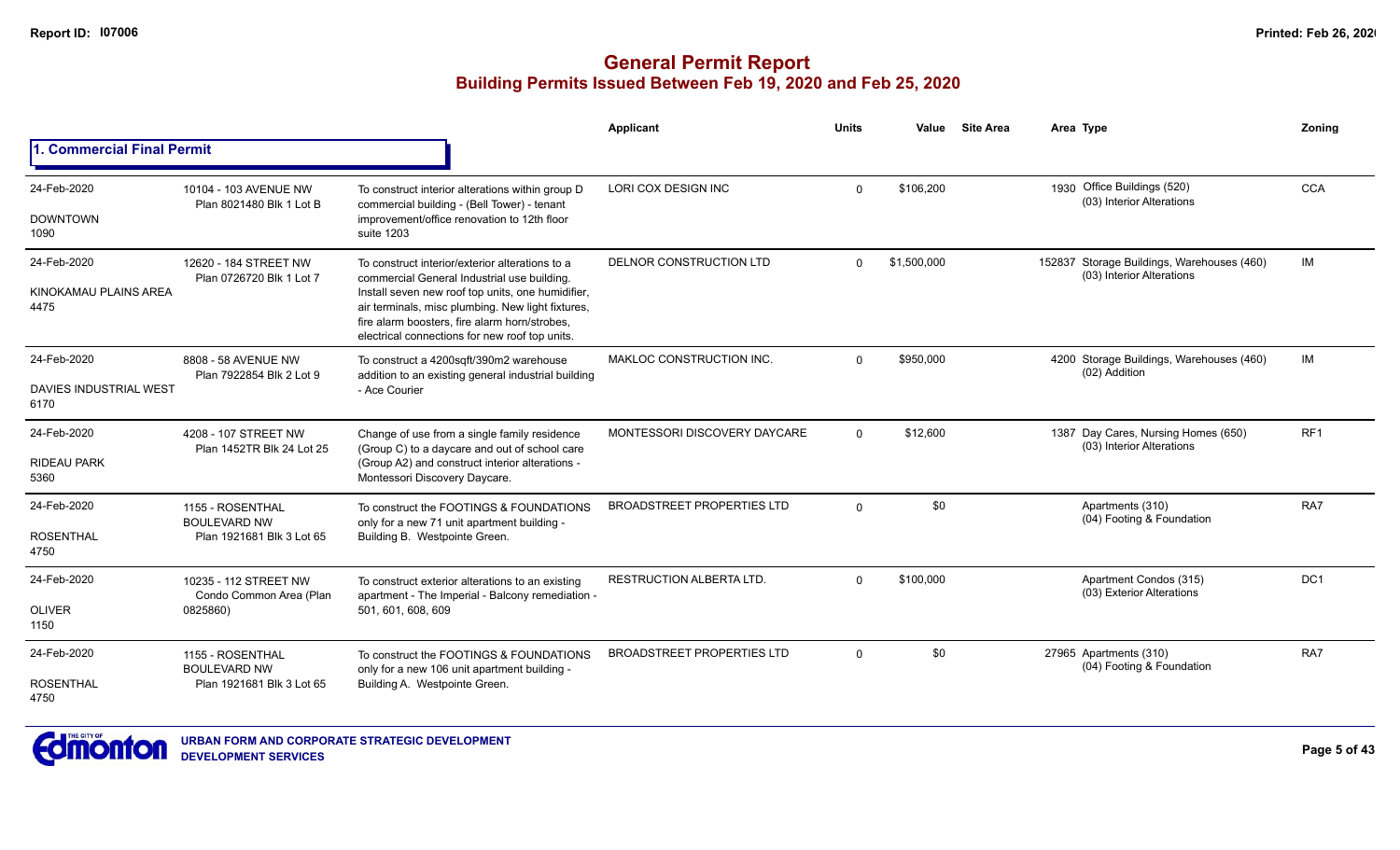|                                       |                                                                      |                                                                                                                             | Applicant                            | <b>Units</b> | Value       | <b>Site Area</b> |       | Area Type                                                              | Zoning                           |
|---------------------------------------|----------------------------------------------------------------------|-----------------------------------------------------------------------------------------------------------------------------|--------------------------------------|--------------|-------------|------------------|-------|------------------------------------------------------------------------|----------------------------------|
| <b>. Commercial Final Permit</b>      |                                                                      |                                                                                                                             |                                      |              |             |                  |       |                                                                        |                                  |
| 24-Feb-2020<br><b>RHATIGAN RIDGE</b>  | 250 - RHATIGAN ROAD EAST<br><b>NW</b><br>Plan 9220453 Blk 95 Lot 1MR | To construct Interior and exterior Alterations to<br>an existing school - Earl Buxton Elementary<br>School                  | PEMCO CONSTRUCTION LTD.              | $\Omega$     | \$200,000   |                  |       | 4327 Elementary Schools (620)<br>(03) Exterior Alterations             | <b>US</b>                        |
| 5350                                  |                                                                      |                                                                                                                             |                                      |              |             |                  |       |                                                                        |                                  |
| 24-Feb-2020                           | 10504C - 184 STREET NW<br>Condo Common Area                          | To construct interior alterations to a Suite in a<br>commercial General Industrial use building. One                        | T.I STUDIOS ARCHITECTURE             | $\Omega$     | \$550,000   |                  |       | 12615 Storage Buildings, Warehouses (460)<br>(03) Interior Alterations | IB                               |
| POUNDMAKER INDUSTRIAL<br>4410         | (Plan 1923217)                                                       | - 2 Hour Demising wall, 3 Roof top units, 1 Make<br>up air unit, 5 Exhaust fans, RACKING REQUIRE!<br><b>SEPARATE PERMIT</b> |                                      |              |             |                  |       |                                                                        |                                  |
| 24-Feb-2020                           | 11748 - KINGSWAY NW<br>Plan 6466MC Blk 18B Lot 15                    | To construct Interior Alteration to an existing<br>college - Campbell College                                               | <b>GRAHAM INTERIORS LTD</b>          | $\Omega$     | \$60,000    |                  |       | 4422 Post-secondary Institutions (624)<br>(03) Interior Alterations    | IB                               |
| <b>BLATCHFORD AREA</b><br>1111        |                                                                      |                                                                                                                             |                                      |              |             |                  |       |                                                                        |                                  |
| 24-Feb-2020                           | 8882 - 170 STREET NW<br>Plan 8421891 Blk 28 Lot 5                    | To change the use from General Retail Use to<br>Indoor Participant Recreation Use (GO KART                                  | <b>WEST EDMONTON MALL</b>            | $\Omega$     | \$2,000,000 |                  | 24326 | Indoor Recreational Building (560)<br>(03) Interior Alterations        | DC2, DC2, DC.<br>DC <sub>2</sub> |
| <b>SUMMERLEA</b><br>4520              |                                                                      | TRACK)                                                                                                                      |                                      |              |             |                  |       |                                                                        |                                  |
| 24-Feb-2020                           | 10740 - 82 AVENUE NW<br>Plan 9622351 Blk 132 Lot 1C                  | To construct Interior Alteration for a new retail -<br><b>Sweethoney Desserts</b>                                           | SPAN ARCHITECTURE INC                | $\Omega$     | \$55,000    |                  |       | 1683 Retail and Shops (510)<br>(03) Interior Alterations               | DC <sub>1</sub>                  |
| <b>GARNEAU</b><br>5200                |                                                                      |                                                                                                                             |                                      |              |             |                  |       |                                                                        |                                  |
| 24-Feb-2020                           | 6703 - 68 AVENUE NW                                                  | To construct Interior Alteration (partition walls<br>w/ open ceiling) to an existing warehouse for a                        | <b>ATHAN HOMES INC</b>               | $\Omega$     | \$168,000   |                  |       | 807 Storage Buildings, Warehouses (460)<br>(03) Interior Alterations   | <b>IM</b>                        |
| <b>DAVIES INDUSTRIAL EAST</b><br>6160 | Plan 0725745 Blk 1 Lot 1                                             | countertop cuttting area<br>- Small Cap Warehouse Improvement                                                               |                                      |              |             |                  |       |                                                                        |                                  |
| 24-Feb-2020                           | 12905 - 122 AVENUE NW<br>Plan 4909HW Blk 20 Lot 15                   | To construct an addition to an existing Religious<br>Assembly building. Providence Canadian                                 | <b>MALTBY &amp; PRINS ARCHITECTS</b> | $\Omega$     | \$900,000   |                  |       | Religious Buildings (660)<br>(03) Exterior Alterations                 | RF <sub>1</sub>                  |
| SHERBROOKE<br>3410                    |                                                                      | Reformed Church. REFERENCE APPROVED D<br>#150056814-005.                                                                    |                                      |              |             |                  |       |                                                                        |                                  |

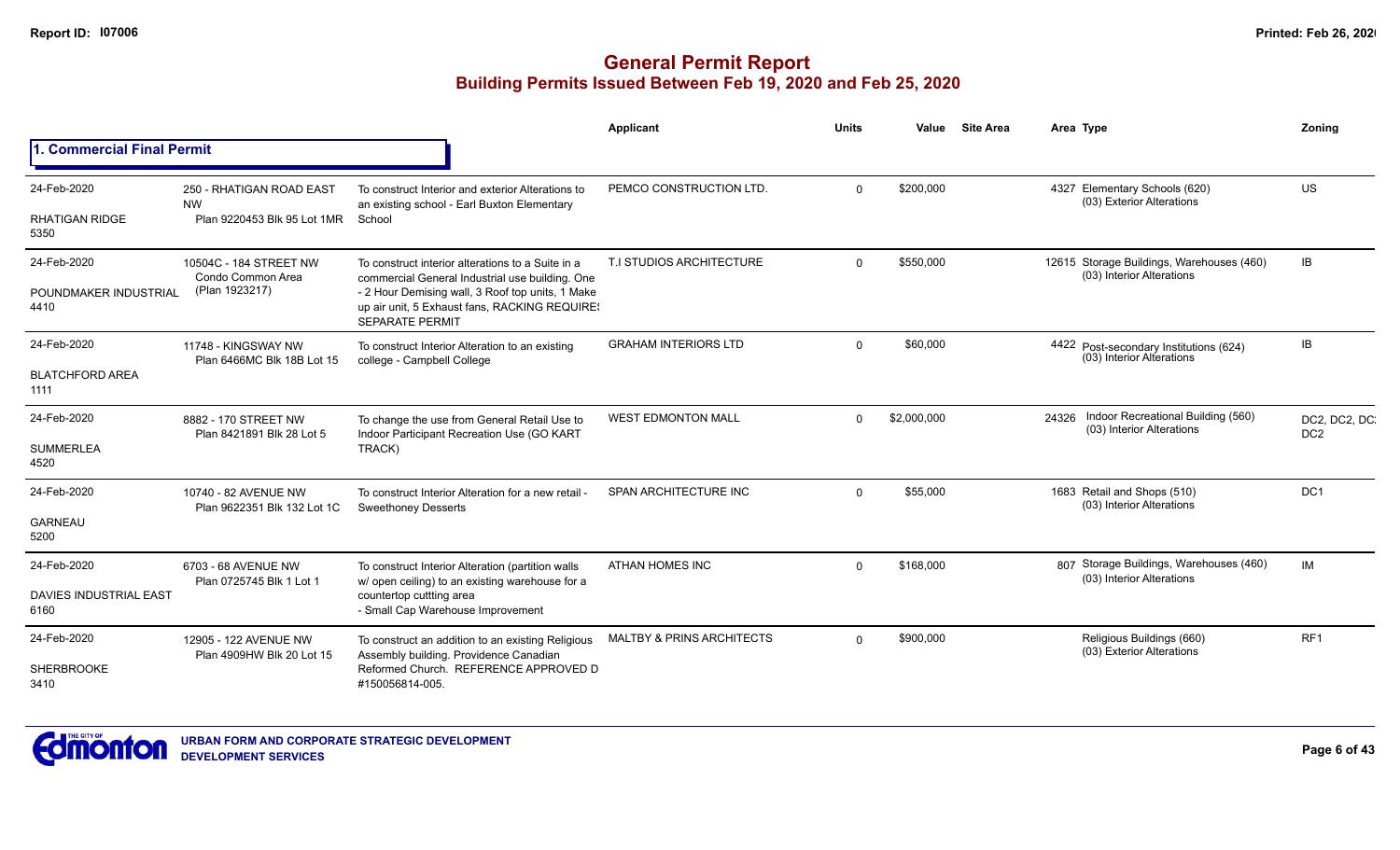|                                    |                                                   |                                                                                                                                               | Applicant                      | <b>Units</b> | Value       | <b>Site Area</b> | Area Type                                                              | Zoning          |
|------------------------------------|---------------------------------------------------|-----------------------------------------------------------------------------------------------------------------------------------------------|--------------------------------|--------------|-------------|------------------|------------------------------------------------------------------------|-----------------|
| 1. Commercial Final Permit         |                                                   |                                                                                                                                               |                                |              |             |                  |                                                                        |                 |
| 24-Feb-2020                        | 9440 - 149 STREET NW<br>Plan 5710AF Blk 68 Lot 3  | To construct interior alterations within existing<br>assembly suite - tenant improvement for                                                  | <b>BEC LIMITED</b>             | $\Omega$     | \$40,000    |                  | 1368 Restaurants and Bars (540)<br>(03) Interior Alterations           | CB <sub>1</sub> |
| <b>SHERWOOD</b><br>4500            |                                                   | proposed A2 occupancy - "Roma Pizza &<br>Donair"                                                                                              |                                |              |             |                  |                                                                        |                 |
| 25-Feb-2020                        | 12805 - 17 STREET NE<br>Plan 1422765 Blk 6 Lot 10 | To construct a General Industrial Use Building<br>(Administrative office trailer for a trucking                                               | STANTEC ARCHITECTURE LTD.      | $\Omega$     | \$1,250,000 |                  | Storage Buildings, Warehouses (460)<br>$(01)$ New                      | IM              |
| <b>CLOVER BAR AREA</b><br>2160     |                                                   | company)<br>-DCT Chambers Trucking Ltd.                                                                                                       |                                |              |             |                  |                                                                        |                 |
| 25-Feb-2020                        | 7319 - 17 STREET NW                               | To construct Interior Alteration to an existing<br>general industrial building. - Cougar Drilling                                             | <b>CK DESIGN LID</b>           | $\Omega$     | \$150,000   |                  | 10775 Storage Buildings, Warehouses (460)<br>(03) Interior Alterations | IM              |
| SOUTHEAST INDUSTRIAL<br>6690       | Plan 8021285 Lot C                                | Solutions                                                                                                                                     |                                |              |             |                  |                                                                        |                 |
| 25-Feb-2020                        | 434 - MISTATIM WAY NW<br>Plan 1820139 Blk 3 Lot 2 | To construct a Commercial Building with 3<br>General Retail Stores (Units 438-446) and a                                                      | SPAN ARCHITECTURE INC          | $\Omega$     | \$720,000   |                  | Retail and Shops (510)<br>$(01)$ New                                   | CB2, CB2        |
| <b>MISTATIM INDUSTRIAL</b><br>4320 |                                                   | Restaurant (Unit 434) with an outdoor patio<br>and mezzanine. 3 demising walls and 5 RTUs.                                                    |                                |              |             |                  |                                                                        |                 |
| 25-Feb-2020                        | 10720 - 95 STREET NW<br>Plan ND Blk 24 Lots 5-8   | Exterior Alteration, Interior Alteration Installing<br>new windows, moving door.                                                              | 2074687 ALBERTA LTD            | $\Omega$     | \$12,000    |                  | 1585 Office Buildings (520)<br>(03) Exterior Alterations               | <b>CNC</b>      |
| <b>MCCAULEY</b><br>1140            |                                                   |                                                                                                                                               |                                |              |             |                  |                                                                        |                 |
| 25-Feb-2020                        | 12225 - 107 AVENUE NW<br>Plan RN22 Blk 7 Lots 1-2 | To change the use of a suite in a mixed use                                                                                                   | RANGE ROAD INCORPORATED, BLAIR | $\Omega$     | \$165,000   |                  | 4214 Restaurants and Bars (540)<br>(03) Interior Alterations           | CB1             |
| WESTMOUNT<br>3440                  |                                                   | commercial building from retail (vacuum<br>sales/repair) to A2 - restaurant use with retail<br>meat sales, and construct interior alterations |                                |              |             |                  |                                                                        |                 |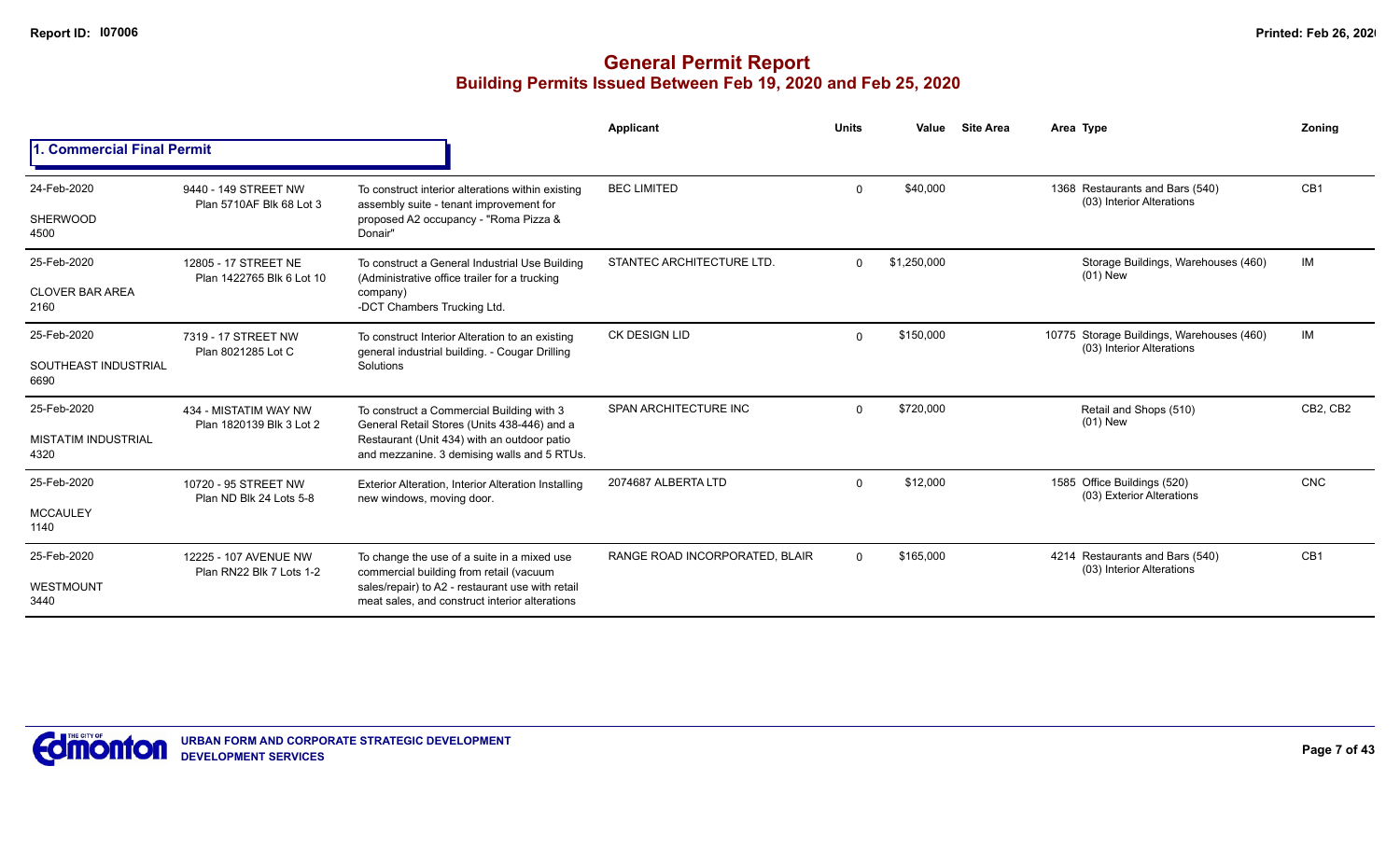|                                         |                                                          |                                                                                                                                                                                                                                                                                                                                                                                                                      | Applicant                      | <b>Units</b> | Value     | <b>Site Area</b> | Area Type                                                          | Zoning          |
|-----------------------------------------|----------------------------------------------------------|----------------------------------------------------------------------------------------------------------------------------------------------------------------------------------------------------------------------------------------------------------------------------------------------------------------------------------------------------------------------------------------------------------------------|--------------------------------|--------------|-----------|------------------|--------------------------------------------------------------------|-----------------|
| 1. Commercial Final Permit              |                                                          |                                                                                                                                                                                                                                                                                                                                                                                                                      |                                |              |           |                  |                                                                    |                 |
| 25-Feb-2020                             | 440, 250 - AURUM ROAD NE<br>Plan 0941790 Blk 1 Lot 12PUL | To construct interior alterations to an existing<br>building. Change use from F1 to F3. Large                                                                                                                                                                                                                                                                                                                        | SPECTACLE-BUREAU.COM           | $\Omega$     | \$532,600 |                  | 0 Storage Buildings, Warehouses (460)<br>(03) Interior Alterations | DC <sub>2</sub> |
| <b>CLOVER BAR AREA</b><br>2160          |                                                          | (East) Dome for storage of pick-ups, loaders,<br>tractors, skid steers, ect. Small (West) Dome<br>used for storage of parts and mechanical<br>equipment including motors, conveyor bellts,<br>bearings, electrical components, ect. which is<br>the planned continued use. The office block and<br>mezzanines are not being re-purposed, and the<br>mezzanines are planned to be used for<br>connection/access only. |                                |              |           |                  |                                                                    |                 |
| 25-Feb-2020                             | 9844 - 110 STREET NW<br>Plan NB Blk 10 Lots              | To construct Interior Alteration and exterior<br>alterations to an existing school - New main                                                                                                                                                                                                                                                                                                                        | <b>VEYRON PROJECTS INC</b>     | $\Omega$     | \$295.000 |                  | 476 Elementary Schools (620)<br>(03) Interior Alterations          | <b>US</b>       |
| <b>OLIVER</b><br>1150                   | 17-19,68-70                                              | entrance and canopy - Grandin Catholic<br><b>Elementary School Renovation</b>                                                                                                                                                                                                                                                                                                                                        |                                |              |           |                  |                                                                    |                 |
| 25-Feb-2020<br><b>WESTMOUNT</b><br>3440 | 12503 - 102 AVENUE NW<br>Plan RN22B Blk 39 Lot 6         | To construct interior alterations within existing<br>A2 suite - "CAFE VERSAILLES" - minor<br>changes to interior finishes - new millwork,<br>countertops, flooring, drywalled ceiling                                                                                                                                                                                                                                | CAFÉ VERSAILLES LTD.           | $\Omega$     | \$75,000  |                  | 1200 Restaurants and Bars (540)<br>(03) Interior Alterations       | DC <sub>2</sub> |
| 25-Feb-2020                             | 17010 - 90 AVENUE NW<br>Plan 0928218 Blk 30 Lot 10       | To construct Interior Alteration to an existing<br>pharmacy - EDMONTON PHARMACY                                                                                                                                                                                                                                                                                                                                      | OGGI INC O/A OGGI HOMES, MARIO | $\Omega$     | \$100,000 |                  | 435 Retail and Shops (510)<br>(03) Interior Alterations            | DC <sub>2</sub> |
| <b>SUMMERLEA</b><br>4520                |                                                          |                                                                                                                                                                                                                                                                                                                                                                                                                      |                                |              |           |                  |                                                                    |                 |
| 25-Feb-2020                             | 12222 - 137 AVENUE NW                                    | TO construct Interior Alteration to an existing<br>food service building. Installation of new                                                                                                                                                                                                                                                                                                                        | 22228045 AB LTD                | $\Omega$     | \$35,000  |                  | 500 Restaurants and Bars (540)<br>(03) Interior Alterations        | RA7, CSC        |
| <b>BARANOW</b><br>3020                  | Plan 7922542 Blk 35 Lot 29                               | commercial HVAC and exhaust fan. Shish<br>Shawarma.                                                                                                                                                                                                                                                                                                                                                                  |                                |              |           |                  |                                                                    |                 |
| 25-Feb-2020                             | 8920 - 100 STREET NW<br>Plan 4231RS Blk 123 Lot 1A       | To construct Interior Alterations to an existing<br>parkade - Parkade Interior Restoration 2020                                                                                                                                                                                                                                                                                                                      | <b>CCD WESTERN LIMITED</b>     | $\Omega$     | \$65,000  |                  | 5382 Apartments (310)<br>(03) Interior Alterations                 | RA9             |
| <b>STRATHCONA</b><br>5480               |                                                          |                                                                                                                                                                                                                                                                                                                                                                                                                      |                                |              |           |                  |                                                                    |                 |

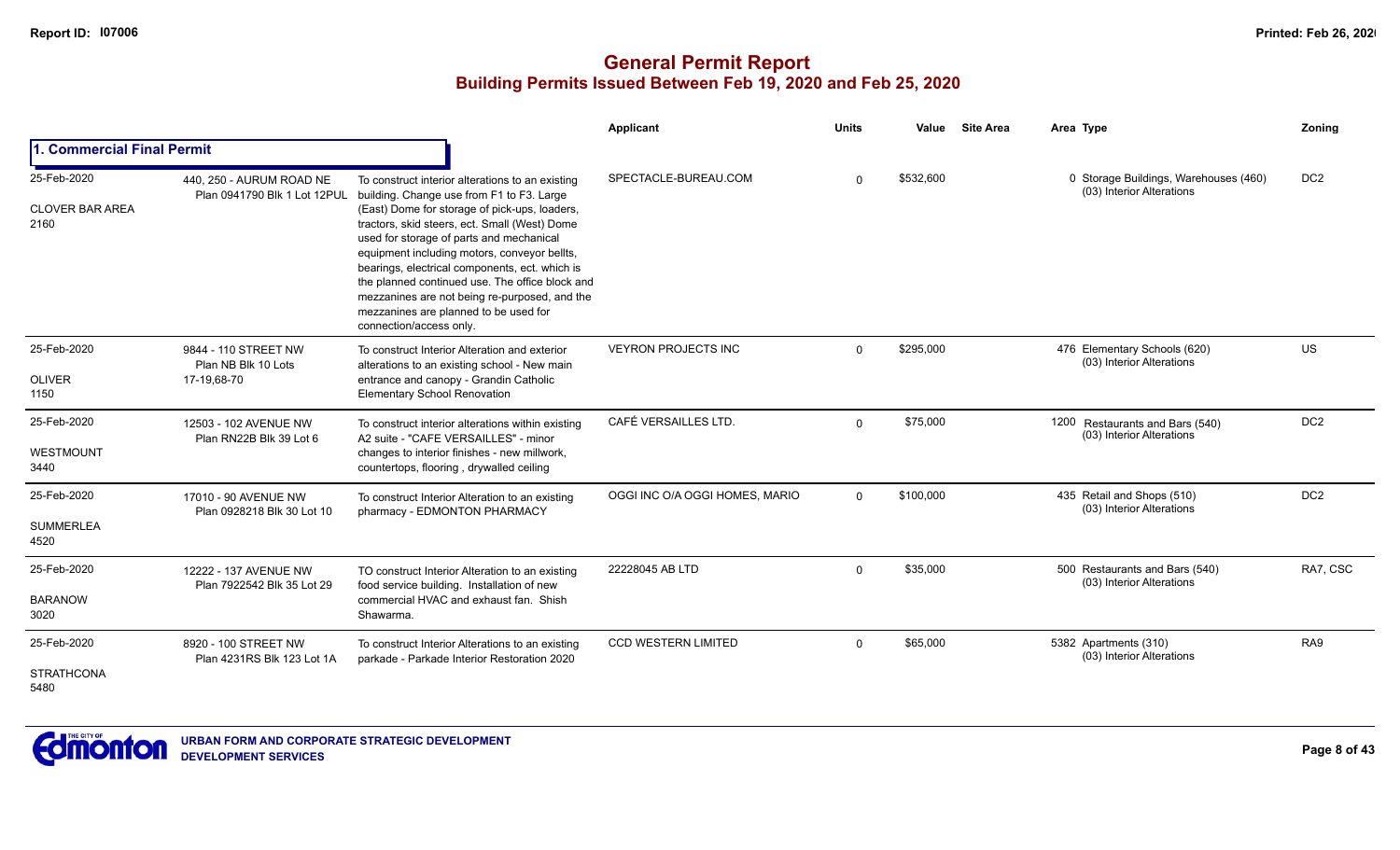### **General Permit Report Building Permits Issued Between Feb 19, 2020 and Feb 25, 2020**

|                                              |                                                               |                                                                                                                                                                                                                                                                                                                                                                                                                                                                      | Applicant                          | <b>Units</b> | Value       | <b>Site Area</b> | Area Type                                                    | Zoning                          |
|----------------------------------------------|---------------------------------------------------------------|----------------------------------------------------------------------------------------------------------------------------------------------------------------------------------------------------------------------------------------------------------------------------------------------------------------------------------------------------------------------------------------------------------------------------------------------------------------------|------------------------------------|--------------|-------------|------------------|--------------------------------------------------------------|---------------------------------|
| 1. Commercial Final Permit                   |                                                               |                                                                                                                                                                                                                                                                                                                                                                                                                                                                      |                                    |              |             |                  |                                                              |                                 |
| 348155377-002<br><b>GLENWOOD</b><br>4180     | 15802 - 100 AVENUE NW<br>Plan 1822191 Blk 2C Lot 38           | To construct Interior Alterations for a new<br>office (initial fitup) - Company Office (Proposed<br>work will include 4 office 1 Conference room 1<br>Barrier Free Bathroom and a small kitchenette<br>by the entrance.)                                                                                                                                                                                                                                             | <b>HOSPITALITY ADVISERS GROUPS</b> | $\Omega$     | \$25,000    |                  | 960 Mixed Use (522)<br>(03) Interior Alterations             | CB1                             |
| 25-Feb-2020<br>POUNDMAKER INDUSTRIAL<br>4410 | 10504C - 184 STREET NW<br>Condo Common Area<br>(Plan 1923217) | To construct a new General Industrial Use<br>Building. No washrooms, No demising walls, No<br>RTUs, Mezzanines can only be used as Group<br>D Occupancy for future tenant improvement<br>permits. Future tenant improvement permits to<br>have compliance with NECB (most current<br>version), and Future tenant improvement to<br>include structural placement of future RTUs, in<br>addition to NECB compliance of RTUs. -<br>"ELEMENT BUSINESS CENTRE BUILDING B" | RIDDELL KURCZABA ARCHITECTURE      | $\Omega$     | \$8,000,000 |                  | 61430 Storage Buildings, Warehouses (460)<br>(01) New        | IB                              |
| 25-Feb-2020<br><b>SUMMERLEA</b><br>4520      | 8882 - 170 STREET NW<br>Plan 8421891 Blk 28 Lot 5             | To construct Interior Alteration to an existing<br>space - West 49 (Tenant to occupy existing<br>retail unit 1205 (formerly forever 21) in an as-is<br>condition. All previous tenant fixtures and<br>finishes will remain the same, no construction<br>will take place. New tenant will just stock<br>existing shelves with their stock. Only<br>adjustments to signage will be made.)                                                                              | <b>WEST EDMONTON MALL</b>          | $\Omega$     | \$5,000     |                  | 1000 Malls, Office/Retail (512)<br>(03) Interior Alterations | DC2, DC2, DC<br>DC <sub>2</sub> |
| 25-Feb-2020<br><b>OLIVER</b><br>1150         | 11606 - JASPER AVENUE NW<br>Plan 7261AB Blk 16 Lots<br>26-27  | To construct interior alterations to an existing<br>Restaurant/Pub. Interior cosmetic changes only,<br>no work to be done to bathrooms or kitchen at<br>all.                                                                                                                                                                                                                                                                                                         | DO IT ALL RENOVATIONS LTD          | $\Omega$     | \$80,000    |                  | 4672 Restaurants and Bars (540)<br>(03) Interior Alterations | DC <sub>1</sub>                 |

**6. House Building Permit**

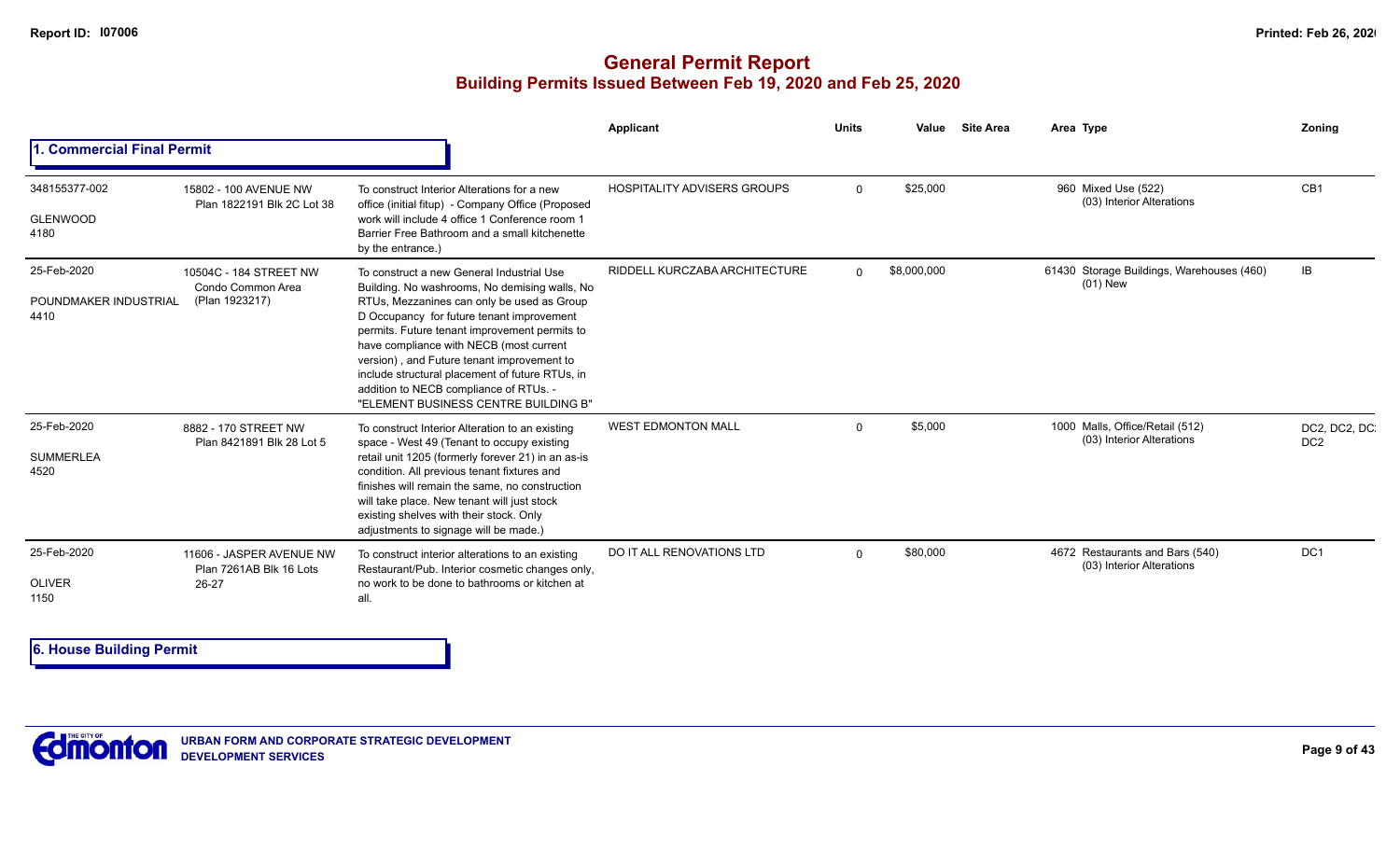|                                   |                                                         |                                                                                                                                     | Applicant                        | <b>Units</b> | Value                                                   | <b>Site Area</b> | Area Type                                                           | Zoning          |
|-----------------------------------|---------------------------------------------------------|-------------------------------------------------------------------------------------------------------------------------------------|----------------------------------|--------------|---------------------------------------------------------|------------------|---------------------------------------------------------------------|-----------------|
| 6. House Building Permit          |                                                         |                                                                                                                                     |                                  |              |                                                         |                  |                                                                     |                 |
| 19-Feb-2020<br><b>KLARVATTEN</b>  | 9247 - 181 AVENUE NW<br>Plan 1222382 Blk 22 Lot 51      | To construct a Single Detached House with<br>front attached Garage, Unenclosed Front<br>Porch, rear uncovered deck (2.90m x 4.62m), | APOLLO BUILDING GROUP LTD        |              | \$253,100                                               |                  | 2201 Single Detached House (110)<br>(01) Building - New<br>2-storey | <b>RSL</b>      |
| 2440                              |                                                         | and fireplace.                                                                                                                      |                                  |              |                                                         |                  |                                                                     |                 |
| 19-Feb-2020                       | 3752 - WEIDLE CRESCENT SW<br>Plan 1525168 Blk 17 Lot 51 | To construct a Semi-detached House with front<br>attached Garage(s), Unenclosed Front                                               | <b>FABULOUS CONSTRUCTION LTD</b> | 2            | \$353,600                                               |                  | 3075 Semi-Detached House (210)<br>(01) Building - New               | RF4             |
| <b>WALKER</b><br>6662             | 3754 - WEIDLE CRESCENT SW<br>Plan 1525168 Blk 17 Lot 52 | Porch(s), rear uncovered deck (Lot 51 - 3.66m<br>x 3.05m, Lot 52 - 3.66m x 3.05m), and side door<br>(Lot 51).                       |                                  |              |                                                         |                  | 2-storey                                                            |                 |
| 19-Feb-2020                       | 10842 - 140 STREET NW<br>Plan 1922246 Blk 13 Lot 26A    | To construct a Single Detached House with<br>Unenclosed Front Porch and rear uncovered                                              | TIMBER HAUS DEVELOPMENTS         |              | \$213,300                                               |                  | 1855 Single Detached House (110)<br>(01) Building - New             | RF <sub>1</sub> |
| NORTH GLENORA<br>3310             |                                                         | deck (3.81m x 3.96m).                                                                                                               |                                  |              |                                                         | 2-storey         |                                                                     |                 |
| 19-Feb-2020                       | 15648 - 16 AVENUE SW<br>Plan 1922609 Blk 24 Lot 39      | To construct a Single Detached House with<br>front attached Garage, Unenclosed Front                                                | <b>HOMES BY AVI</b>              |              | \$295.300                                               |                  | 2461 Single Detached House (110)<br>$(01)$ Building - New           | <b>RSL</b>      |
| <b>GLENRIDDING RAVINE</b><br>5579 |                                                         | Porch, and Basement development (NOT to be<br>used as an additional Dwelling) (1 bedroom, 1<br>bathroom, mechanical room).          |                                  |              |                                                         |                  | 2-storey                                                            |                 |
| 19-Feb-2020                       | 22282 - 99A AVENUE NW<br>Plan 1820330 Blk 23 Lot 117    | To construct a Single Detached House with<br>front attached Garage and Unenclosed Front                                             | <b>CAMERON HOMES INC</b>         |              | \$192,100                                               |                  | 1670 Single Detached House (110)<br>(01) Building - New             | <b>RMD</b>      |
| <b>SECORD</b><br>4487             |                                                         | Porch.                                                                                                                              |                                  |              |                                                         |                  | 2-storey                                                            |                 |
| 19-Feb-2020                       | 9639 - 224 STREET NW<br>Plan 1723645 Blk 6 Lot 164      | To construct a Single Detached House with<br>front attached Garage, Unenclosed Front                                                | PACESETTER HOMES LTD             |              | \$217.700                                               |                  | 1814 Single Detached House (110)<br>(01) Building - New             | <b>RMD</b>      |
| <b>SECORD</b><br>4487             |                                                         | Porch, fireplace and side door.                                                                                                     |                                  |              |                                                         |                  | 2-storey                                                            |                 |
| 19-Feb-2020                       | 2152 - 51 STREET SW<br>Plan 1822899 Blk 6 Lot 38        | <b>MONTORIO HOMES LTD</b><br>To construct a Single Detached House with                                                              | \$192,700                        |              | 1606 Single Detached House (110)<br>(01) Building - New | <b>RPL</b>       |                                                                     |                 |
| <b>WALKER</b><br>6662             |                                                         | Unenclosed Front Porch, rear uncovered deck<br>(3.05m x 3.05m) and side entrance.                                                   |                                  |              |                                                         |                  | 2-storey                                                            |                 |

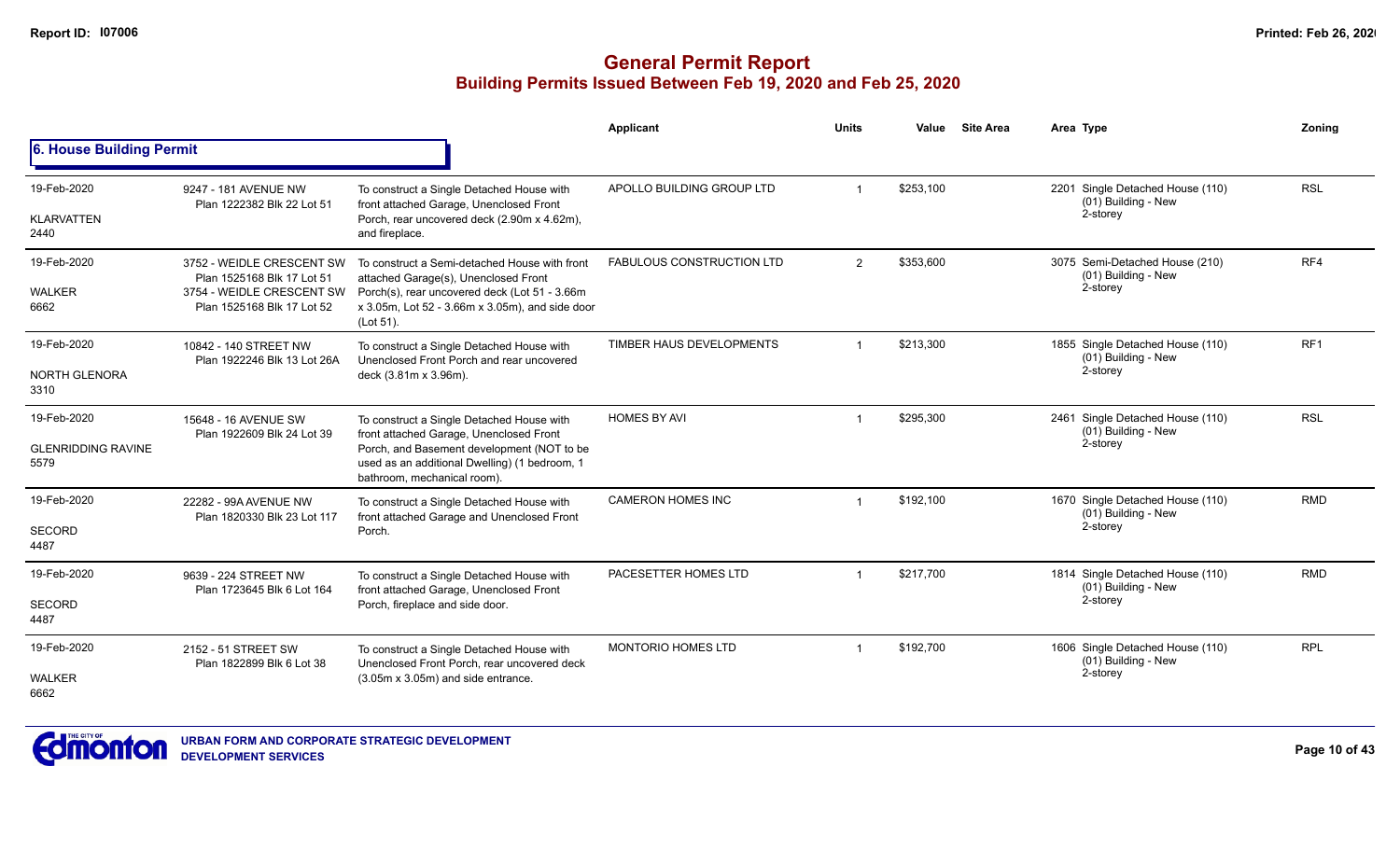|                                                     |                                                                       |                                                                                                                                                                 | Applicant                    | <b>Units</b>   | Value     | <b>Site Area</b> | Area Type                                                           | Zoning          |
|-----------------------------------------------------|-----------------------------------------------------------------------|-----------------------------------------------------------------------------------------------------------------------------------------------------------------|------------------------------|----------------|-----------|------------------|---------------------------------------------------------------------|-----------------|
| 6. House Building Permit                            |                                                                       |                                                                                                                                                                 |                              |                |           |                  |                                                                     |                 |
| 19-Feb-2020<br><b>LAUREL</b><br>6444                | 2509 - 14A AVENUE NW<br>Plan 1822989 Blk 13 Lot 19                    | To construct a Single Detached House with<br>front attached Garage, fireplace, Unenclosed<br>Front Porch, rear uncovered deck (3.81m x<br>2.90m) and Side door. | <b>VICTORY HOMES LTD</b>     |                | \$311,200 |                  | 2706 Single Detached House (110)<br>(01) Building - New<br>2-storey | <b>RSL</b>      |
| 19-Feb-2020<br><b>LAUREL</b><br>6444                | 2636 - 13 AVENUE NW<br>Plan 1723189 Blk 7 Lot 44                      | To construct a Single Detached House with<br>front attached Garage, Unenclosed Front Porch<br>and fireplace.                                                    | STERLING HOMES EDMONTON LTD. | $\overline{1}$ | \$266,600 |                  | 2222 Single Detached House (110)<br>(01) Building - New<br>2-storey | <b>RSL</b>      |
| 19-Feb-2020<br>SECORD<br>4487                       | 22323 - 94 AVENUE NW<br>Plan 1723442 Blk 14 Lot 43                    | To construct a Single Detached House with<br>front attached Garage, Unenclosed Front Porch<br>and fireplace.                                                    | <b>COVENTRY HOMES INC</b>    |                | \$252,400 |                  | 2103 Single Detached House (110)<br>(01) Building - New<br>2-storey | <b>RMD</b>      |
| 19-Feb-2020<br><b>CRYSTALLINA NERA WEST</b><br>2463 | 828 - CRYSTALLINA NERA WAY<br><b>NW</b><br>Plan 1822602 Blk 5 Lot 164 | To construct a Single Detached House with<br>front attached Garage, Unenclosed Front Porch<br>and fireplace.                                                    | <b>COVENTRY HOMES</b>        | $\overline{1}$ | \$306,600 |                  | 2555 Single Detached House (110)<br>(01) Building - New<br>2-storey | <b>RSL</b>      |
| 19-Feb-2020<br><b>MAPLE</b><br>6441                 | 3924 - 5 STREET NW<br>Plan 1623032 Blk 6 Lot 153                      | To construct a Single Detached House with<br>front attached Garage and Unenclosed Front<br>Porch.                                                               | <b>COVENTRY HOMES INC</b>    |                | \$256,000 |                  | 2133 Single Detached House (110)<br>(01) Building - New<br>2-storey | <b>RMD</b>      |
| 19-Feb-2020<br><b>SECORD</b><br>4487                | 9945 - 222A STREET NW<br>Plan 1820330 Blk 21 Lot 92                   | To construct a Single Detached House with<br>front attached Garage and Unenclosed Front<br>Porch.                                                               | STERLING HOMES EDMONTON LTD. | $\overline{1}$ | \$179,000 |                  | 1492 Single Detached House (110)<br>(01) Building - New<br>2-storey | <b>RMD</b>      |
| 19-Feb-2020<br><b>FOREST HEIGHTS</b><br>6230        | 10517 - 83 STREET NW<br>Plan 2020063 Blk 50 Lot 4A                    | To construct a Single Detached House with<br>Unenclosed Front Porch, rear uncovered deck<br>(3.05m x 5.18m), fireplace and side door.                           | <b>NEW URBAN HOMES LTD</b>   |                | \$199,600 |                  | 1736 Single Detached House (110)<br>(01) Building - New<br>2-storey | RF <sub>3</sub> |

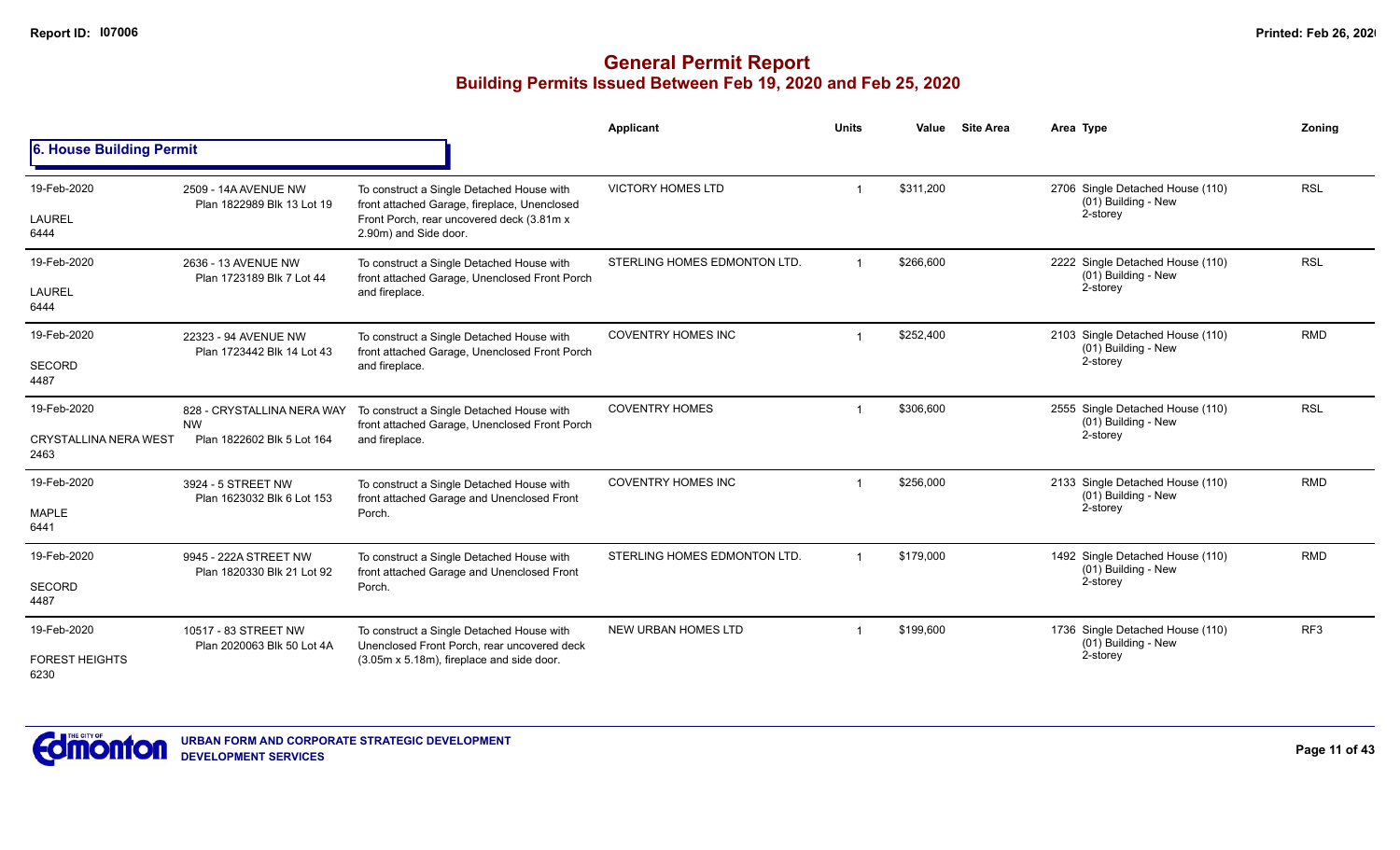|                                                            |                                                                |                                                                                                                                                                                                                                                                                             | <b>Applicant</b>              | <b>Units</b>          | Value     | <b>Site Area</b> | Area Type                                                           | Zoning        |
|------------------------------------------------------------|----------------------------------------------------------------|---------------------------------------------------------------------------------------------------------------------------------------------------------------------------------------------------------------------------------------------------------------------------------------------|-------------------------------|-----------------------|-----------|------------------|---------------------------------------------------------------------|---------------|
| 6. House Building Permit                                   |                                                                |                                                                                                                                                                                                                                                                                             |                               |                       |           |                  |                                                                     |               |
| 19-Feb-2020<br>LAUREL<br>6444                              | 1424 - 25 STREET NW<br>Plan 1822989 Blk 13 Lot 8               | To construct a Single Detached House with<br>front attached Garage, Unenclosed Front<br>Porch, fireplace, secondary suite (2 bed, 1<br>Bath, Kitchen, Rec Area), rear uncovered deck<br>$(4.27m \times 3.05m)$ and side door.                                                               | <b>VICTORY HOMES LTD</b>      | $\overline{2}$        | \$313,000 |                  | 2722 Single Detached House (110)<br>(01) Building - New<br>2-storey | <b>RSL</b>    |
| 19-Feb-2020<br>THE ORCHARDS AT<br><b>ELLERSLIE</b><br>6216 | SW<br>Plan 1822463 Blk 16 Lot 102                              | 2947 - CHOKECHERRY COMMO To construct a Single Detached House with<br>front attached Garage and Unenclosed Front<br>Porch.                                                                                                                                                                  | <b>HOMES BY AVI</b>           |                       | \$284,500 |                  | 2474 Single Detached House (110)<br>(01) Building - New<br>2-storey | <b>RMD</b>    |
| 20-Feb-2020<br><b>CHAPPELLE AREA</b><br>5462               | 4249 - CHICHAK CLOSE SW<br>Plan 1822794 Blk 31 Lot 25          | To construct a Single Detached House with<br>Unenclosed Front Porch.                                                                                                                                                                                                                        | MORRISON HOMES (EDMONTON) LTD |                       | \$163,100 |                  | 1418 Single Detached House (110)<br>(01) Building - New<br>2-storey | <b>RMD</b>    |
| 19-Feb-2020<br><b>WEBBER GREENS</b><br>4740                | 9324 - 206 STREET NW<br>Plan 1823471 Blk 36 Lot 67             | To construct a Single Detached House with<br>front attached Garage, balcony (2.59m x<br>1.22m), uncovered deck (6.71m x 3.66m),<br>Unenclosed Front Porch, Basement<br>development (NOT to be used as an additional<br>dwelling) (1 bedroom, 1 bathroom, mechanical<br>room, storage room). | HERRICK-BRUVER, STACY         |                       | \$316,100 |                  | 2749 Single Detached House (110)<br>(01) Building - New<br>2-storey | <b>RSL</b>    |
| 19-Feb-2020<br><b>DESROCHERS AREA</b><br>5463              | 2620 - DONAGHEY CRESCENT<br>SW<br>Plan 1923442 Blk 20 Lot 39   | To construct a Single Detached House with<br>front attached Garage, Unenclosed Front Porch<br>and to install a Renewable Energy Device to a<br>Single Detached House (6 Solar-electric (PV)<br>panels on the roof).                                                                         | <b>JAYMAN MASTERBUILT INC</b> |                       | \$220,600 |                  | 1918 Single Detached House (110)<br>(01) Building - New<br>2-storey | <b>RMD</b>    |
| 19-Feb-2020<br><b>DESROCHERS AREA</b><br>5463              | 1110C - DANIELS LINK SW<br>Condo Common Area (Plan<br>1922016) | To Construct a 4 Unit Row House (Units 35-38)                                                                                                                                                                                                                                               | STREETSIDE DEVELOPMENTS       | $\boldsymbol{\Delta}$ | \$586,200 |                  | 4885 Row House Condo (335)<br>(01) Building - New<br>3-storey       | DC1, RA7, RA1 |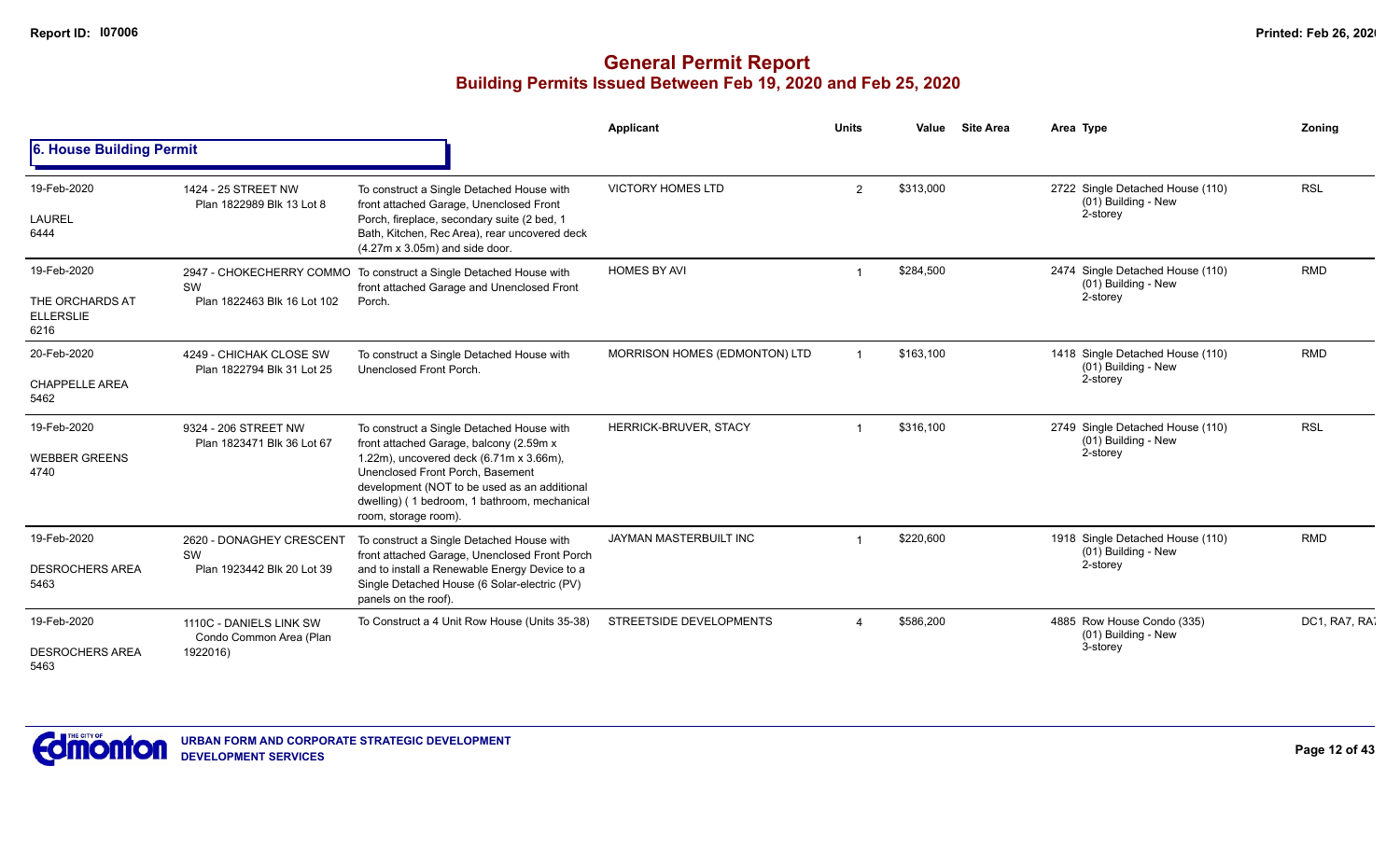|                                               |                                                                     |                                                                                                                                                                                                                          | Applicant                    | <b>Units</b> | Value     | <b>Site Area</b> | Area Type                                                           | Zoning          |
|-----------------------------------------------|---------------------------------------------------------------------|--------------------------------------------------------------------------------------------------------------------------------------------------------------------------------------------------------------------------|------------------------------|--------------|-----------|------------------|---------------------------------------------------------------------|-----------------|
| 6. House Building Permit                      |                                                                     |                                                                                                                                                                                                                          |                              |              |           |                  |                                                                     |                 |
| 19-Feb-2020<br><b>EDGEMONT</b><br>4462        | 445 - EDGEMONT ROAD NW<br>Plan 1820200 Blk 26 Lot 116               | To construct a Single Detached House with<br>front attached Garage, Unenclosed Front<br>Porch, rear uncovered deck (5.23m x 3.66m),<br>fireplace and Basement development (NOT to<br>be used as an additional Dwelling). | STREETSIDE DEVELOPMENTS      |              | \$199,900 |                  | 1666 Single Detached House (110)<br>(01) Building - New<br>bungalow | <b>RSL</b>      |
| 19-Feb-2020<br><b>DESROCHERS AREA</b><br>5463 | 1110C - DANIELS LINK SW<br>Condo Common Area (Plan<br>1922016)      | To Construct a 4 Unit Row House (Units 13-16)                                                                                                                                                                            | STREETSIDE DEVELOPMENTS      |              | \$527,000 |                  | 4392 Row House Condo (335)<br>(01) Building - New<br>3-storey       | DC1, RA7, RA    |
| 20-Feb-2020<br><b>CY BECKER</b><br>2611       | 165 - CY BECKER BOULEVARD<br><b>NW</b><br>Plan 1523379 Blk 18 Lot 1 | To construct a 4 units Row House Building<br>(Units 16 to 19) Building 4.                                                                                                                                                | STREETSIDE DEVELOPMENTS      |              | \$654,100 |                  | 5688 Row House Condo (335)<br>(01) Building - New                   | RA7. AG         |
| 20-Feb-2020<br><b>ALLARD</b><br>5458          | 5063 - ANDISON CLOSE SW<br>Plan 1723289 Blk 20 Lot 77               | To construct a Single Detached House with<br>front attached Garage and Unenclosed Front<br>Porch.                                                                                                                        | <b>MARCSON HOMES LTD</b>     |              | \$236,900 |                  | 1974 Single Detached House (110)<br>(01) Building - New<br>2-storey | <b>RMD</b>      |
| 20-Feb-2020<br><b>EDGEMONT</b><br>4462        | 534 - EAGLESON WYND NW<br>Plan 1820200 Blk 27 Lot 52                | To construct a Single Detached House with<br>front attached Garage, Unenclosed Front Porch<br>and fireplace.                                                                                                             | PARKWOOD MASTER BUILDER      |              | \$237,800 |                  | 1982 Single Detached House (110)<br>(01) Building - New<br>2-storey | <b>RSL</b>      |
| 20-Feb-2020<br><b>BONNIE DOON</b><br>6040     | 8830 - 93 STREET NW<br>Plan 2020045 Blk 4 Lot 21B                   | To construct a Single Detached House with<br>Unenclosed Front Porch, front uncovered deck<br>$(5.13m \times 1.52m)$ , rear uncovered deck $(5.13m \times 1.52m)$<br>2.44m), and fireplace.                               | <b>JUSTIN GRAY HOMES LTD</b> |              | \$194,300 |                  | 1619 Single Detached House (110)<br>(01) Building - New<br>2-storey | RF <sub>3</sub> |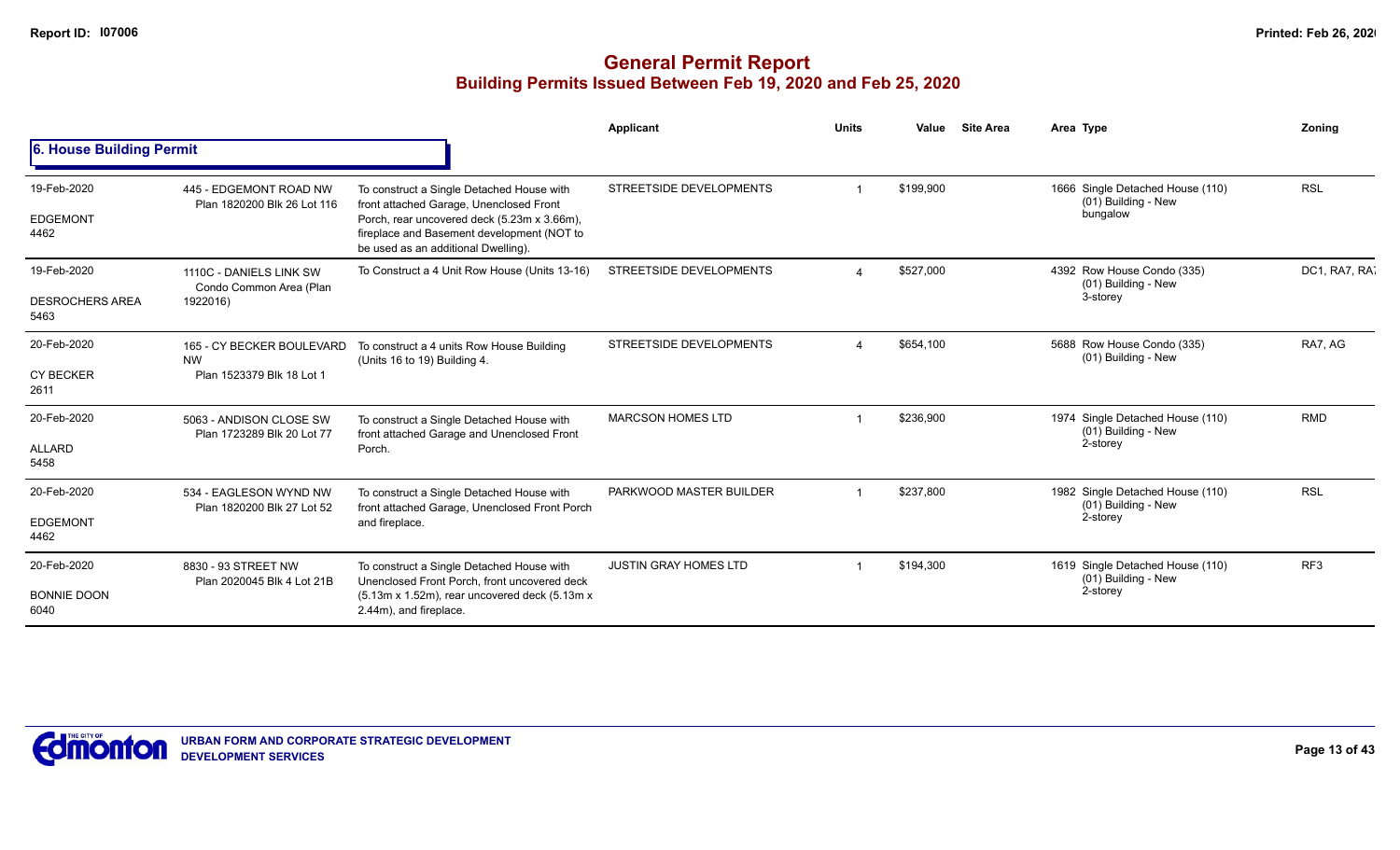|                                            |                                                      |                                                                                                                                                                                                                                        | Applicant                    | <b>Units</b> | Value     | <b>Site Area</b> | Area Type                                                           | Zoning          |
|--------------------------------------------|------------------------------------------------------|----------------------------------------------------------------------------------------------------------------------------------------------------------------------------------------------------------------------------------------|------------------------------|--------------|-----------|------------------|---------------------------------------------------------------------|-----------------|
| 6. House Building Permit                   |                                                      |                                                                                                                                                                                                                                        |                              |              |           |                  |                                                                     |                 |
| 20-Feb-2020<br><b>SECORD</b><br>4487       | 22286 - 99A AVENUE NW<br>Plan 1820330 Blk 23 Lot 118 | To construct a Single Detached House with<br>front attached Garage, Unenclosed Front<br>Porch, Basement development (NOT to be used<br>as an additional Dwelling) (1 bedroom, 1<br>bathroom, mechanical room) and walkout<br>Basement. | <b>CAMERON HOMES INC</b>     |              | \$192,100 |                  | 1670 Single Detached House (110)<br>(01) Building - New<br>2-storey | <b>RMD</b>      |
| 20-Feb-2020<br><b>ROSENTHAL</b><br>4750    | 8148 - 226 STREET NW<br>Plan 1723497 Blk 26 Lot 9    | To construct a Single Detached House with<br>Unenclosed Front Porch and Basement<br>development (NOT to be used as an additional<br>Dwelling) (1 bedroom, 1 bathroom, mechanical<br>room).                                             | <b>HOMES BY AVI</b>          |              | \$170,000 |                  | 1417 Single Detached House (110)<br>(01) Building - New<br>2-storey | <b>RMD</b>      |
| 20-Feb-2020<br><b>STILLWATER</b><br>4468   | 20112 - 15 AVENUE NW<br>Plan 1923445 Blk 9 Lot 9     | To construct a Single Detached House with<br>front attached Garage and Unenclosed Front<br>Porch.                                                                                                                                      | <b>MATTAMY CORP</b>          |              | \$270,500 |                  | 2254 Single Detached House (110)<br>(01) Building - New<br>2-storey | <b>SLD</b>      |
| 20-Feb-2020<br><b>TAMARACK</b><br>6443     | <b>NW</b><br>Plan 1524946 Blk 10 Lot 20              | 1549 - TAMARACK BOULEVARD To construct a Single Detached House with<br>Unenclosed Front Porch and side entrance.                                                                                                                       | PACESETTER HOMES LTD         |              | \$176.900 |                  | 1474 Single Detached House (110)<br>(01) Building - New<br>2-storey | <b>RPL</b>      |
| 20-Feb-2020<br><b>EDGEMONT</b><br>4462     | 1659 - ERKER WAY NW<br>Plan 1920341 Blk 4 Lot 39     | To construct a Single Detached House with<br>front attached Garage, Unenclosed Front<br>Porch, side door, and to develop a Secondary<br>Suite in the Basement. 1 Bedroom, 1 Bathroom,<br>1 Mech room. 1 Rec Area.                      | PROMINENT HOMES EDMONTON LTD | 2            | \$192,000 |                  | 1600 Single Detached House (110)<br>(01) Building - New<br>2-storey | DC <sub>1</sub> |
| 20-Feb-2020<br><b>MALMO PLAINS</b><br>5280 | 11132 - 49 AVENUE NW<br>Plan 1722262 Blk 2 Lot 18B   | To construct a Single Detached House with<br>Unenclosed Front Porch, rear uncovered deck<br>(5.59m x 2.44m), fireplace and side door.                                                                                                  | <b>CALOCEDRUS HOMES LTD</b>  |              | \$202,600 |                  | 1762 Single Detached House (110)<br>(01) Building - New<br>2-storey | RF <sub>1</sub> |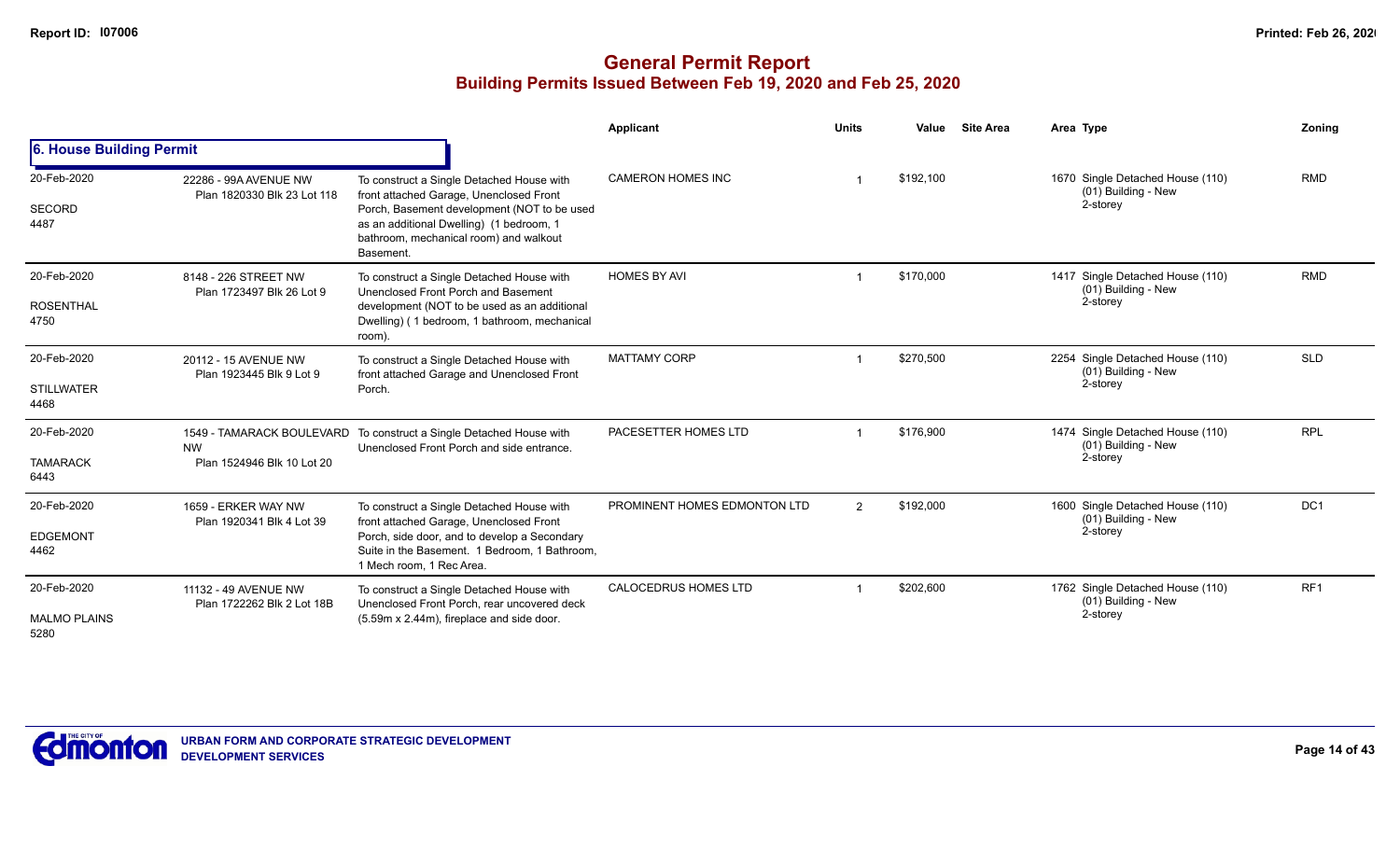|                                |                                                                                                                         |                                                                                                                                                                                          | Applicant                     | <b>Units</b>   | Value     | <b>Site Area</b> | Area Type                                               | Zoning          |
|--------------------------------|-------------------------------------------------------------------------------------------------------------------------|------------------------------------------------------------------------------------------------------------------------------------------------------------------------------------------|-------------------------------|----------------|-----------|------------------|---------------------------------------------------------|-----------------|
| 6. House Building Permit       |                                                                                                                         |                                                                                                                                                                                          |                               |                |           |                  |                                                         |                 |
| 20-Feb-2020                    | 11134 - 49 AVENUE NW<br>Plan 1722262 Blk 2 Lot 18A                                                                      | To construct a Single Detached House with<br>Unenclosed Front Porch fireplace, rear                                                                                                      | <b>CALOCEDRUS HOMES LTD</b>   |                | \$202,600 |                  | 1762 Single Detached House (110)<br>(01) Building - New | RF <sub>1</sub> |
| <b>MALMO PLAINS</b><br>5280    |                                                                                                                         | uncovered deck (5.59m x 2.44m) and side door.                                                                                                                                            |                               |                |           |                  | 2-storey                                                |                 |
| 20-Feb-2020                    | 17075 - 46 STREET NW<br>Plan 1923410 Blk 15 Lot 60                                                                      | To construct a Single Detached House with<br>front attached Garage, Unenclosed Front                                                                                                     | <b>COVENTRY HOMES</b>         |                | \$163,100 |                  | 1418 Single Detached House (110)<br>(01) Building - New | <b>RSL</b>      |
| <b>CY BECKER</b><br>2611       |                                                                                                                         | Porch, Basement development (NOT to be used<br>as an additional Dwelling) and fireplace.                                                                                                 |                               |                |           |                  | 2-storey                                                |                 |
| 20-Feb-2020                    | 2654 - DONAGHEY CRESCENT<br>SW                                                                                          | To construct a Single Detached House with<br>front attached Garage, Unenclosed Front                                                                                                     | <b>LANDMARK CLASSIC INC</b>   |                | \$247,400 |                  | 2151 Single Detached House (110)<br>(01) Building - New | <b>RMD</b>      |
| <b>DESROCHERS AREA</b><br>5463 | Plan 1923442 Blk 20 Lot 56                                                                                              | Porch, rear uncovered deck (3.35m x 4.57m),<br>fireplace, and Basement development (NOT to<br>be used as an additional Dwelling) (1 Den, 1<br>Bath, Living Area, NO Kitchen or Wet Bar). |                               |                |           |                  | 2-storey                                                |                 |
| 20-Feb-2020                    | 9628 - 225 STREET NW<br>Plan 1723645 Blk 25 Lot 40                                                                      | To construct a Semi-Detached House with front<br>attached Garage and Unenclosed Front Porch.                                                                                             | STERLING HOMES EDMONTON LTD.  | 2              | \$358,500 |                  | 3117 Semi-Detached House (210)<br>(01) Building - New   | <b>RMD</b>      |
| <b>SECORD</b><br>4487          | 9630 - 225 STREET NW<br>Plan 1723645 Blk 25 Lot 41                                                                      |                                                                                                                                                                                          |                               |                |           | 2-storey         |                                                         |                 |
| 20-Feb-2020                    | 3227 - CHERNOWSKI WAY SW                                                                                                | To construct a Single Detached House with                                                                                                                                                | MORRISON HOMES (EDMONTON) LTD |                | \$223,600 |                  | 1944 Single Detached House (110)<br>(01) Building - New | <b>RSL</b>      |
| <b>CHAPPELLE AREA</b><br>5462  | front attached Garage, Unenclosed Front<br>Plan 1620053 Blk 19 Lot 8<br>fireplace and walkout basement.                 | Porch, rear uncovered deck (7.32m x 3.35m),                                                                                                                                              |                               |                |           |                  | 2-storey                                                |                 |
| 20-Feb-2020                    | 1655 - ERKER WAY NW<br>Plan 1920341 Blk 4 Lot 37<br>front attached Garage, Unenclosed Front<br>1 Mech Room, 1 Rec Area. | To construct a Single Detached House with                                                                                                                                                | PROMINENT HOMES EDMONTON LTD  | $\overline{2}$ | \$192,000 |                  | 1600 Single Detached House (110)<br>(01) Building - New | DC <sub>1</sub> |
| <b>EDGEMONT</b><br>4462        |                                                                                                                         | Porch, side door, and to develop a Secondary<br>Suite in the Basement. 1 Bedroom, 1 Bathroom,                                                                                            |                               |                |           |                  | 2-storey                                                |                 |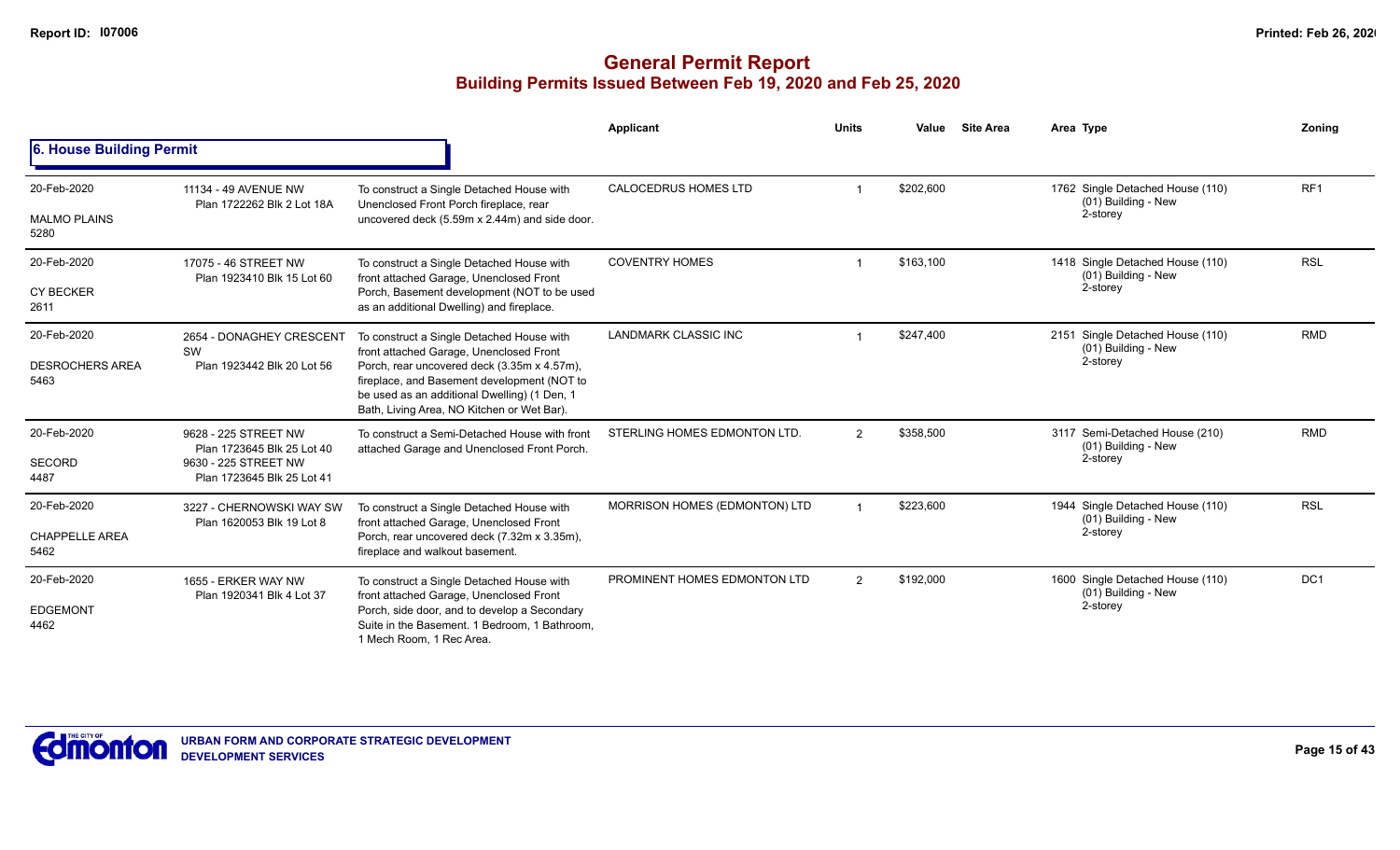|                                                            |                                                                                                        |                                                                                                                                                                                                                   | Applicant                       | <b>Units</b>   | Value     | <b>Site Area</b> | Area Type                                                           | Zoning          |
|------------------------------------------------------------|--------------------------------------------------------------------------------------------------------|-------------------------------------------------------------------------------------------------------------------------------------------------------------------------------------------------------------------|---------------------------------|----------------|-----------|------------------|---------------------------------------------------------------------|-----------------|
| 6. House Building Permit                                   |                                                                                                        |                                                                                                                                                                                                                   |                                 |                |           |                  |                                                                     |                 |
| 21-Feb-2020<br><b>EDGEMONT</b><br>4462                     | 1653 - ERKER WAY NW<br>Plan 1920341 Blk 4 Lot 36                                                       | To construct a Single Detached House with<br>front attached Garage, Unenclosed Front<br>Porch, side door, and to develop a Secondary<br>Suite in the Basement. 1 Bedroom, 1 Bathroom,<br>1 Rec Area, 1 Mech Room. | PROMINENT HOMES EDMONTON LTD    | 2              | \$192,000 |                  | 1600 Single Detached House (110)<br>(01) Building - New<br>2-storey | DC <sub>1</sub> |
| 24-Feb-2020<br>THE ORCHARDS AT<br><b>ELLERSLIE</b><br>6216 | 9350 - PEAR LINK SW<br>Plan 1822610 Blk 2 Lot 37<br>9348 - PEAR LINK SW<br>Plan 1822610 Blk 2 Lot 38   | To construct a Semi-Detached House,<br>Unenclosed Front Porches, rear uncovered<br>decks (Lot 37 - 3.05m x 3.66m, Lot 38 - 3.05m x<br>3.66m), and to develop Secondary Suites in the<br>Basements.                | <b>GREAT CANADIAN HOMES LTD</b> | $\Delta$       | \$399,200 |                  | 3327 Semi-Detached House (210)<br>(01) Building - New<br>2-storey   | RF4             |
| 24-Feb-2020<br><b>GLENRIDDING RAVINE</b><br>5579           | 16014 - 32 AVENUE SW<br>Plan 1921203 Blk 3 Lot 38<br>16012 - 32 AVENUE SW<br>Plan 1921203 Blk 3 Lot 39 | To construct a Semi-Detached House with front<br>attached Garage (Lot 39) and Unenclosed Front<br>Porches.                                                                                                        | ROHIT COMMUNITIES INC           | $\overline{2}$ | \$366,100 |                  | 3051 Semi-Detached House (210)<br>(01) Building - New<br>2-storey   | DC1, RLD        |
| 24-Feb-2020<br>THE UPLANDS<br>4464                         | 2632 - 194 STREET NW<br>Plan 1923051 Blk 7 Lot 66                                                      | To construct a Single Detached House with<br>front attached Garage, Unenclosed Front Porch<br>and fireplace.                                                                                                      | DAYTONA HOMES INC               |                | \$279,400 |                  | 2328 Single Detached House (110)<br>(01) Building - New<br>2-storey | <b>RSL</b>      |
| 24-Feb-2020<br><b>SECORD</b><br>4487                       | 9913 - 222A STREET NW<br>Plan 1820330 Blk 21 Lot 84                                                    | To construct a Single Detached House with<br>front attached Garage and Unenclosed Front<br>Porch.                                                                                                                 | STERLING HOMES EDMONTON LTD.    |                | \$213,400 |                  | 1778 Single Detached House (110)<br>(01) Building - New<br>2-storey | <b>RMD</b>      |
| 20-Feb-2020<br><b>CHARLESWORTH</b><br>6661                 | 4011 - 6 AVENUE SW<br>Plan 1720664 Blk 2 Lot 47                                                        | To construct a Single Detached House with<br>front attached Garage, Unenclosed Front Porch<br>and side door.                                                                                                      | DOLCE VITA HOMES                |                | \$211,400 |                  | 1838 Single Detached House (110)<br>(01) Building - New<br>2-storey | <b>RMD</b>      |
| 20-Feb-2020<br><b>KESWICK AREA</b><br>5576                 | 2104 - KOSHAL WAY SW<br>Plan 1621833 Blk 12 Lot 1                                                      | To construct a Single Detached House with<br>front attached Garage, Unenclosed Front<br>Porch, and fireplace.                                                                                                     | <b>DOLCE VITA HOMES</b>         |                | \$258,100 |                  | 2151 Single Detached House (110)<br>(01) Building - New<br>2-storey | <b>RSL</b>      |

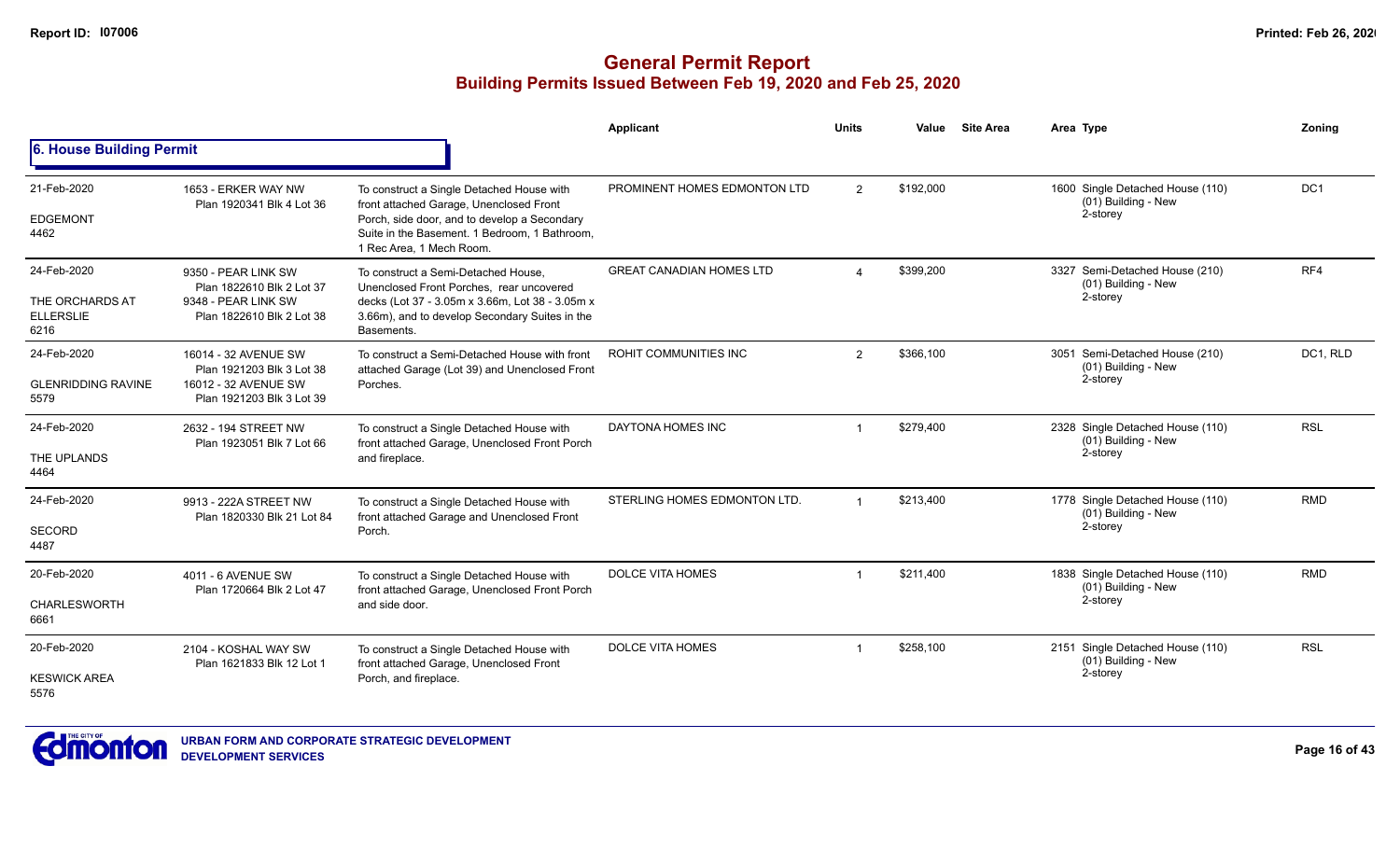|                                               |                                                                                                                                                                                                                              |                                                                                                                                                                                                                                                                                               | Applicant                      | <b>Units</b>            | Value     | <b>Site Area</b> | Area Type                                                           | Zoning          |
|-----------------------------------------------|------------------------------------------------------------------------------------------------------------------------------------------------------------------------------------------------------------------------------|-----------------------------------------------------------------------------------------------------------------------------------------------------------------------------------------------------------------------------------------------------------------------------------------------|--------------------------------|-------------------------|-----------|------------------|---------------------------------------------------------------------|-----------------|
| 6. House Building Permit                      |                                                                                                                                                                                                                              |                                                                                                                                                                                                                                                                                               |                                |                         |           |                  |                                                                     |                 |
| 21-Feb-2020<br><b>KESWICK AREA</b><br>5576    | 1195 - KESWICK DRIVE SW<br>Plan 1920220 Blk 3 Lot 78<br>1193 - KESWICK DRIVE SW<br>Plan 1920220 Blk 3 Lot 79<br>1191 - KESWICK DRIVE SW<br>Plan 1920220 Blk 3 Lot 80<br>1189 - KESWICK DRIVE SW<br>Plan 1920220 Blk 3 Lot 81 | To construct a 4 unit Row Housing Development<br>with Unenclosed Front Porches and rear<br>uncovered decks (each - 2.44 m x 2.44 m).                                                                                                                                                          | <b>STREETSIDE DEVELOPMENTS</b> | $\overline{4}$          | \$601,100 |                  | 5009 Row House (330)<br>(01) Building - New                         | RF <sub>5</sub> |
| 20-Feb-2020<br><b>SECORD</b><br>4487          | 9949 - 222A STREET NW<br>Plan 1820330 Blk 21 Lot 93                                                                                                                                                                          | To construct a Single Detached House with<br>front attached Garage, Unenclosed Front Porch<br>and side entrance.                                                                                                                                                                              | STERLING HOMES EDMONTON LTD.   | $\overline{1}$          | \$213,400 |                  | 1778 Single Detached House (110)<br>(01) Building - New<br>2-storey | <b>RMD</b>      |
| 20-Feb-2020<br><b>SECORD</b><br>4487          | 9921 - 222A STREET NW<br>Plan 1820330 Blk 21 Lot 86                                                                                                                                                                          | To construct a Single Detached House with<br>front attached Garage and Unenclosed Front<br>Porch.                                                                                                                                                                                             | STERLING HOMES EDMONTON LTD.   | $\overline{1}$          | \$179,000 |                  | 1492 Single Detached House (110)<br>(01) Building - New<br>2-storey | <b>RMD</b>      |
| 20-Feb-2020<br><b>ROSENTHAL</b><br>4750       | 8732 - 223 STREET NW<br>Plan 1723490 Blk 20 Lot 45                                                                                                                                                                           | To construct a Single Detached House with<br>front attached Garage and Unenclosed Front<br>Porch.                                                                                                                                                                                             | ENCORE MASTER BUILDER INC      | $\overline{\mathbf{1}}$ | \$214,000 |                  | 1783 Single Detached House (110)<br>(01) Building - New<br>2-storey | <b>RMD</b>      |
| 20-Feb-2020<br><b>BELLE RIVE</b><br>2050      | 16335C - 84 STREET NW<br>Condo Common Area (Plan<br>1921617)                                                                                                                                                                 | To construct a 4 unit Row House (units 43-46)                                                                                                                                                                                                                                                 | ROHIT COMMUNITIES INC          | 4                       | \$548,200 |                  | 4568 Row House Condo (335)<br>(01) Building - New<br>2-storey       | CS <sub>3</sub> |
| 24-Feb-2020<br><b>DESROCHERS AREA</b><br>5463 | 1511 - DARBY BAY SW<br>Plan 1823252 Blk 2 Lot 97                                                                                                                                                                             | To construct a Single Detached House with<br>front attached Garage, Unenclosed Front<br>Porch, rear uncovered deck (3.66m x 4.27m)<br>over walkout Basement, fireplace and<br>Basement development (NOT to be used as an<br>additional Dwelling) (1 bedroom, 1 bathroom,<br>mechanical room). | <b>LANDMARK CLASSIC INC</b>    | $\overline{\mathbf{1}}$ | \$266,300 |                  | 2219 Single Detached House (110)<br>(01) Building - New<br>2-storey | <b>RMD</b>      |

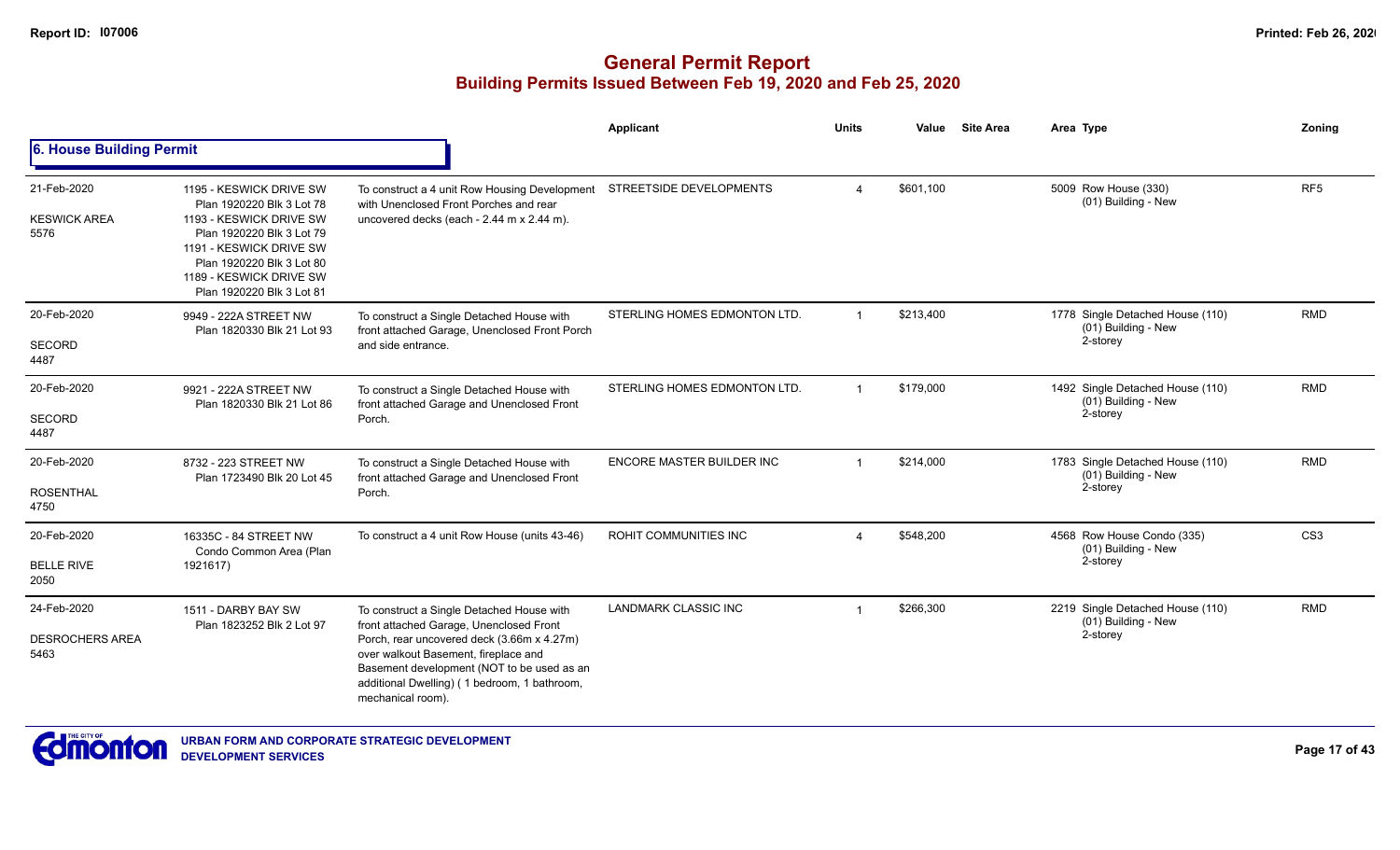|                                                            |                                                                                                          |                                                                                                                                                                                   | <b>Applicant</b>             | <b>Units</b>   | <b>Site Area</b><br>Value | Area Type                                                           | Zoning          |
|------------------------------------------------------------|----------------------------------------------------------------------------------------------------------|-----------------------------------------------------------------------------------------------------------------------------------------------------------------------------------|------------------------------|----------------|---------------------------|---------------------------------------------------------------------|-----------------|
| 6. House Building Permit                                   |                                                                                                          |                                                                                                                                                                                   |                              |                |                           |                                                                     |                 |
| 20-Feb-2020<br><b>EDGEMONT</b><br>4462                     | Plan 1822455 Blk 28 Lot 40                                                                               | 632 - EAGLESON CRESCENT N\ To construct a Single Detached House with<br>front attached Garage, uncovered deck (3.05m<br>x 2.29m), Unenclosed Front Porch and walkout<br>Basement. | ROHIT COMMUNITIES INC        |                | \$390,200                 | 3252 Single Detached House (110)<br>(01) Building - New<br>2-storey | <b>RMD</b>      |
| 21-Feb-2020<br><b>MCCONACHIE AREA</b><br>2521              | 6156 - 176 AVENUE NW<br>Plan 1525713 Blk 16 Lot 73                                                       | To construct a Single Detached House with<br>Unenclosed Front Porch, rear uncovered deck<br>(2.74m x 3.05m) and side entrance.                                                    | <b>RAYHANA HOMES</b>         |                | \$166,800                 | 1450 Single Detached House (110)<br>(01) Building - New<br>2-storey | <b>RPL</b>      |
| 21-Feb-2020<br><b>IDYLWYLDE</b><br>6320                    | 7627 - 88 AVENUE NW<br>Plan 4014HW Blk 8 Lot 27                                                          | To construct a Garden Suite.                                                                                                                                                      | <b>METRO ENTERPRISES</b>     |                | \$71,800                  | 624 Garden Suite (110)<br>(01) Building - New                       | RF <sub>1</sub> |
| 21-Feb-2020<br><b>LAUREL</b><br>6444                       | 1808 - 25 STREET NW<br>Plan 1722382 Blk 8 Lot 17                                                         | To construct a Single Detached House with<br>Unenclosed Front Porch and side entrance.                                                                                            | <b>HOMES BY AVI</b>          |                | \$169,000                 | 1408 Single Detached House (110)<br>(01) Building - New<br>2-storey | DC <sub>1</sub> |
| 21-Feb-2020<br><b>SECORD</b><br>4487                       | 9640 - 225 STREET NW<br>Plan 1723645 Blk 25 Lot 46<br>9642 - 225 STREET NW<br>Plan 1723645 Blk 25 Lot 47 | To construct a Semi-Detached House with front<br>attached Garages and Unenclosed Front<br>Porches.                                                                                | STERLING HOMES EDMONTON LTD. | $\overline{2}$ | \$367,800                 | 3065 Semi-Detached House (210)<br>(01) Building - New<br>2-storey   | <b>RMD</b>      |
| 21-Feb-2020<br>THE ORCHARDS AT<br><b>ELLERSLIE</b><br>6216 | 9115 - PEAR DRIVE SW<br>Plan 1822610 Blk 2 Lot 75<br>9113 - PEAR DRIVE SW<br>Plan 1822610 Blk 2 Lot 76   | To construct a Semi-detached House with front<br>attached Garages, and Unenclosed Front<br>Porches.                                                                               | <b>BEDROCK HOMES LTD</b>     | $\mathfrak{p}$ | \$331,900                 | 2766 Semi-Detached House (210)<br>(01) Building - New<br>2-storey   | RF4, RF4        |
| 21-Feb-2020<br><b>STEWART GREENS</b><br>4486               | 9968 - 206 STREET NW<br>Plan 1920902 Blk 10 Lot 2                                                        | To construct a Single Detached House with<br>front attached Garage and Unenclosed Front<br>Porch.                                                                                 | <b>KIRKLAND HOMES LTD</b>    |                | \$197,500                 | 1717 Single Detached House (110)<br>(01) Building - New<br>2-storey | <b>RMD</b>      |

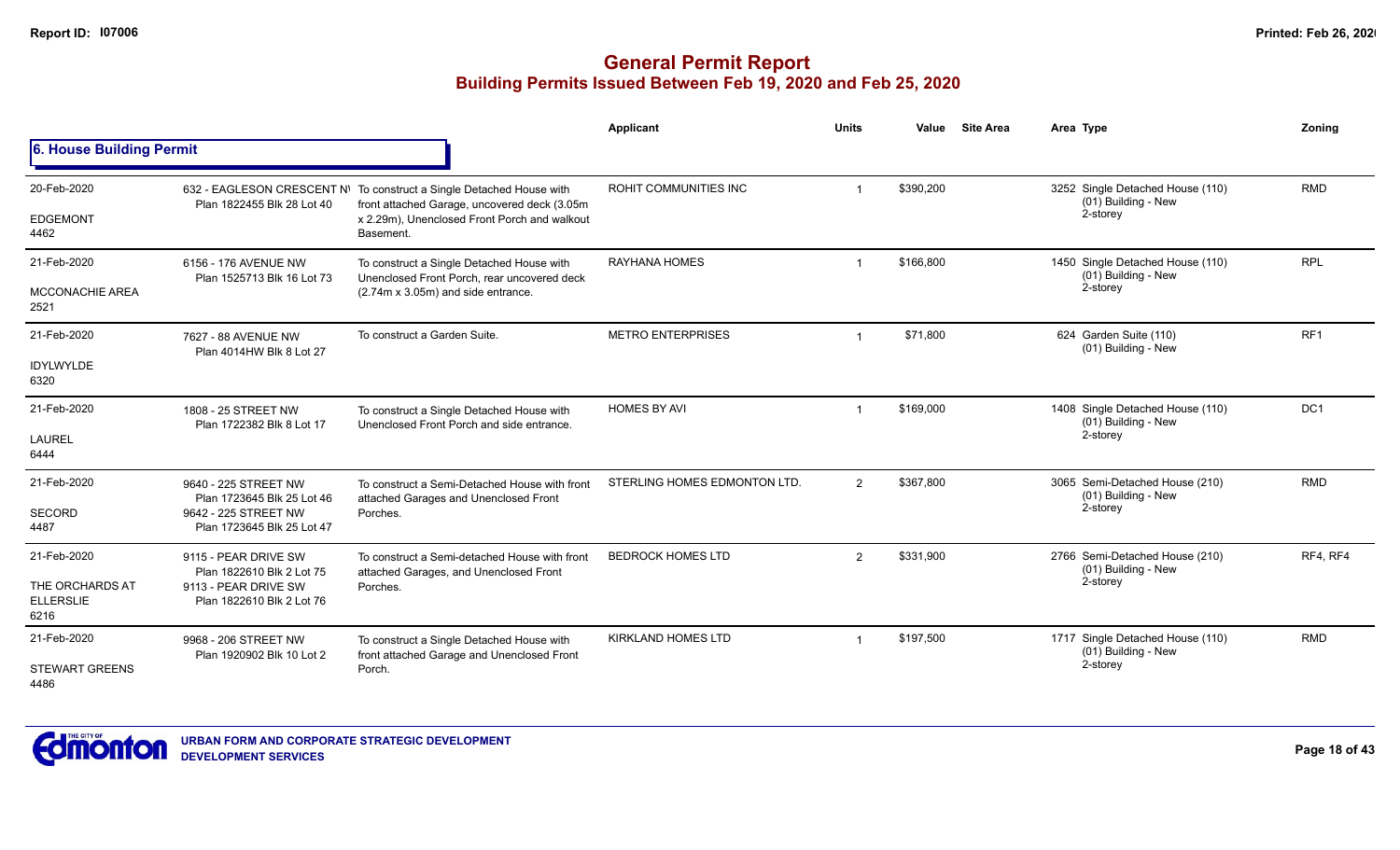|                                               |                                                                                                                                                                                                                      |                                                                                                                                                                                      | Applicant                     | <b>Units</b> | Value     | <b>Site Area</b> | Area Type                                                           | Zoning          |
|-----------------------------------------------|----------------------------------------------------------------------------------------------------------------------------------------------------------------------------------------------------------------------|--------------------------------------------------------------------------------------------------------------------------------------------------------------------------------------|-------------------------------|--------------|-----------|------------------|---------------------------------------------------------------------|-----------------|
| 6. House Building Permit                      |                                                                                                                                                                                                                      |                                                                                                                                                                                      |                               |              |           |                  |                                                                     |                 |
| 21-Feb-2020<br><b>RAPPERSWILL</b><br>3370     | 12359 - 176 AVENUE NW<br>Plan 1525031 Blk 111 Lot 31                                                                                                                                                                 | To construct a Single Detached House with<br>front attached Garage, Unenclosed Front<br>Porch, Basement development (NOT to be used<br>as an additional Dwelling) and fireplace.     | PACESETTER HOMES LTD          |              | \$223,300 |                  | 1942 Single Detached House (110)<br>(01) Building - New<br>2-storey | <b>RSL</b>      |
| 21-Feb-2020<br><b>SECORD</b><br>4487          | 21809 - 93 AVENUE NW<br>Plan 1923304 Blk 31 Lot 26<br>21807 - 93 AVENUE NW<br>Plan 1923304 Blk 31 Lot 27<br>21805 - 93 AVENUE NW<br>Plan 1923304 Blk 31 Lot 28<br>21803 - 93 AVENUE NW<br>Plan 1923304 Blk 31 Lot 29 | To construct a 4 Dwelling unit Row House with<br>uncovered decks (each 2.54 m x 2.44 m),<br>verandas and Basement development (Lot 29),<br>NOT to be used as an additional Dwelling. | STREETSIDE DEVELOPMENTS       |              | \$645,200 |                  | 5610 Row House (330)<br>(01) Building - New<br>2-storey             | RF <sub>5</sub> |
| 21-Feb-2020<br><b>SECORD</b><br>4487          | 21817 - 93 AVENUE NW<br>Plan 1923304 Blk 31 Lot 22<br>21815 - 93 AVENUE NW<br>Plan 1923304 Blk 31 Lot 23<br>21813 - 93 AVENUE NW<br>Plan 1923304 Blk 31 Lot 24<br>21811 - 93 AVENUE NW<br>Plan 1923304 Blk 31 Lot 25 | To construct a 4 Dwelling unit Row House with<br>uncovered decks (each 2.54 m x 2.44 m),<br>verandas and Basement development (Lot 22)<br>NOT to be used as an additional Dwelling.  | STREETSIDE DEVELOPMENTS       |              | \$645,200 |                  | 5610 Row House (330)<br>(01) Building - New<br>2-storey             | RF <sub>5</sub> |
| 21-Feb-2020<br><b>WALKER</b><br>6662          | 2120 - 51 STREET SW<br>Plan 1723341 Blk 6 Lot 46                                                                                                                                                                     | To construct a Single Detached House with<br>Unenclosed Front Porch, rear uncovered deck<br>$(3.35m \times 3.05m)$ and fireplace.                                                    | MORRISON HOMES (EDMONTON) LTD |              | \$170,200 |                  | 1418 Single Detached House (110)<br>(01) Building - New<br>2-storey | <b>RPL</b>      |
| 21-Feb-2020<br><b>DESROCHERS AREA</b><br>5463 | 2638 - DONAGHEY CRESCENT<br><b>SW</b><br>Plan 1923442 Blk 20 Lot 48                                                                                                                                                  | To construct a Single Detached House with<br>front attached Garage and Unenclosed Front<br>Porch.                                                                                    | PACESETTER HOMES LTD          |              | \$214,300 |                  | 1786 Single Detached House (110)<br>(01) Building - New<br>2-storey | <b>RMD</b>      |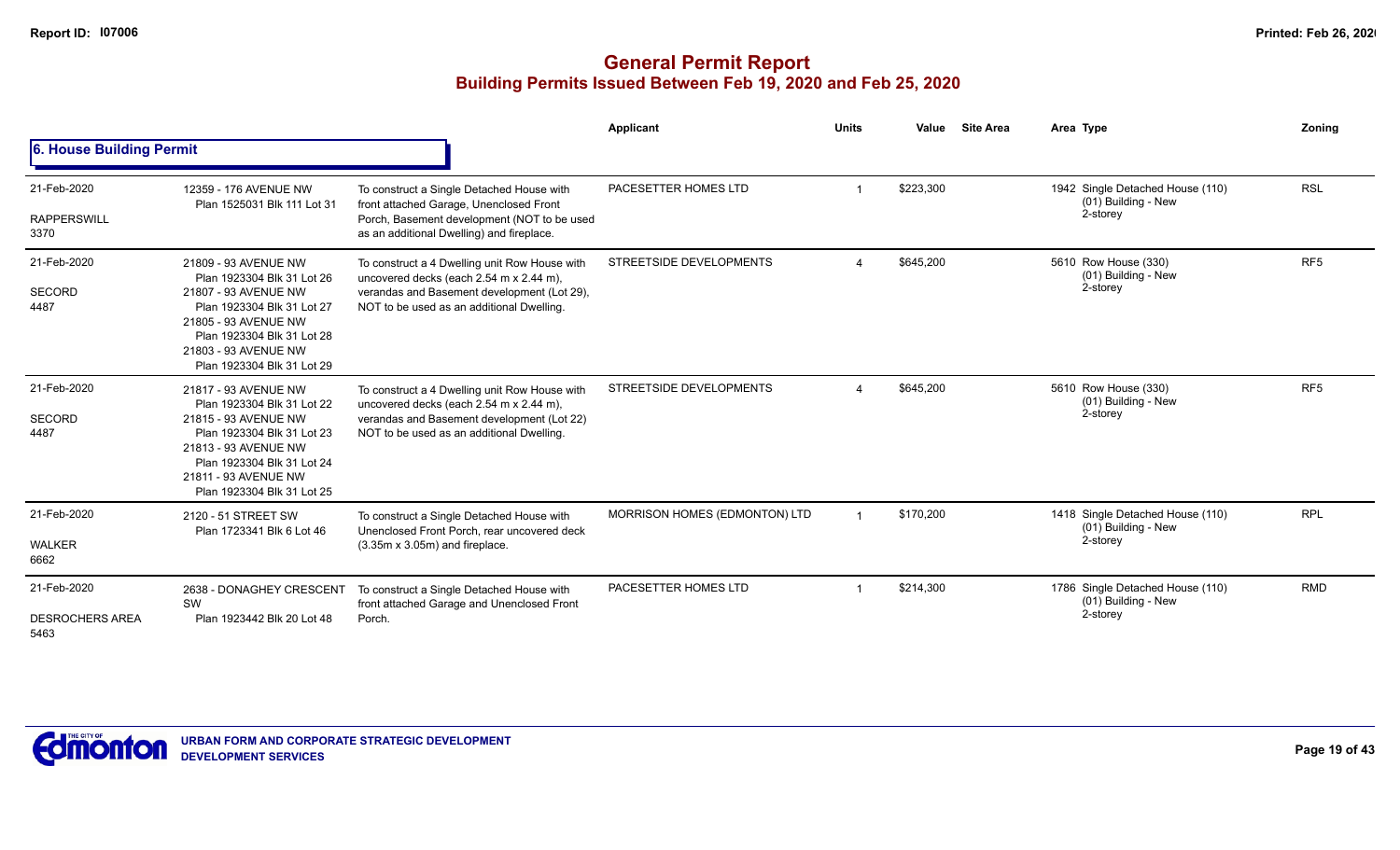|                                                  |                                                                                                                                                                                                                     |                                                                                                                                                                                                                   | <b>Applicant</b>              | <b>Units</b>   | Value     | <b>Site Area</b> | Area Type                                                         | Zoning          |
|--------------------------------------------------|---------------------------------------------------------------------------------------------------------------------------------------------------------------------------------------------------------------------|-------------------------------------------------------------------------------------------------------------------------------------------------------------------------------------------------------------------|-------------------------------|----------------|-----------|------------------|-------------------------------------------------------------------|-----------------|
| 6. House Building Permit                         |                                                                                                                                                                                                                     |                                                                                                                                                                                                                   |                               |                |           |                  |                                                                   |                 |
| 21-Feb-2020<br><b>GLENRIDDING RAVINE</b><br>5579 | 16110 - 32 AVENUE SW<br>Plan 1921203 Blk 3 Lot 30<br>16108 - 32 AVENUE SW<br>Plan 1921203 Blk 3 Lot 31                                                                                                              | To construct a Semi-detached House with front<br>attached Garage (Lot 31) and Unenclosed Front<br>Porch(s).                                                                                                       | ROHIT COMMUNITIES INC         | $\mathfrak{p}$ | \$350,100 |                  | 3044 Semi-Detached House (210)<br>(01) Building - New<br>2-storey | DC1, RLD        |
| 21-Feb-2020<br>THE UPLANDS<br>4464               | 19310 - 27 AVENUE NW<br>Plan 1923051 Blk 14 Lot 9<br>19308 - 27 AVENUE NW<br>Plan 1923051 Blk 14 Lot 10<br>19306 - 27 AVENUE NW<br>Plan 1923051 Blk 14 Lot 11<br>19304 - 27 AVENUE NW<br>Plan 1923051 Blk 14 Lot 12 | To construct a Row Housing Development with<br>Balconies (Lot 9 1.37m x 4.37m, Lot 10 2.44m x<br>3.05m, Lot 11 1.37m x 4.37m Lot 12 2.44m x<br>3.05m) over Unenclosed Front Porches and<br>rear attached Garages. | STREETSIDE DEVELOPMENTS       |                | \$557,000 |                  | 4642 Row House (330)<br>(01) Building - New<br>3-storey           | DC <sub>2</sub> |
| 21-Feb-2020<br><b>MCCONACHIE AREA</b><br>2521    | 6347 - 174 AVENUE NW<br>Plan 1822646 Blk 13 Lot 78                                                                                                                                                                  | To construct a Single Detached House with<br>front attached Garage and Unenclosed Front<br>Porch.                                                                                                                 | MORRISON HOMES (EDMONTON) LTD |                | \$215,400 |                  | 1795 Single Detached House (110)<br>(01) Building - New           | <b>RMD</b>      |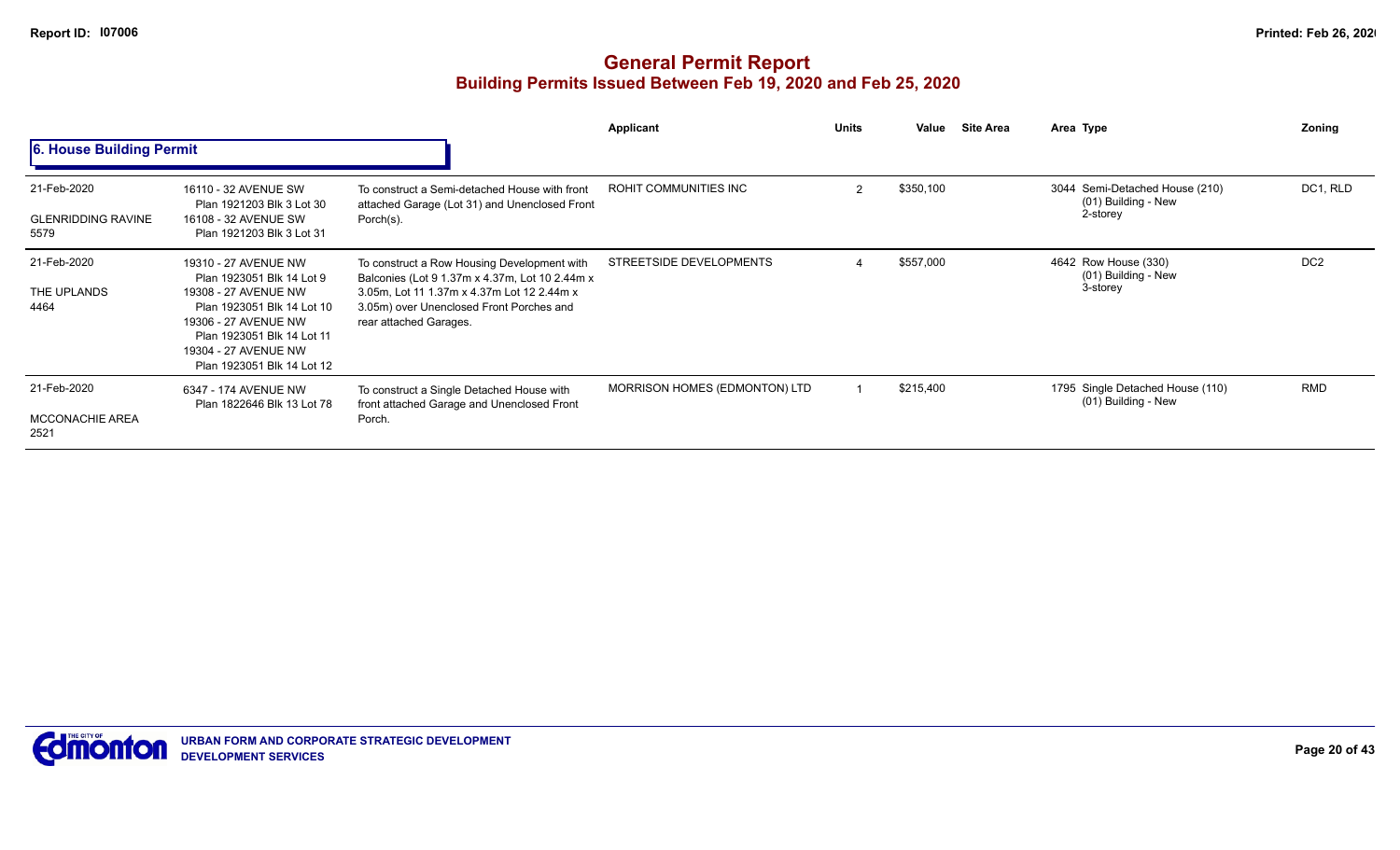|                                                  |                                                                                                                                                                                                                                                                                                                                                                              |                                                                                                                                                                                                                                                                                                           | Applicant             | <b>Units</b> | Value     | Site Area | Area Type                                   | Zoning |
|--------------------------------------------------|------------------------------------------------------------------------------------------------------------------------------------------------------------------------------------------------------------------------------------------------------------------------------------------------------------------------------------------------------------------------------|-----------------------------------------------------------------------------------------------------------------------------------------------------------------------------------------------------------------------------------------------------------------------------------------------------------|-----------------------|--------------|-----------|-----------|---------------------------------------------|--------|
| 6. House Building Permit                         |                                                                                                                                                                                                                                                                                                                                                                              |                                                                                                                                                                                                                                                                                                           |                       |              |           |           |                                             |        |
| 21-Feb-2020<br><b>GLENRIDDING RAVINE</b><br>5579 | Plan 9826140 Blk 6 Lot 40<br>553 - GLENRIDDING RAVINE<br><b>DRIVE SW</b><br><b>Plan 1921203 Blk 3 Lot 16</b><br>555 - GLENRIDDING RAVINE<br><b>DRIVE SW</b><br><b>Plan 1921203 Blk 3 Lot 17</b><br><b>557 - GLENRIDDING RAVINE</b><br><b>DRIVE SW</b><br><b>Plan 1921203 Blk 3 Lot 18</b><br><b>559 - GLENRIDDING RAVINE</b><br><b>DRIVE SW</b><br>Plan 1921203 Blk 3 Lot 19 | To construct a 4 Dwelling unit Row Housing<br>Development with Unenclosed Front Porches,<br>rear uncovered decks (lot 16 - 2.44m x 3.05m,<br>lot 17 - 2.74m x 2.74m, lot 18 - 2.74m x 2.74m,<br>lot $19 - 2.44m \times 3.05m$ ) and Basement<br>developments (NOT to be used as additional<br>Dwellings). | ROHIT COMMUNITIES INC |              | \$330,500 |           | 2754 Row House (330)<br>(01) Building - New | RSL    |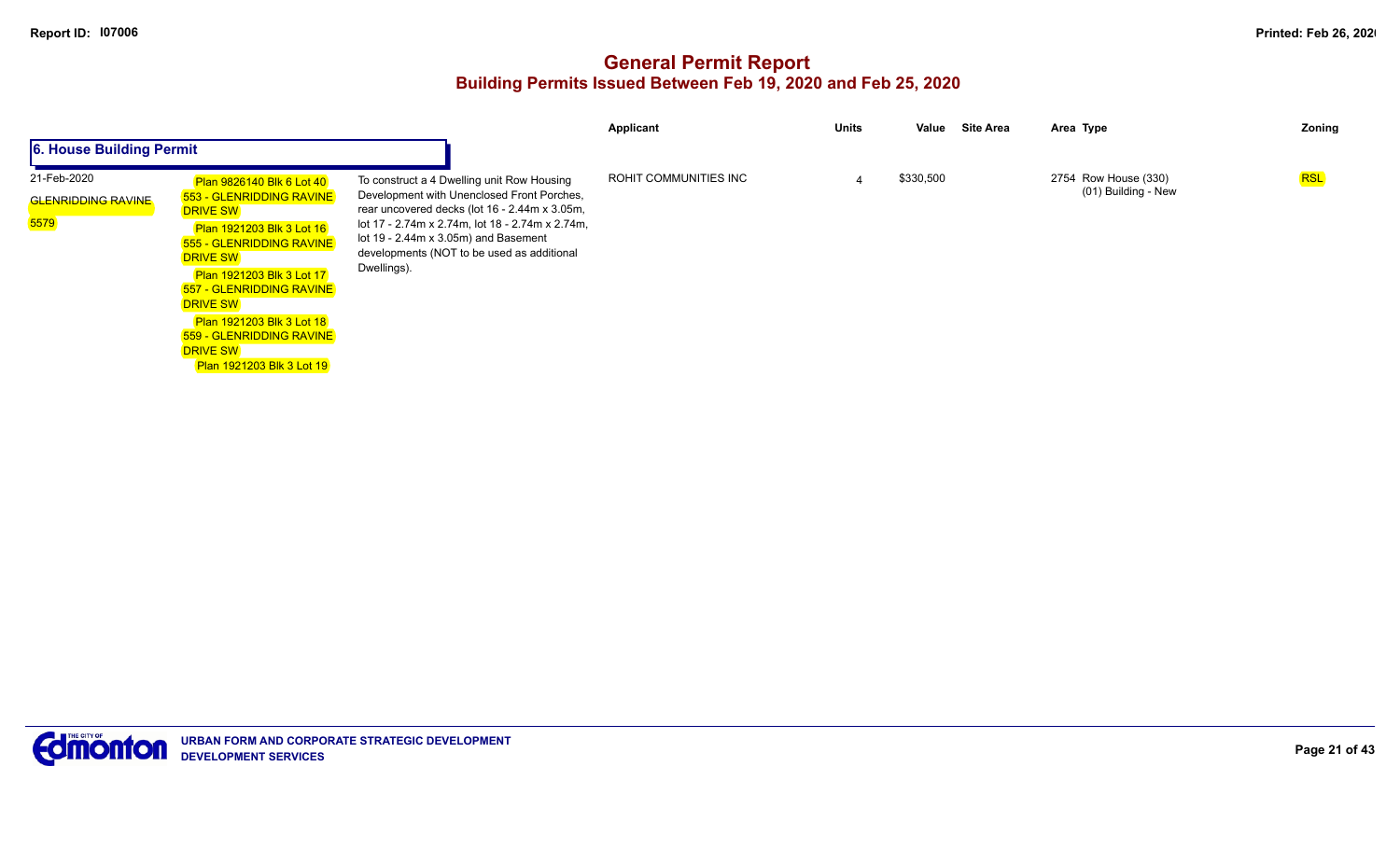|                                                            |                                                                                                                    |                                                                                                                                                                                                                              | Applicant                     | <b>Units</b> | Value     | <b>Site Area</b> | Area Type                                                             | Zoning     |
|------------------------------------------------------------|--------------------------------------------------------------------------------------------------------------------|------------------------------------------------------------------------------------------------------------------------------------------------------------------------------------------------------------------------------|-------------------------------|--------------|-----------|------------------|-----------------------------------------------------------------------|------------|
| 6. House Building Permit                                   |                                                                                                                    |                                                                                                                                                                                                                              |                               |              |           |                  |                                                                       |            |
| 21-Feb-2020<br>THE ORCHARDS AT<br><b>ELLERSLIE</b><br>6216 | 9123 - PEAR DRIVE SW<br>Plan 1822610 Blk 2 Lot 71<br>9121 - PEAR DRIVE SW<br>Plan 1822610 Blk 2 Lot 72             | To construct a Semi-detached House with front<br>attached Garage(s), and Unenclosed Front<br>Porch(s).                                                                                                                       | <b>BEDROCK HOMES LTD</b>      | 2            | \$401,500 |                  | 3346 Semi-Detached House (210)<br>(01) Building - New<br>2-storey     | RF4        |
| 21-Feb-2020<br><b>SECORD</b><br>4487                       | 9923 - 222 STREET NW<br>Plan 1820330 Blk 23 Lot 86                                                                 | To construct a Single Detached House with<br>front attached Garage, rear uncovered deck<br>(6.71m x 3.05m), Unenclosed Front Porch, and<br>walkout Basement.                                                                 | NEW ERA LUXURY HOMES          |              | \$193,800 |                  | 1685 Single Detached House (110)<br>(01) Building - New<br>2-storey   | <b>RMD</b> |
| 24-Feb-2020<br>LAUREL<br>6444                              | 2505 - 14A AVENUE NW<br>Plan 1822989 Blk 13 Lot 18                                                                 | To construct a Single Detached House with<br>front attached Garage, fireplace, secondary<br>suite(s)(2 bedrooms, 1 bathroom, kitchen), rear<br>uncovered deck (4.27m x 3.05m) and<br>Unenclosed Front Porch.                 | <b>VICTORY HOMES LTD</b>      | 2            | \$311,900 |                  | 2712 Single Detached House (110)<br>(01) Building - New<br>2-storey   | <b>RSL</b> |
| 24-Feb-2020<br>LAUREL<br>6444                              | 2432 - 15 AVENUE NW<br>Plan 1922772 Blk 12 Lot 33                                                                  | To construct a Single Detached House with<br>front attached Garage, Unenclosed Front<br>Porch, fireplace, secondary suite (2 bedrooms,<br>1 bathroom, mechanical room, kitchen), and<br>rear uncovered deck (3.66m x 2.59m). | <b>VICTORY HOMES LTD</b>      | 2            | \$253,000 |                  | 2200 Single Detached House (110)<br>(01) Building - New<br>2-storey   | <b>RSL</b> |
| 24-Feb-2020<br><b>MCCONACHIE AREA</b><br>2521              | 17539 - 64 STREET NW<br>Plan 1922870 Blk 24 Lot 45                                                                 | To construct a Single Detached House with<br>front attached Garage, Unenclosed Front Porch<br>and rear uncovered deck (3.05 m x 3.05 m).                                                                                     | <b>SANGAM HOMES LTD</b>       |              | \$220,500 |                  | 1917 Single Detached House (110)<br>$(01)$ Building - New<br>2-storey | <b>RMD</b> |
| 24-Feb-2020<br>THE ORCHARDS AT<br><b>ELLERSLIE</b><br>6216 | 3517 - CHERRY LANDING SW<br>Plan 1624173 Blk 11 Lot 107<br>3515 - CHERRY LANDING SW<br>Plan 1624173 Blk 11 Lot 108 | To construct a Semi-Detached House with front<br>attached Garages, Unenclosed Front Porches,<br>and side doors.                                                                                                              | <b>BROOKFIELD RESIDENTIAL</b> | 2            | \$407,100 |                  | 3540 Semi-Detached House (210)<br>(01) Building - New<br>2-storey     | <b>RMD</b> |

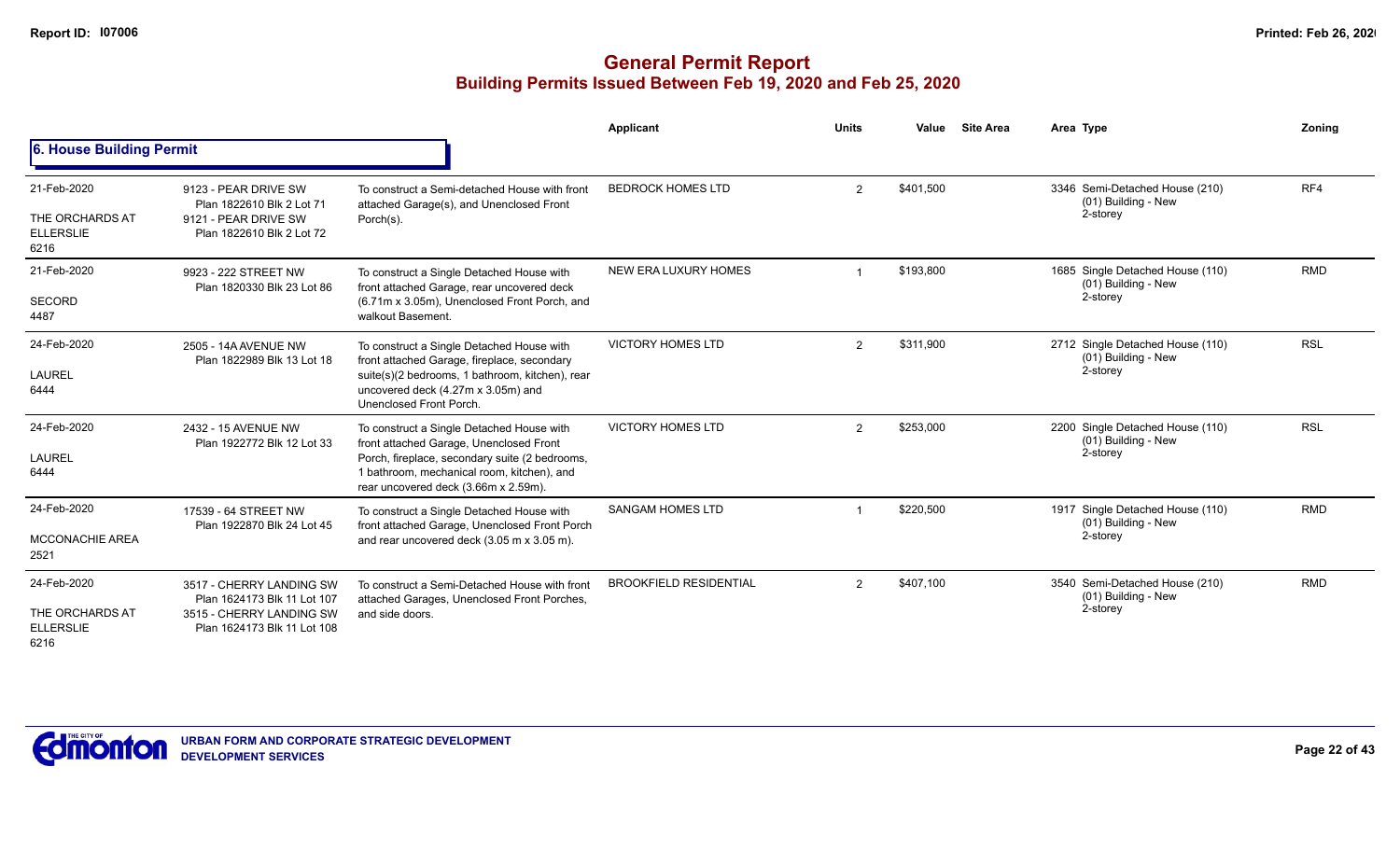#### **General Permit Report Building Permits Issued Between Feb 19, 2020 and Feb 25, 2020**

|                                             |                                                                               |                                                                                                                                                         | <b>Applicant</b>                | <b>Units</b>           | Value       | <b>Site Area</b> | Area Type                                               | Zonina          |
|---------------------------------------------|-------------------------------------------------------------------------------|---------------------------------------------------------------------------------------------------------------------------------------------------------|---------------------------------|------------------------|-------------|------------------|---------------------------------------------------------|-----------------|
| 6. House Building Permit                    |                                                                               |                                                                                                                                                         |                                 |                        |             |                  |                                                         |                 |
| 24-Feb-2020                                 | 1753 - TANAGER CLOSE NW<br>Plan 1820197 Blk 8 Lot 8                           | To construct a Single Detached House with<br>front attached Garage, Unenclosed Front                                                                    | <b>BLACKSTONE HOMES LTD</b>     |                        | \$266,700   |                  | 2319 Single Detached House (110)<br>(01) Building - New | <b>RSL</b>      |
| <b>STARLING</b><br>4474                     |                                                                               | Porch, rear uncovered deck (3.96m x 3.05m)<br>fireplace and uncovered deck.                                                                             |                                 |                        |             |                  | 2-storey                                                |                 |
| 24-Feb-2020                                 | SW                                                                            | 1234 - CHAPPELLE BOULEVARI To construct a 6 Unit Row House (Units 56-61)                                                                                | <b>EFG ARCHITECTS</b>           | 6                      | \$1,139,000 |                  | 9904 Semi-Detached Condo (215)<br>(01) Building - New   | DC <sub>1</sub> |
| <b>CHAPPELLE AREA</b><br>5462               | Plan 1821525 Blk 13 Lot 49                                                    |                                                                                                                                                         |                                 |                        |             |                  |                                                         |                 |
| 24-Feb-2020                                 | 6437 - KING WYND SW<br>Plan 1920145 Blk 6 Lot 46                              | To construct a Semi-detached House with front                                                                                                           | ROHIT COMMUNITIES INC           | $\overline{2}$         | \$390,500   |                  | 3254 Semi-Detached House (210)<br>(01) Building - New   | RF4, RF4        |
| <b>KESWICK AREA</b><br>5576                 | 6435 - KING WYND SW<br>Plan 1920145 Blk 6 Lot 47                              | attached Garage (Lot 46), Unenclosed Front<br>Porches, rear uncovered deck (Lot 46 - 3.66m<br>x 2.44m, Lot 47 - 3.05m x 3.05m) and side<br>doors.       |                                 |                        |             |                  | 2-storey                                                |                 |
| 24-Feb-2020                                 | 9632 - 225 STREET NW<br>Plan 1723645 Blk 25 Lot 42                            | To construct a Semi-Detached House with front                                                                                                           | STERLING HOMES EDMONTON LTD.    | $\overline{2}$         | \$367,800   |                  | 3065 Semi-Detached House (210)<br>(01) Building - New   | <b>RMD</b>      |
| <b>SECORD</b><br>4487                       | 9634 - 225 STREET NW<br>Plan 1723645 Blk 25 Lot 43                            | attached Garages and Unenclosed Front<br>Porches.                                                                                                       |                                 |                        |             |                  | 2-storey                                                |                 |
| 24-Feb-2020                                 | 9652 - 223 STREET NW<br>Plan 1425542 Blk 24 Lot 37                            | To construct a Single Detached House with<br>front attached Garage, Unenclosed Front                                                                    | STERLING HOMES EDMONTON LTD.    |                        | \$304,300   |                  | 2536 Single Detached House (110)<br>(01) Building - New | <b>RSL</b>      |
| SECORD<br>4487                              |                                                                               | Porch, fireplace and side entrance.                                                                                                                     |                                 |                        |             |                  | 2-storey                                                |                 |
| 24-Feb-2020                                 | 3042 - CHECKNITA WAY SW<br>Plan 1720796 Blk 4 Lot 20                          | To construct a Single Detached House with<br>Unenclosed Front Porch.                                                                                    | STERLING HOMES EDMONTON LTD.    |                        | \$170,000   |                  | 1417 Single Detached House (110)<br>(01) Building - New | <b>RMD</b>      |
| <b>CAVANAGH</b><br>5467                     |                                                                               |                                                                                                                                                         |                                 |                        |             |                  | 2-storey                                                |                 |
| 24-Feb-2020                                 | 9370 - PEAR LINK SW                                                           | To construct a Semi-Detached House, rear                                                                                                                | <b>GREAT CANADIAN HOMES LTD</b> | $\boldsymbol{\Lambda}$ | \$388,400   |                  | 3237 Semi-Detached House (210)<br>(01) Building - New   | RF4             |
| THE ORCHARDS AT<br><b>ELLERSLIE</b><br>6216 | Plan 1822610 Blk 2 Lot 27<br>9368 - PEAR LINK SW<br>Plan 1822610 Blk 2 Lot 28 | uncovered decks (Lot 27 - 3.05m x 3.66m, Lot<br>28 - 3.05m x 3.66m) Unenclosed Front Porches,<br>and to develop a Secondary Suites in the<br>Basements. |                                 |                        |             |                  | 2-storey                                                |                 |



**URBAN FORM AND CORPORATE STRATEGIC DEVELOPMENT DEVELOPMENT SERVICES**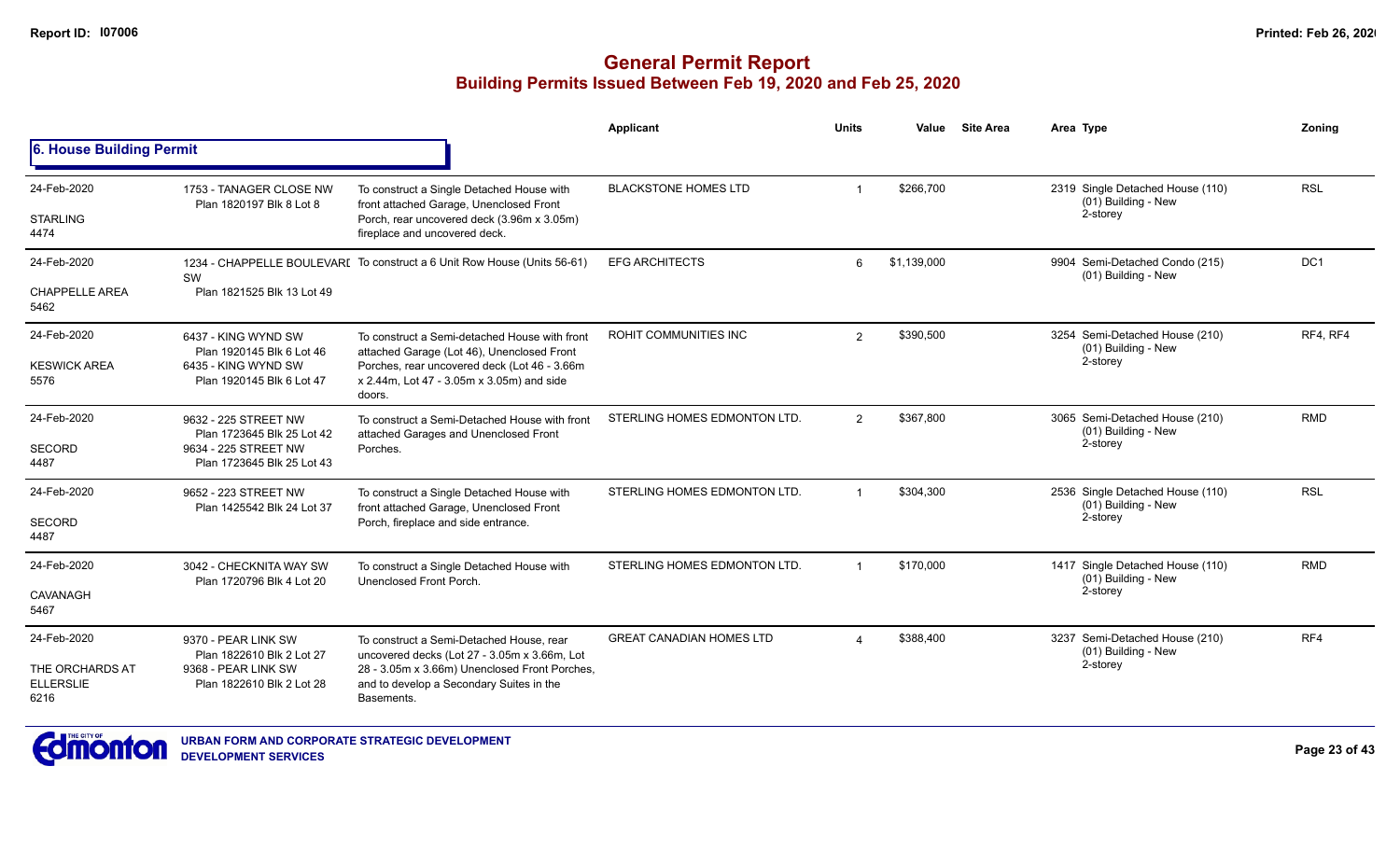|                                              |                                                                                                        |                                                                                                                                                                                                                                                                                                                                   | Applicant                    | <b>Units</b>   | Value       | <b>Site Area</b> | Area Type                                                           | Zonina          |
|----------------------------------------------|--------------------------------------------------------------------------------------------------------|-----------------------------------------------------------------------------------------------------------------------------------------------------------------------------------------------------------------------------------------------------------------------------------------------------------------------------------|------------------------------|----------------|-------------|------------------|---------------------------------------------------------------------|-----------------|
| 6. House Building Permit                     |                                                                                                        |                                                                                                                                                                                                                                                                                                                                   |                              |                |             |                  |                                                                     |                 |
| 25-Feb-2020<br><b>KESWICK AREA</b><br>5576   | 2258 - KELLY CRESCENT SW<br>Plan 1720767 Blk 15 Lot 14A                                                | To construct a Single Detached House with<br>front attached Garage, Unenclosed Front<br>Porch, rear balcony (2.29m x 3.35m), rear<br>covered deck (3.35m x 2.90m), and Basement<br>development with wet bar (NOT to be used as<br>an additional Dwelling, 2 Bedrooms, 1<br>Bathroom, 1 Mech Room, 1 Rec area, 1 Storage<br>Room). | <b>KANVI HOMES</b>           |                | \$419,800   |                  | 3498 Single Detached House (110)<br>(01) Building - New             | <b>RSL</b>      |
| 25-Feb-2020<br><b>RAPPERSWILL</b><br>3370    | 12132 - 177 AVENUE NW<br>Plan 1425124 Blk 108 Lot 76                                                   | To construct a Single Detached House with<br>front attached Garage and Unenclosed Front<br>Porch.                                                                                                                                                                                                                                 | PACESETTER HOMES LTD         |                | \$181,400   |                  | 1512 Single Detached House (110)<br>(01) Building - New<br>2-storey | DC1             |
| 25-Feb-2020<br><b>CHAPPELLE AREA</b><br>5462 | SW<br>Plan 1821525 Blk 13 Lot 49                                                                       | 1234 - CHAPPELLE BOULEVARI To construct a 6 Unit Row House (Units 50-55)                                                                                                                                                                                                                                                          | <b>EFG ARCHITECTS</b>        | 6              | \$1,139,000 |                  | 9904 Row House Condo (335)<br>(01) Building - New<br>2-storey       | DC1             |
| 25-Feb-2020<br><b>CHAPPELLE AREA</b><br>5462 | SW<br>Plan 1821525 Blk 13 Lot 49                                                                       | 1234 - CHAPPELLE BOULEVARI To construct an 8 Unit Row House (Units 62-69)                                                                                                                                                                                                                                                         | <b>EFG ARCHITECTS</b>        | 8              | \$1,456,400 |                  | 12664 Row House Condo (335)<br>(01) Building - New                  | DC <sub>1</sub> |
| 25-Feb-2020<br>CAVANAGH<br>5467              | 3044 - CHECKNITA WAY SW<br>Plan 1720796 Blk 4 Lot 21                                                   | To construct a Single Detached House with<br>Unenclosed Front Porch and SIDE DOOR.                                                                                                                                                                                                                                                | STERLING HOMES EDMONTON LTD. | $\overline{1}$ | \$170,000   |                  | 1417 Single Detached House (110)<br>(01) Building - New<br>2-storey | <b>RMD</b>      |
| 24-Feb-2020<br><b>ROSENTHAL</b><br>4750      | 22515 - 80 AVENUE NW<br>Plan 1823281 Blk 5 Lot 47<br>22517 - 80 AVENUE NW<br>Plan 1823281 Blk 5 Lot 48 | To construct a Semi-Detached House with front<br>attached Garage, uncovered deck (lot 47 -<br>2.44m x 3.05m, lot 48 - 3.35m x 3.05m), and<br>Unenclosed Front Porch.                                                                                                                                                              | <b>HOMES BY AVI</b>          | $\overline{2}$ | \$333,700   |                  | 2781 Semi-Detached House (210)<br>(01) Building - New<br>2-storey   | RF4             |

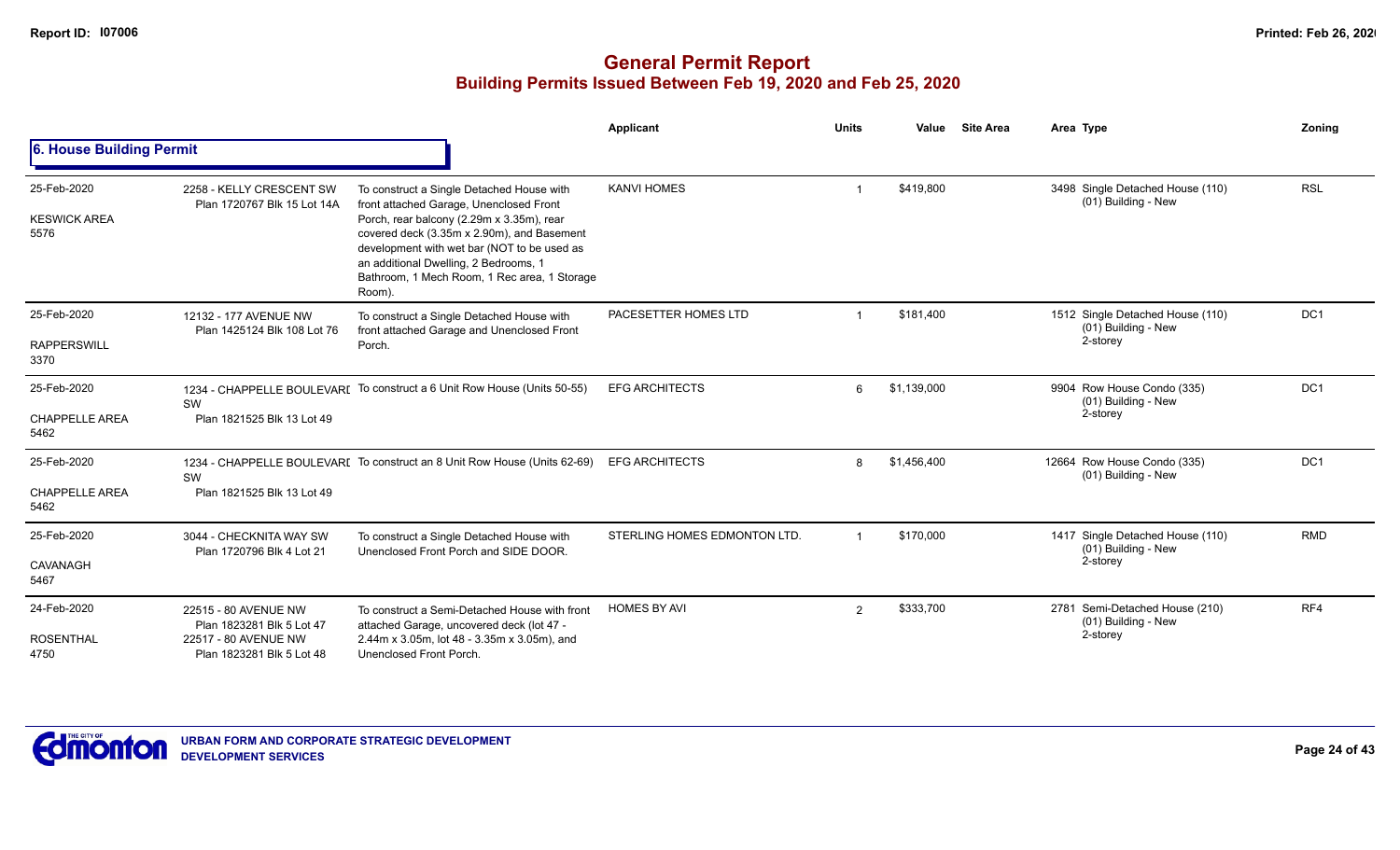|                                                            |                                                                                                                                     |                                                                                                                                                                                                                                                | <b>Applicant</b>        | <b>Units</b>   | Value     | <b>Site Area</b> | Area Type                                                           | Zoning          |
|------------------------------------------------------------|-------------------------------------------------------------------------------------------------------------------------------------|------------------------------------------------------------------------------------------------------------------------------------------------------------------------------------------------------------------------------------------------|-------------------------|----------------|-----------|------------------|---------------------------------------------------------------------|-----------------|
| 6. House Building Permit                                   |                                                                                                                                     |                                                                                                                                                                                                                                                |                         |                |           |                  |                                                                     |                 |
| 24-Feb-2020<br>THE ORCHARDS AT<br><b>ELLERSLIE</b><br>6216 | 287 - ORCHARDS BOULEVARD<br><b>SW</b><br>Plan 1822472 Blk 22 Lot 21<br>285 - ORCHARDS BOULEVARD<br>SW<br>Plan 1822472 Blk 22 Lot 22 | To construct a Semi-Detached House with<br>Unenclosed Front Porches, rear uncovered<br>decks (both lots - 2.44m x 2.44m), and<br>Secondary Suites in the basements.                                                                            | FIVE STAR HOMES INC     |                | \$426,700 |                  | 3556 Semi-Detached House (210)<br>(01) Building - New<br>2-storey   | RF4             |
| 24-Feb-2020<br><b>CRESTWOOD</b><br>3140                    | 9636 - 148 STREET NW<br>Plan 1923456 Blk 75 Lot 2B                                                                                  | To construct a Single Detached House with<br>Unenclosed Front Porch, rear uncovered deck<br>(5.18m x 3.05m), fireplace, and Basement<br>development (NOT to be used as an additional<br>Dwelling) (1 bedroom, 1 bathroom, mechanical<br>room). | NEW VIBE HOMES LTD      |                | \$210,700 |                  | 1832 Single Detached House (110)<br>(01) Building - New<br>2-storey | RF <sub>1</sub> |
| 24-Feb-2020<br><b>TRUMPETER AREA</b><br>4471               | 13107 - 208 STREET NW<br>Plan 1425609 Blk 8 Lot 109                                                                                 | To construct a Single Detached House with<br>front attached Garage, fireplace, Unenclosed<br>Front Porch, and rear uncovered deck (3.05m x<br>$4.57m$ ).                                                                                       | <b>SANGAM HOMES LTD</b> |                | \$288,300 |                  | 2507 Single Detached House (110)<br>(01) Building - New<br>2-storey | <b>RSL</b>      |
| 25-Feb-2020<br><b>STRATHCONA</b><br>5480                   | 10629 - 84 AVENUE NW<br>Plan I17 Blk 82 Lot 24                                                                                      | To construct a Semi-Detached House with<br>verandas, rear landings and basement<br>development (not to be used as Secondary<br>Suites).                                                                                                        | PHD HOMES LTD           | $\overline{2}$ | \$287,500 |                  | 2500 Semi-Detached House (210)<br>(01) Building - New<br>2-storey   | RA7             |
| 25-Feb-2020<br><b>TRUMPETER AREA</b><br>4471               | 12826 - 204A STREET NW<br>Plan 1820221 Blk 7 Lot 13                                                                                 | To construct a Single Detached House with<br>front attached Garage, Unenclosed Front<br>Porch, rear uncovered deck (3.05m x 3.96m),<br>and side door.                                                                                          | <b>SANGAM HOMES LTD</b> |                | \$260,900 |                  | 2269 Single Detached House (110)<br>(01) Building - New<br>2-storey | <b>RSL</b>      |
| 25-Feb-2020<br><b>DESROCHERS AREA</b><br>5463              | 1110C - DANIELS LINK SW<br>Condo Common Area (Plan<br>1922016)                                                                      | To construct a 4 Unit Row House (Units 17-20)                                                                                                                                                                                                  | STREETSIDE DEVELOPMENTS |                | \$360,900 |                  | 3138 Row House Condo (335)<br>(01) Building - New                   | DC1, RA7, RA7   |

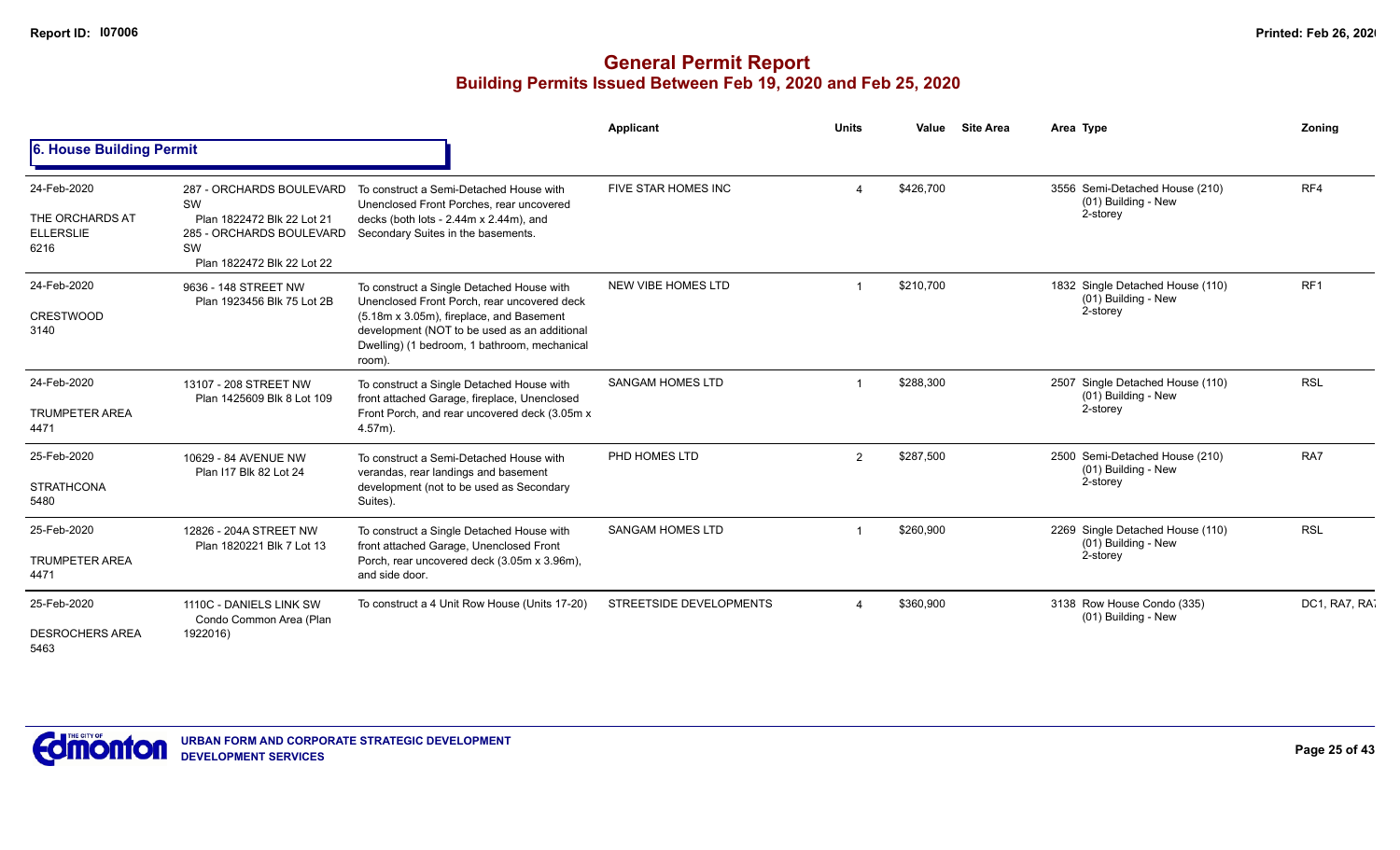|                                                            |                                                    |                                                                                                                                                                                                                                                                        | Applicant                     | <b>Units</b>   | Value     | <b>Site Area</b> | Area Type                                                             | Zoning          |
|------------------------------------------------------------|----------------------------------------------------|------------------------------------------------------------------------------------------------------------------------------------------------------------------------------------------------------------------------------------------------------------------------|-------------------------------|----------------|-----------|------------------|-----------------------------------------------------------------------|-----------------|
| 6. House Building Permit                                   |                                                    |                                                                                                                                                                                                                                                                        |                               |                |           |                  |                                                                       |                 |
| 25-Feb-2020<br><b>TRUMPETER AREA</b><br>4471               | 12808 - 202 STREET NW<br>Plan 0941729 Blk 1 Lot 25 | To construct a Single Detached House with<br>front attached Garage, Unenclosed Front<br>Porch, fireplace, rear uncovered deck (5.03 m<br>$x$ 3.66 m), rear covered deck (4.57 m $x$ 3.66 m)<br>and Basement development (NOT to be used as<br>an additional Dwelling). | <b>LEGACY SIGNATURE HOMES</b> |                | \$254,300 |                  | 2211 Single Detached House (110)<br>(01) Building - New<br>2-storey   | <b>RSL</b>      |
| 25-Feb-2020<br><b>SECORD</b><br>4487                       | 22720 - 96 AVENUE NW<br>Plan 1920924 Blk 26 Lot 13 | To construct a Single Detached House with<br>front attached Garage and Unenclosed Front<br>Porch.                                                                                                                                                                      | CITY HOMES MASTER BUILDER INC |                | \$223,700 |                  | 1864 Single Detached House (110)<br>(01) Building - New<br>2-storey   | <b>RMD</b>      |
| 25-Feb-2020<br>CHARLESWORTH<br>6661                        | 103 - 37 STREET SW<br>Plan 1922728 Blk 13 Lot 41   | To construct a Single Detached House with<br>front attached Garage Unenclosed Front Porch,<br>rear uncovered deck (3.66m x 3.05m), fire<br>place and side door.                                                                                                        | <b>JAI HOMES LTD</b>          |                | \$264,000 |                  | 2200 Single Detached House (110)<br>$(01)$ Building - New<br>2-storey | <b>RMD</b>      |
| 25-Feb-2020<br>LAUREL<br>6444                              | 1764 - 25 STREET NW<br>Plan 1722382 Blk 8 Lot 23   | To construct a Single Detached House with<br>Unenclosed Front Porch and side entrance.                                                                                                                                                                                 | <b>HOMES BY AVI</b>           |                | \$173,200 |                  | 1443 Single Detached House (110)<br>(01) Building - New<br>2-storey   | DC1             |
| 25-Feb-2020<br>THE ORCHARDS AT<br><b>ELLERSLIE</b><br>6216 | 3814 - CHERRY LOOP SW<br>Plan 1722652 Blk 17 Lot 1 | To construct a Single Detached House with<br>front attached Garage, Unenclosed Front Porch<br>and fireplace.                                                                                                                                                           | <b>HOMES BY AVI</b>           |                | \$232,600 |                  | 1938 Single Detached House (110)<br>(01) Building - New<br>2-storey   | <b>RMD</b>      |
| 25-Feb-2020<br><b>BONNIE DOON</b><br>6040                  | 9110 - 83 AVENUE NW<br>Plan 426HW Blk 6B Lot F     | To construct a Semi-detached House with<br>Unenclosed Front Porches, rear uncovered<br>decks (Lot 1 - 3.81m x 2.74m, Lot 2 - 3.81m x<br>2.74m), Basement developments (NOT to be<br>used as an additional Dwellings)                                                   | <b>HJD HOMES LTD</b>          | $\overline{2}$ | \$361,000 |                  | 3008 Semi-Detached House (210)<br>(01) Building - New<br>2-storey     | RF <sub>3</sub> |

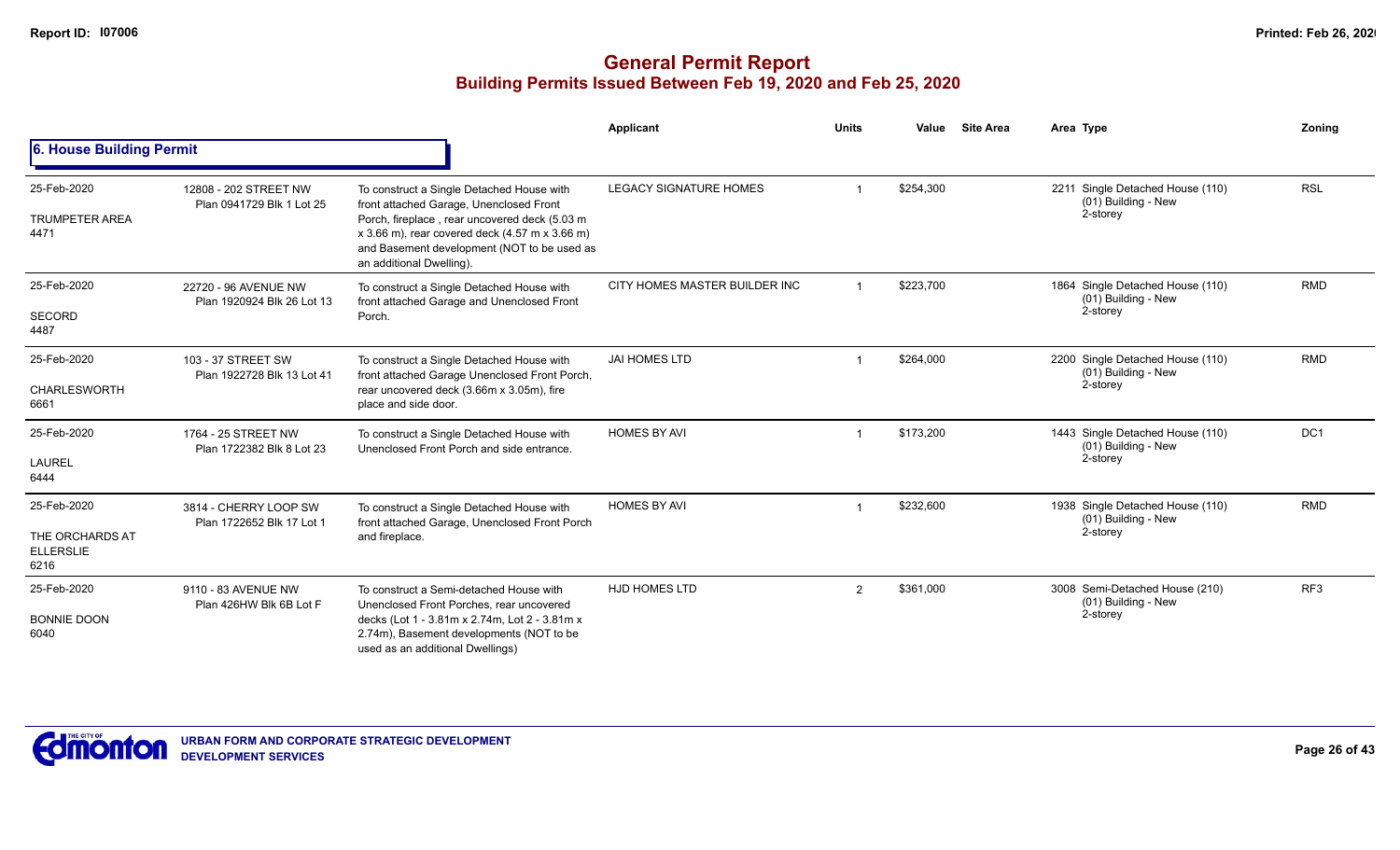|                                         |                                                    |                                                                                                                                                                                                                                       | Applicant                              | <b>Units</b>   | Value     | <b>Site Area</b> | Area Type                                                           | Zoning          |
|-----------------------------------------|----------------------------------------------------|---------------------------------------------------------------------------------------------------------------------------------------------------------------------------------------------------------------------------------------|----------------------------------------|----------------|-----------|------------------|---------------------------------------------------------------------|-----------------|
| 6. House Building Permit                |                                                    |                                                                                                                                                                                                                                       |                                        |                |           |                  |                                                                     |                 |
| 25-Feb-2020<br><b>CY BECKER</b><br>2611 | 4616 - 175 AVENUE NW<br>Plan 1823038 Blk 22 Lot 3  | To construct a Single Detached House with<br>Unenclosed Front Porch.                                                                                                                                                                  | STERLING HOMES EDMONTON LTD.           | $\overline{1}$ | \$170,000 |                  | 1417 Single Detached House (110)<br>(01) Building - New<br>2-storey | <b>RPL</b>      |
|                                         | <b>Accessory Building Combo Permit</b>             |                                                                                                                                                                                                                                       |                                        |                |           |                  |                                                                     |                 |
| 24-Feb-2020<br><b>PARKVIEW</b><br>3330  | 14371 - 92A AVENUE NW<br>Plan 6054HW Blk 7 Lot 19  | To construct an Accessory Building (6.25m x<br>6.40m detached Garage).                                                                                                                                                                | SINGLETREE BUILDERS LTD                | $\mathbf 0$    | \$5,000   | 335.49           | Detached Garage (010)<br>$(01)$ New                                 | RF1             |
| 25-Feb-2020<br><b>INGLEWOOD</b><br>3240 | 13104 - 112 AVENUE NW<br>Plan 6215AL Blk 24 Lot 1  | To construct an Accessory Building (mutual<br>detached Garage 12.9 m x 6.4 m)                                                                                                                                                         | <b>EASTERN HORIZON CONSTRUCTION LT</b> | $\overline{0}$ | \$10,300  | 82.92            | Detached Garage (010)<br>$(01)$ New                                 | RF <sub>3</sub> |
| <b>Home Improvement Permit</b>          |                                                    |                                                                                                                                                                                                                                       |                                        |                |           |                  |                                                                     |                 |
| 24-Feb-2020<br>SECORD<br>4487           | Plan 1521541 Blk 17 Lot 3                          | 554 - SECORD BOULEVARD NW To construct interior alterations to a<br>Semi-detached House (Basement development,<br>NOT to be used as an additional Dwelling).                                                                          | N/A                                    | $\mathbf 0$    | \$4,200   |                  | Semi-Detached House (210)<br>(03) Interior Alterations              | RF4             |
| 24-Feb-2020<br><b>RITCHIE</b><br>6610   | 9614 - 72 AVENUE NW<br>Plan 1723256 Blk 29 Lot 10B | To construct a rear uncovered deck to a<br>Semi-detached House (2 tiered, upper deck,<br>3.05m x 1.94m @ 1.5m in Height; lower deck,<br>2.95m x 5.60m @ 0.9m in Height) and to install a<br>Hot Tub in the Rear Yard (2.35m x 2.35m). | N/A                                    | $\mathbf 0$    | \$5,600   |                  | 22 Semi-Detached House (210)<br>(03) Deck Attached                  | RF <sub>3</sub> |

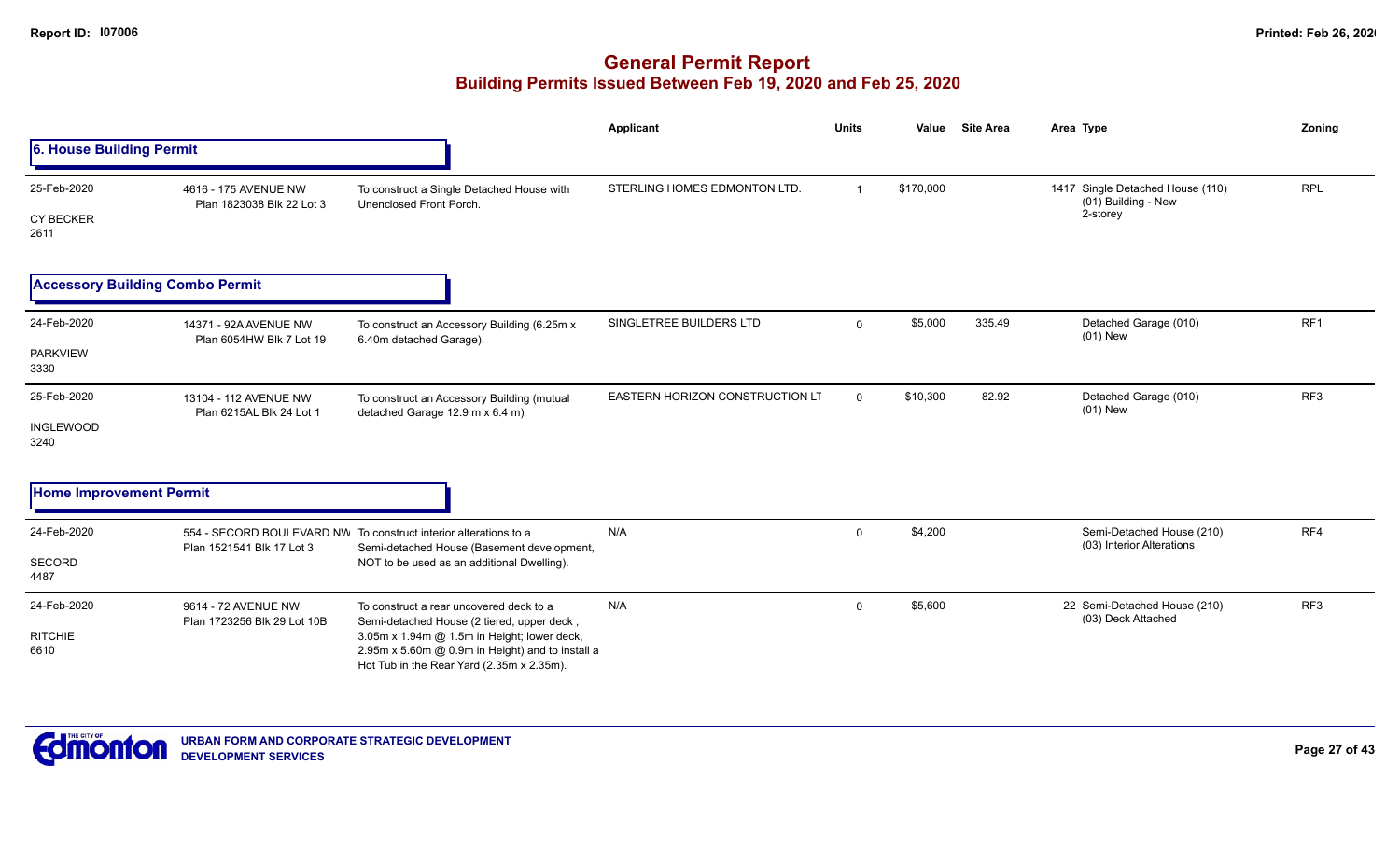|                                          |                                                     |                                                                                                                                                                                                                                       | Applicant                  | <b>Units</b>   | Value    | <b>Site Area</b> | Area Type                                                         | Zoning          |
|------------------------------------------|-----------------------------------------------------|---------------------------------------------------------------------------------------------------------------------------------------------------------------------------------------------------------------------------------------|----------------------------|----------------|----------|------------------|-------------------------------------------------------------------|-----------------|
| <b>Home Improvement Permit</b>           |                                                     |                                                                                                                                                                                                                                       |                            |                |          |                  |                                                                   |                 |
| 24-Feb-2020<br><b>RITCHIE</b><br>6610    | 9614 - 72 AVENUE NW<br>Plan 1723256 Blk 29 Lot 10B  | To construct a rear uncovered deck to a<br>Semi-detached House (2 tiered, upper deck,<br>3.05m x 1.94m @ 1.5m in Height; lower deck,<br>2.95m x 5.60m @ 0.9m in Height) and to install a<br>Hot Tub in the Rear Yard (2.35m x 2.35m). | N/A                        | $\Omega$       | \$5,200  |                  | Semi-Detached House (210)<br>(14) Hot Tub                         | RF <sub>3</sub> |
| 24-Feb-2020<br><b>RITCHIE</b><br>6610    | 9614 - 72 AVENUE NW<br>Plan 1723256 Blk 29 Lot 10B  | To construct a rear uncovered deck to a<br>Semi-detached House (2 tiered, upper deck,<br>3.05m x 1.94m @ 1.5m in Height; lower deck,<br>2.95m x 5.60m @ 0.9m in Height) and to install a<br>Hot Tub in the Rear Yard (2.35m x 2.35m). | N/A                        | $\Omega$       | \$4,300  |                  | 17 Semi-Detached House (210)<br>(03) Deck Attached                | RF <sub>3</sub> |
| 19-Feb-2020<br>QUEEN ALEXANDRA<br>5330   | 10631 - 72 AVENUE NW<br>Plan 5718AE Blk 13 Lot 16   | To construct an Accessory Building (detached<br>Garage, 6.10m x 6.71m).                                                                                                                                                               | APLUS HOMES CORP           | $\mathbf{0}$   | \$6,600  |                  | 41 Detached Garage (010)<br>(01) Building - New                   | RF <sub>3</sub> |
| 25-Feb-2020<br><b>PARKALLEN</b><br>5310  | 10920 - 69 AVENUE NW<br>Plan 5718AE Blk 26 Lot 34   | To develop a Secondary Suite in the Basement<br>of a Single Detached House, existing without<br>permits (2 Bed, 2 Bath, Kitchen, Living Room<br>with Wet Bar, Utility).                                                               | N/A                        | $\overline{1}$ | \$20,000 |                  | Single Detached House (110)<br>(07) Add Suites to Single Dwelling | RF <sub>1</sub> |
| 20-Feb-2020<br><b>BANNERMAN</b><br>2030  | 2111 - 140 AVENUE NW<br>Plan 7820905 Blk 72 Lot 20  | To install a Hot Tub in an Accessory building<br>(detached Garage) (hot tub, 2.00m in diameter).                                                                                                                                      | N/A                        | $\mathbf 0$    | \$5,200  |                  | Single Detached House (110)<br>(14) Hot Tub                       | RF <sub>1</sub> |
| 20-Feb-2020<br><b>STRATHCONA</b><br>5480 | 9804 - 87 AVENUE NW<br>Plan 4647Z Blk 111 Lot 20    | To construct a front uncovered deck (1.83m x)<br>2.73m @ 1.22m in Height).                                                                                                                                                            | N/A                        | $\mathbf 0$    | \$0      |                  | Single Detached House (110)<br>(03) Deck Attached                 | RF <sub>2</sub> |
| 20-Feb-2020<br><b>CANORA</b><br>4090     | 10211 - 154 STREET NW<br>Plan 965AH Blk 23 Lots 5-6 | To demolish a Single Detached House and an<br>Accessory building (detached Garage).                                                                                                                                                   | <b>TECH VIEW HOMES LTD</b> | 0              | \$3,400  |                  | Detached Garage(010)<br>(99) Demolition                           | RF <sub>2</sub> |

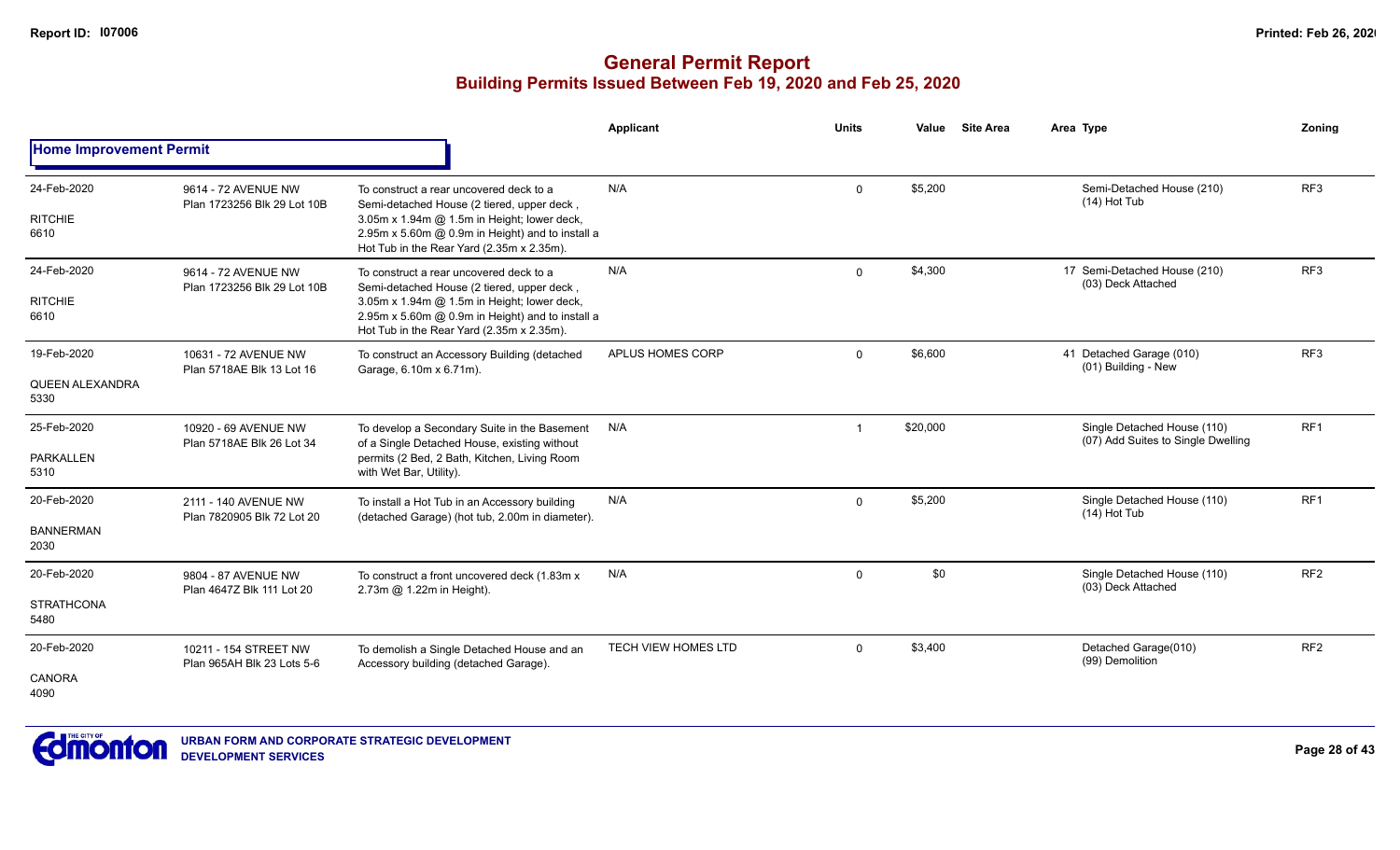|                                              |                                                        |                                                                                                                                                                                                                                                                                                                     | Applicant                                                                           | <b>Units</b> | Value     | <b>Site Area</b> | Area Type                                            | Zoning          |
|----------------------------------------------|--------------------------------------------------------|---------------------------------------------------------------------------------------------------------------------------------------------------------------------------------------------------------------------------------------------------------------------------------------------------------------------|-------------------------------------------------------------------------------------|--------------|-----------|------------------|------------------------------------------------------|-----------------|
| <b>Home Improvement Permit</b>               |                                                        |                                                                                                                                                                                                                                                                                                                     |                                                                                     |              |           |                  |                                                      |                 |
| 21-Feb-2020<br><b>CANORA</b><br>4090         | 10211 - 154 STREET NW<br>Plan 965AH Blk 23 Lots 5-6    | To demolish a Single Detached House and an<br>Accessory building (detached Garage).                                                                                                                                                                                                                                 | <b>TECH VIEW HOMES LTD</b>                                                          | $-1$         | \$6,500   |                  | Single Detached House (110)<br>(99) Demolition       | RF <sub>2</sub> |
| 21-Feb-2020<br>WESTMOUNT<br>3440             | 10828 - 126 STREET NW<br>Plan RN22B Blk 47 Lot 15      | To construct an addition to the first and second<br>Storey (rear addition, 5.18m x 8.53m; right<br>cantilever expansion, 0.87m x 0.6m), and<br>interior alterations to a Single Detached House<br>(main and second-floor layout changes, and<br>Basement Development, NOT to be used as an<br>additional Dwelling). | DIAMOND CONTRACTING & CABINETRY<br>LTD O/A DIAMOND CONTRACTING.<br>(PLUMBING & GAS) | 0            | \$150,000 |                  | Single Detached House (110)<br>(02) Addition         | DC1             |
| 21-Feb-2020<br><b>CHAPPELLE AREA</b><br>5462 | 8434 - CUSHING COURT SW<br>Plan 1524254 Blk 18 Lot 109 | To construct a rear uncovered deck to a Single<br>Detached House (7.92m x 3.66m @ 0.70m in<br>Height).                                                                                                                                                                                                              | OXEYE INC O/A MILL STREET HOMES                                                     | $\mathbf{0}$ | \$7,300   |                  | 29 Single Detached House (110)<br>(03) Deck Attached | <b>RMD</b>      |
| 20-Feb-2020<br><b>HIGH PARK</b><br>4200      | 10718 - 152 STREET NW<br>Plan 4592AD Blk 33 Lot 17     | To construct an Accessory building (detached<br>Garage, 7.39m x 7.42m), existing without<br>permits.                                                                                                                                                                                                                | UNIFIED HOMES & CONSTRUCTION LTD                                                    | $\mathbf{0}$ | \$8,800   |                  | 55 Detached Garage (010)<br>(01) Building - New      | RF <sub>1</sub> |
| 19-Feb-2020<br><b>HILLVIEW</b><br>6300       | 6118 - 37A AVENUE NW<br>Plan 7721467 Blk 20 Lot 75     | To construct an addition to a Single Detached<br>House (sunroom, 3.68m x 4.10m) and to<br>construct an Accessory Building (shed, 3.67m<br>x 2.76m), existing w/o permits.                                                                                                                                           | PERMIT MASTERS                                                                      | $\mathbf{0}$ | \$5,000   |                  | Single Detached House (110)<br>(02) Addition         | RF <sub>1</sub> |
| 19-Feb-2020<br><b>HILLVIEW</b><br>6300       | 6118 - 37A AVENUE NW<br>Plan 7721467 Blk 20 Lot 75     | To construct an addition to a Single Detached<br>House (sunroom, 3.68m x 4.10m) and to<br>construct an Accessory Building (shed, 3.67m<br>x 2.76m), existing w/o permits.                                                                                                                                           | <b>PERMIT MASTERS</b>                                                               | $\Omega$     | \$300     |                  | 10 Shed (040)<br>(01) Building - New                 | RF <sub>1</sub> |

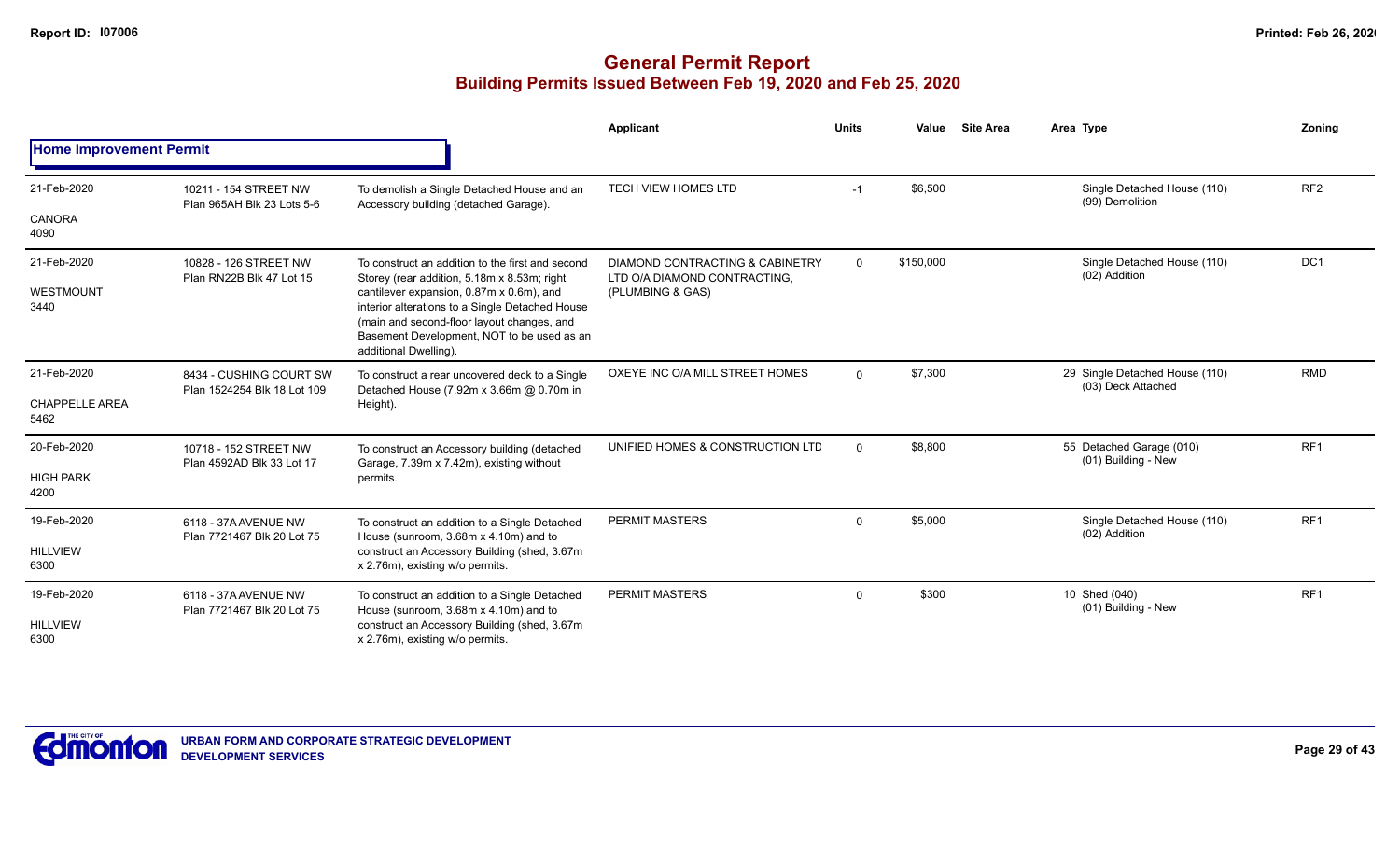|                                |                                                      |                                                                                                                                                                                                                                                                                            | <b>Applicant</b>           | <b>Units</b>   | Value     | <b>Site Area</b> | Area Type                                                             | Zoning          |
|--------------------------------|------------------------------------------------------|--------------------------------------------------------------------------------------------------------------------------------------------------------------------------------------------------------------------------------------------------------------------------------------------|----------------------------|----------------|-----------|------------------|-----------------------------------------------------------------------|-----------------|
| <b>Home Improvement Permit</b> |                                                      |                                                                                                                                                                                                                                                                                            |                            |                |           |                  |                                                                       |                 |
| 19-Feb-2020<br>THE ORCHARDS AT | 2753 - ORCHARDS ROAD SW<br>Plan 1822472 Blk 31 Lot 4 | To construct an Accessory Building (detached<br>mutual Garage 16.47 m x 6.10 m).                                                                                                                                                                                                           | DAYTONA HOMES INC          | $\mathbf{0}$   | \$16,200  |                  | 100 Detached Garage (010)<br>(01) Building - New                      | RF5, RF5, RF5   |
| <b>ELLERSLIE</b><br>6216       |                                                      |                                                                                                                                                                                                                                                                                            |                            |                |           |                  |                                                                       |                 |
| 24-Feb-2020                    | 216 - ALBANY DRIVE NW<br>Plan 1323863 Blk 4 Lot 12   | To develop a Secondary Suite in the Basement<br>of the Single Detached House (New Suite).                                                                                                                                                                                                  | N/A                        | $\overline{1}$ | \$45,000  |                  | 748 Single Detached House (110)<br>(07) Add Suites to Single Dwelling | <b>RSL</b>      |
| <b>ALBANY</b><br>3460          |                                                      |                                                                                                                                                                                                                                                                                            |                            |                |           |                  |                                                                       |                 |
| 21-Feb-2020                    | 18104 - 89 STREET NW<br>Plan 1222382 Blk 31 Lot 20   | To construct exterior alterations (Driveway<br>extension (1 m) to be used as a walkway),                                                                                                                                                                                                   | N/A                        | $\mathbf 0$    |           |                  | Single Detached House (110)<br>(03) Exterior Alterations              | <b>RSL</b>      |
| <b>KLARVATTEN</b><br>2440      |                                                      | existing without permits.                                                                                                                                                                                                                                                                  |                            |                |           |                  | 41 Semi-Detached House (210)<br>(07) Add Suites to Single Dwelling    |                 |
| 24-Feb-2020                    | 11442 - 82 STREET NW<br>Condo Common Area (Plan      | To develop a Secondary Suite in the Basement<br>of a Semi-detached House (11442 - 82 Street                                                                                                                                                                                                | <b>VIDA NOVA HOMES LTD</b> | -1             | \$40,000  |                  |                                                                       | RF <sub>3</sub> |
| <b>PARKDALE</b><br>1160        | 1923494)                                             | NW).                                                                                                                                                                                                                                                                                       |                            |                |           |                  |                                                                       |                 |
| 21-Feb-2020                    | 11444 - 82 STREET NW<br>Condo Common Area (Plan      | To develop a Secondary Suite in the Basement<br>of a Semi-detached House House (11444 - 82                                                                                                                                                                                                 | <b>VIDA NOVA HOMES LTD</b> | $\overline{1}$ | \$40,000  |                  | 41 Semi-Detached House (210)<br>(07) Add Suites to Single Dwelling    | RF <sub>3</sub> |
| <b>PARKDALE</b><br>1160        | 1923494)                                             | Street NW).                                                                                                                                                                                                                                                                                |                            |                |           |                  |                                                                       |                 |
| 21-Feb-2020                    | 9003 - 143 STREET NW<br>Plan 1760KS Blk 1 Lot 14     | To construct an addition, exterior and interior<br>alterations, and uncovered decks to a Single                                                                                                                                                                                            | N/A                        | $\Omega$       | \$170,000 |                  | Single Detached House (110)<br>(02) Addition                          | RF <sub>1</sub> |
| <b>PARKVIEW</b><br>3330        |                                                      | Detached House (Unenclosed Front Porch<br>1.07m x 1.83m, second Storey addition, new<br>windows and doors, fireplace, rear deck 1.37m<br>x 1.52m @ 0.99m in Height, rear deck 1.83m x<br>3.0m @ 0.99m in Height and Basement<br>Development, NOT to be used as an additional<br>Dwelling). |                            |                |           |                  |                                                                       |                 |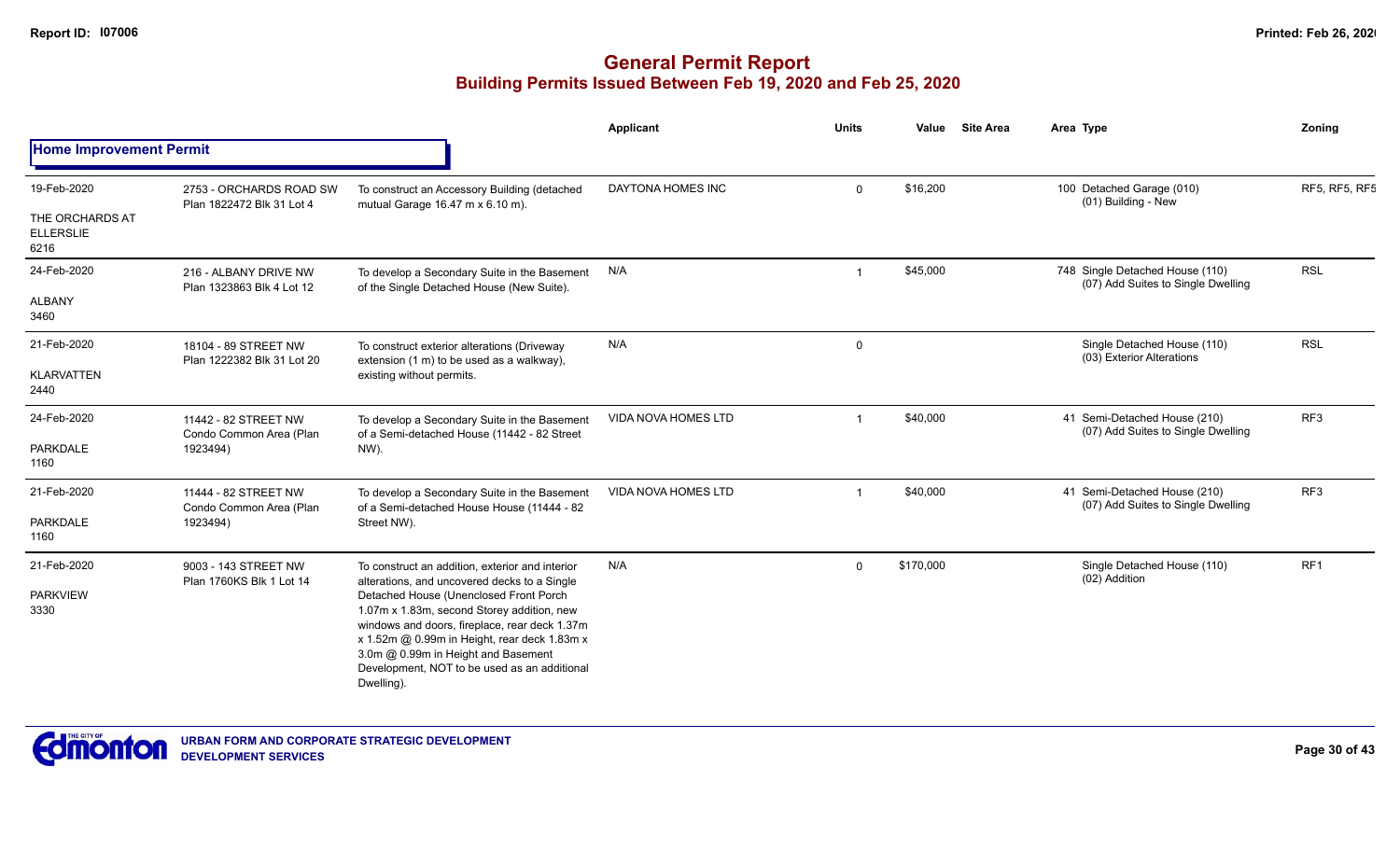|                                         |                                                    |                                                                                                                                                                                                                                                                                                                                                                                              | Applicant                     | <b>Units</b> | <b>Site Area</b><br>Value | Area Type                                                            | Zoning          |
|-----------------------------------------|----------------------------------------------------|----------------------------------------------------------------------------------------------------------------------------------------------------------------------------------------------------------------------------------------------------------------------------------------------------------------------------------------------------------------------------------------------|-------------------------------|--------------|---------------------------|----------------------------------------------------------------------|-----------------|
| <b>Home Improvement Permit</b>          |                                                    |                                                                                                                                                                                                                                                                                                                                                                                              |                               |              |                           |                                                                      |                 |
| 21-Feb-2020<br><b>PARKVIEW</b><br>3330  | 9003 - 143 STREET NW<br>Plan 1760KS Blk 1 Lot 14   | To construct an addition, exterior and interior<br>alterations, and uncovered decks to a Single<br>Detached House (Unenclosed Front Porch<br>1.07m x 1.83m, second Storey addition, new<br>windows and doors, fireplace, rear deck 1.37m<br>x 1.52m @ 0.99m in Height, rear deck 1.83m x<br>3.0m @ 0.99m in Height and Basement<br>Development, NOT to be used as an additional<br>Dwelling) | N/A                           | $\Omega$     |                           | Single Detached House (110)<br>(03) Interior Alterations             | RF <sub>1</sub> |
| 24-Feb-2020<br><b>RIVERDALE</b><br>1210 | 10132 - 89 STREET NW<br>Plan 1423019 Blk 2 Lot 57A | To construct interior alterations to a<br>Semi-Detached House (Basement development<br>(Lot 57A only), NOT to be used as an additional<br>Dwelling), (1 bedroom, 1 bathroom, living room<br>(with wet bar), mechanical room).                                                                                                                                                                | N/A                           | $\Omega$     | \$15,000                  | Semi-Detached House (210)<br>(03) Interior Alterations               | RF <sub>2</sub> |
| 20-Feb-2020<br><b>GLENORA</b><br>3200   | 10538 - 136 STREET NW<br>Plan 8627AH Blk 64 Lot 10 | To construct an addition and exterior alterations<br>to a Single Detached House (main and second<br>floor rear addition 7.01m x 4.72m; covered deck<br>$5.08m \times 5.64m$ ).                                                                                                                                                                                                               | AB DESIGN INC                 | $\Omega$     | \$250,000                 | Single Detached House (110)<br>(02) Addition                         | RF <sub>1</sub> |
| 24-Feb-2020<br><b>KIRKNESS</b><br>2430  | 14722 - 32 STREET NW<br>Plan 8020701 Blk 98 Lot 19 | To develop a Secondary Suite in the Basement<br>of a Single Detached House (New Suite) and to<br>construct exterior alterations (adding new<br>window in Basement).                                                                                                                                                                                                                          | <b>B &amp; D BUILDERS INC</b> |              | \$42,000                  | Single Detached House (110)<br>(07) Add Suites to Single Dwelling    | RF4             |
| 24-Feb-2020<br><b>KIRKNESS</b><br>2430  | 14722 - 32 STREET NW<br>Plan 8020701 Blk 98 Lot 19 | To develop a Secondary Suite in the Basement<br>of a Single Detached House (New Suite) and to<br>construct exterior alterations (adding new<br>window in Basement).                                                                                                                                                                                                                          | <b>B &amp; D BUILDERS INC</b> | $\mathbf{0}$ |                           | Single Detached House (110)<br>(03) Exterior Alterations             | RF4             |
| 24-Feb-2020<br>ALLARD<br>5458           | 4513 - ALWOOD WAY SW<br>Plan 1423518 Blk 17 Lot 4  | To develop a Secondary Suite in the Basement<br>of a Single Detached House, and to construct<br>exterior alterations (new exterior door on the<br>right elevation).                                                                                                                                                                                                                          | N/A                           |              | \$50,000                  | 74 Single Detached House (110)<br>(07) Add Suites to Single Dwelling | DC <sub>1</sub> |

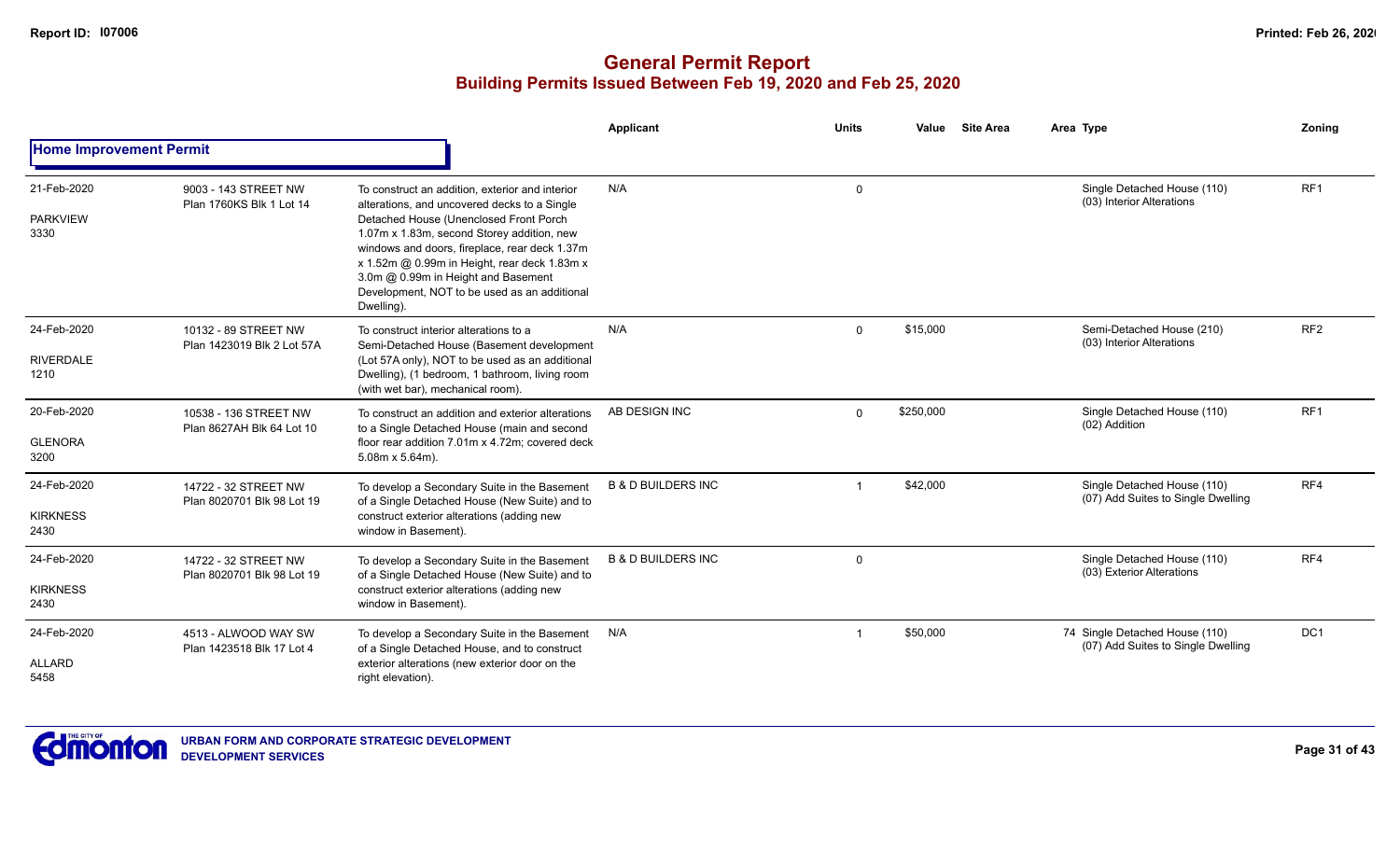|                                |                                                      |                                                                                              | Applicant                             | <b>Units</b> | Value    | <b>Site Area</b> | Area Type                                                         | Zoning          |
|--------------------------------|------------------------------------------------------|----------------------------------------------------------------------------------------------|---------------------------------------|--------------|----------|------------------|-------------------------------------------------------------------|-----------------|
| <b>Home Improvement Permit</b> |                                                      |                                                                                              |                                       |              |          |                  |                                                                   |                 |
| 24-Feb-2020                    | 4513 - ALWOOD WAY SW<br>Plan 1423518 Blk 17 Lot 4    | To develop a Secondary Suite in the Basement<br>of a Single Detached House, and to construct | N/A                                   | 0            |          |                  | Single Detached House (110)<br>(03) Exterior Alterations          | DC <sub>1</sub> |
| ALLARD<br>5458                 |                                                      | exterior alterations (new exterior door on the<br>right elevation).                          |                                       |              |          |                  |                                                                   |                 |
| 20-Feb-2020                    | 542 - PATERSON WAY SW<br>Plan 1821022 Blk 15 Lot 7   | To construct an Accessory Building (detached<br>Garage (6.1m x 6.1m)).                       | <b>BROOKFIELD RESIDENTIAL</b>         | $\Omega$     | \$6,000  |                  | 37 Detached Garage (010)<br>(01) Building - New                   | <b>HVLD</b>     |
| PAISLEY<br>5469                |                                                      |                                                                                              |                                       |              |          |                  |                                                                   |                 |
| 25-Feb-2020                    | 9607 - 146 STREET NW<br>Plan 6334HW Blk 86 Lot 8     | To construct an Accessory Building (rear<br>detached Garage (10.06m x 7.32m)).               | LISKE DEVELOPMENTS LTD.               | $\Omega$     | \$11,900 |                  | 74 Detached Garage (010)<br>(01) Building - New                   | RF <sub>1</sub> |
| <b>CRESTWOOD</b><br>3140       |                                                      |                                                                                              |                                       |              |          |                  |                                                                   |                 |
| 20-Feb-2020                    | 3676 - CLAXTON PLACE SW<br>Plan 1225067 Blk 6 Lot 72 | To develop a Secondary Suite in the Basement<br>of a Single Detached House and to construct  | N/A                                   |              | \$42,000 |                  | Single Detached House (110)<br>(07) Add Suites to Single Dwelling | <b>RSL</b>      |
| <b>CHAPPELLE AREA</b><br>5462  |                                                      | exterior alterations (new exterior door and<br>stairwell).                                   |                                       |              |          |                  |                                                                   |                 |
| 19-Feb-2020                    | 8312 - ROWLAND ROAD NW<br>Plan 4463RS Blk 52 Lot 9A  | To construct a rear uncovered deck with<br>privacy screen (deck, 4.88m x 4.44m @ 1.73m       | N/A                                   | 0            | \$5,400  |                  | 22 Single Detached House (110)<br>(03) Deck Attached              | RF <sub>1</sub> |
| <b>FOREST HEIGHTS</b><br>6230  |                                                      | in Height and Privacy Screening @ 2.44m in<br>Height), existing without permit.              |                                       |              |          |                  | Single Detached House (110)                                       |                 |
| 20-Feb-2020                    | 10631 - 145 STREET NW                                | To construct interior alterations to a Single<br>Detached House (Main Floor).                | FRESH CARPENTRY & CONTRACTING<br>INC. | $\mathbf 0$  | \$10,000 |                  | (03) Interior Alterations                                         | RF <sub>1</sub> |
| <b>GROVENOR</b><br>3210        | Plan 5887HW Blk 3 Lot 23                             |                                                                                              |                                       |              |          |                  |                                                                   |                 |
| 19-Feb-2020                    | 13020 - 158 AVENUE NW<br>Plan 9822871 Blk 3 Lot 99   | To construct interior alterations to a Single<br>Detached House (Basement development, NOT   | N/A                                   | $\Omega$     | \$55,000 |                  | Single Detached House (110)<br>(03) Interior Alterations          | RF <sub>1</sub> |
| <b>OXFORD</b><br>3320          |                                                      | to be used as an additional Dwelling). 2<br>BEDROOMS, 2 BATHROOMS, 1 STORAGE<br><b>ROOM</b>  |                                       |              |          |                  |                                                                   |                 |

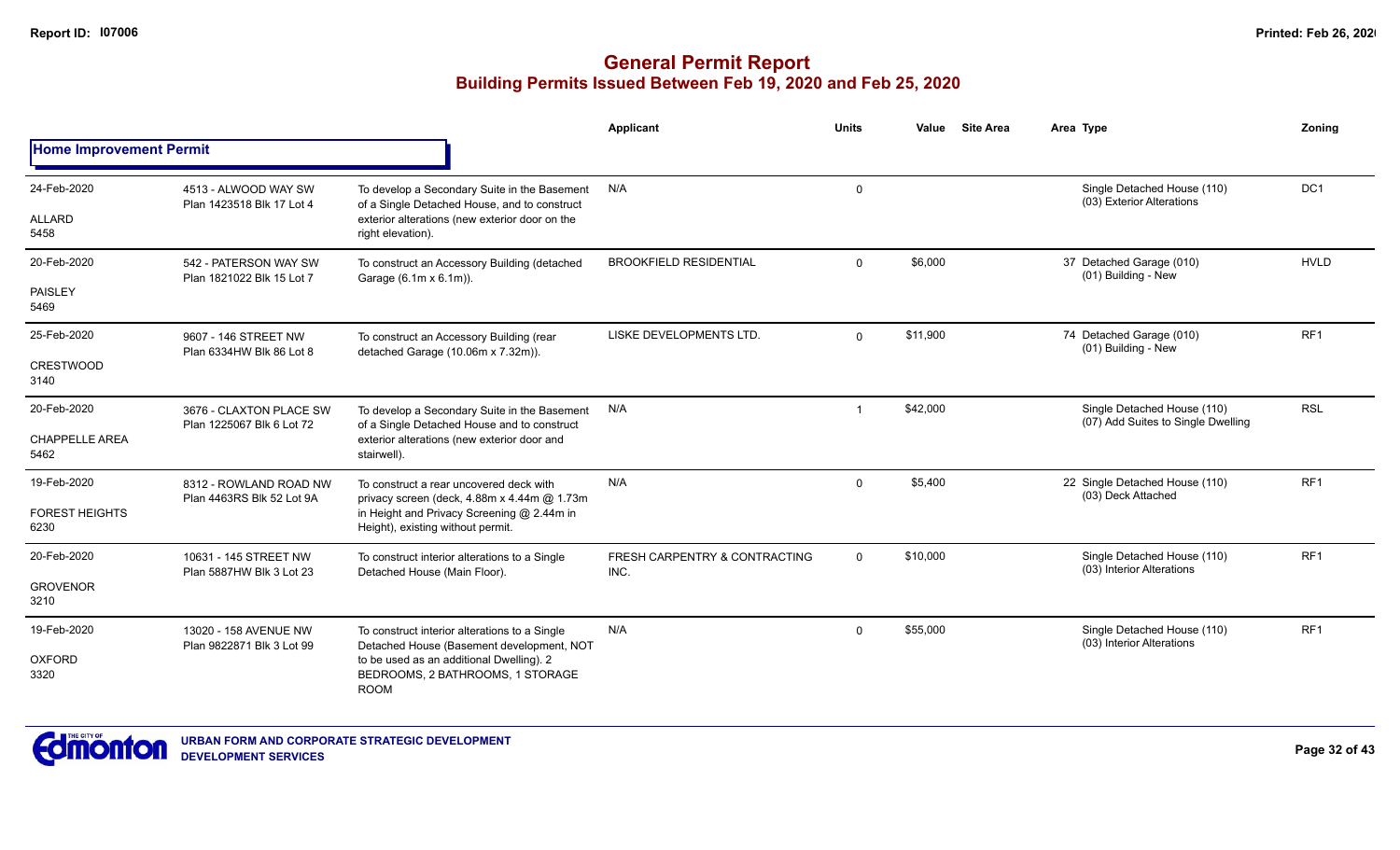|                                              |                                                                |                                                                                                                                                                                                                                                                                                                                                                                                                     | <b>Applicant</b>           | <b>Units</b> | <b>Site Area</b><br>Value | Area Type                                                | Zoning          |
|----------------------------------------------|----------------------------------------------------------------|---------------------------------------------------------------------------------------------------------------------------------------------------------------------------------------------------------------------------------------------------------------------------------------------------------------------------------------------------------------------------------------------------------------------|----------------------------|--------------|---------------------------|----------------------------------------------------------|-----------------|
| <b>Home Improvement Permit</b>               |                                                                |                                                                                                                                                                                                                                                                                                                                                                                                                     |                            |              |                           |                                                          |                 |
| 19-Feb-2020<br><b>CHAPPELLE AREA</b><br>5462 | 1567 - CHAPMAN WAY SW<br>Plan 1224706 Blk 2 Lot 64             | To construct exterior alterations to a Single<br>Detached House (pergola (4.42m x 3.48m) with<br>privacy screen (2.03m ht.) on North elevation).                                                                                                                                                                                                                                                                    | N/A                        | $\mathbf 0$  |                           | Single Detached House (110)<br>(02) Addition             | <b>RSL</b>      |
| 20-Feb-2020<br><b>WINDERMERE</b><br>5570     | 2723 - WHEATON DRIVE NW<br>Plan 1420824 Blk 14 Lot 6           | To construct interior alterations to a Single<br>Detached House (Basement development, NOT<br>to be used as an additional Dwelling).                                                                                                                                                                                                                                                                                | N/A                        | $\Omega$     | \$20,000                  | Single Detached House (110)<br>(03) Interior Alterations | <b>RSL</b>      |
| 19-Feb-2020<br><b>HADDOW</b><br>5610         | 38. 2508 - HANNA CRESCENT<br><b>NW</b><br>Plan 0524397 Unit 54 | To construct a front uncovered deck to a Row<br>House, Unit #38 (3.02m x 2.74m @ 2.7m in<br>Height) and minor wall framing (two window<br>openings) for fire restoration.                                                                                                                                                                                                                                           | <b>LYDALE CONSTRUCTION</b> | $\Omega$     | \$2,200                   | 8 Row House Condo (335)<br>(03) Deck Attached            | RF <sub>6</sub> |
| 19-Feb-2020<br><b>PARKDALE</b><br>1160       | 11424 - 86 STREET NW<br>Plan RN43B Blk 86 Lot 16               | To construct interior and exterior alterations to a N/A<br>Single Detached House (Basement<br>development, NOT to be used as an additional<br>Dwelling, enlarging one Basement window on<br>the south elevation, removal of main floor<br>exterior door on the south elevation, installation<br>of main floor window on the south elevation.<br>and removal of main floor exterior door on the<br>north elevation). |                            | $\mathbf 0$  |                           | Single Detached House (110)<br>(03) Exterior Alterations | RF3             |
| 19-Feb-2020<br><b>PARKDALE</b><br>1160       | 11424 - 86 STREET NW<br>Plan RN43B Blk 86 Lot 16               | To construct interior and exterior alterations to a N/A<br>Single Detached House (Basement<br>development, NOT to be used as an additional<br>Dwelling, enlarging one Basement window on<br>the south elevation, removal of main floor<br>exterior door on the south elevation, installation<br>of main floor window on the south elevation,<br>and removal of main floor exterior door on the<br>north elevation). |                            | $\mathbf 0$  |                           | Single Detached House (110)<br>(03) Interior Alterations | RF3             |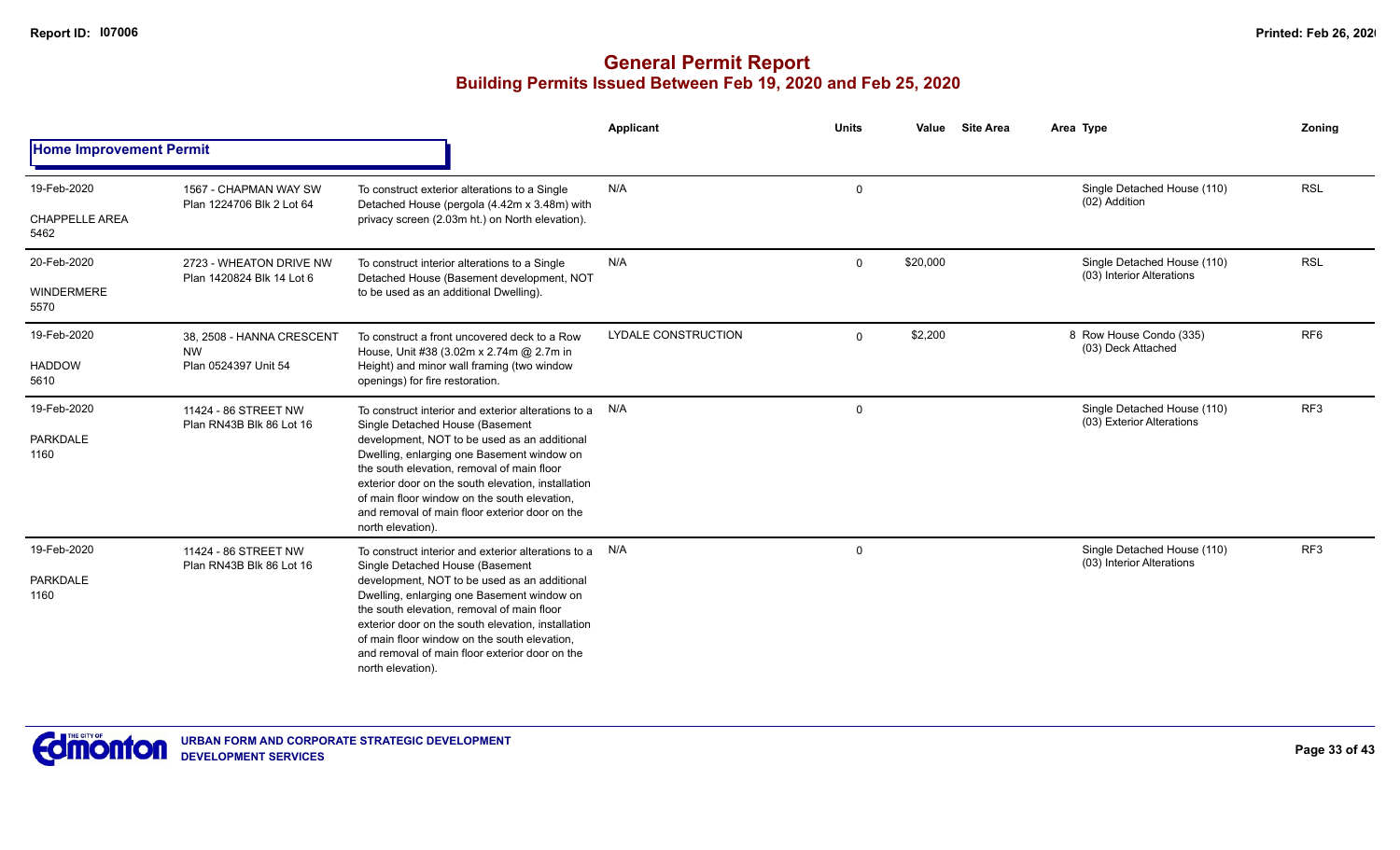|                                                            |                                                      |                                                                                                                     | Applicant                                                  | <b>Units</b> | Value    | <b>Site Area</b><br>Area Type                            | Zoning          |
|------------------------------------------------------------|------------------------------------------------------|---------------------------------------------------------------------------------------------------------------------|------------------------------------------------------------|--------------|----------|----------------------------------------------------------|-----------------|
| <b>Home Improvement Permit</b>                             |                                                      |                                                                                                                     |                                                            |              |          |                                                          |                 |
| 20-Feb-2020<br>THE ORCHARDS AT<br><b>ELLERSLIE</b><br>6216 | 9348 - PEAR LINK SW<br>Plan 1822610 Blk 2 Lot 38     | To construct an Accessory Building (mutual<br>detached Garage, 11.18m x 6.10m).                                     | <b>GREAT CANADIAN HOMES LTD</b>                            | $\Omega$     | \$11,400 | 68 Detached Garage (010)<br>(01) Building - New          | RF4, RF4        |
| 19-Feb-2020<br><b>HAWKS RIDGE</b><br>4473                  | 558 - MERLIN LANDING NW<br>Plan 1525658 Blk 2 Lot 23 | To construct interior alterations (Converting the<br>Media Room on the Second floor into a bedroom<br>with closet). | N/A                                                        | $\Omega$     | \$1,000  | Single Detached House (110)<br>(03) Interior Alterations | <b>RSL</b>      |
| 25-Feb-2020<br><b>SAKAW</b><br>6670                        | 6223 - 13 AVENUE NW<br>Plan 7722530 Blk 20 Lot 41    | To construct an Accessory Building (shed,<br>9.75m x 4.26m).                                                        | N/A                                                        | $\Omega$     | \$0      | Shed (040)<br>(01) Building - New                        | RF1             |
| 25-Feb-2020<br><b>KENSINGTON</b><br>3250                   | 13202 - 117 STREET NW<br>Plan 4423MC Blk 19 Lot 23   | To demolish a Single Detached House and<br>detached Garage.                                                         | 956758 ALBERTA LTD O/A DIAMOND<br><b>WEST DEVELOPMENTS</b> | $\Omega$     | \$3,500  | Detached Garage(010)<br>(99) Demolition                  | RF <sub>1</sub> |
| 25-Feb-2020<br><b>KENSINGTON</b><br>3250                   | 13202 - 117 STREET NW<br>Plan 4423MC Blk 19 Lot 23   | To demolish a Single Detached House and<br>detached Garage.                                                         | 956758 ALBERTA LTD O/A DIAMOND<br><b>WEST DEVELOPMENTS</b> | $-1$         | \$6,700  | Single Detached House (110)<br>(99) Demolition           | RF1             |
| 21-Feb-2020<br>WESTMOUNT<br>3440                           | 10626 - 129 STREET NW<br>Plan 3875P Blk 52 Lot 6     | To demolish a Single Detached House and an<br>Accessory building (detached Garage).                                 | OMNI HOMES MASTER BUILDER LTD                              | $\Omega$     | \$3,500  | Detached Garage(010)<br>(99) Demolition                  | RF1             |
| 21-Feb-2020<br>WESTMOUNT<br>3440                           | 10626 - 129 STREET NW<br>Plan 3875P Blk 52 Lot 6     | To demolish a Single Detached House and an<br>Accessory building (detached Garage).                                 | OMNI HOMES MASTER BUILDER LTD                              | $-1$         | \$6,700  | Single Detached House (110)<br>(99) Demolition           | RF <sub>1</sub> |

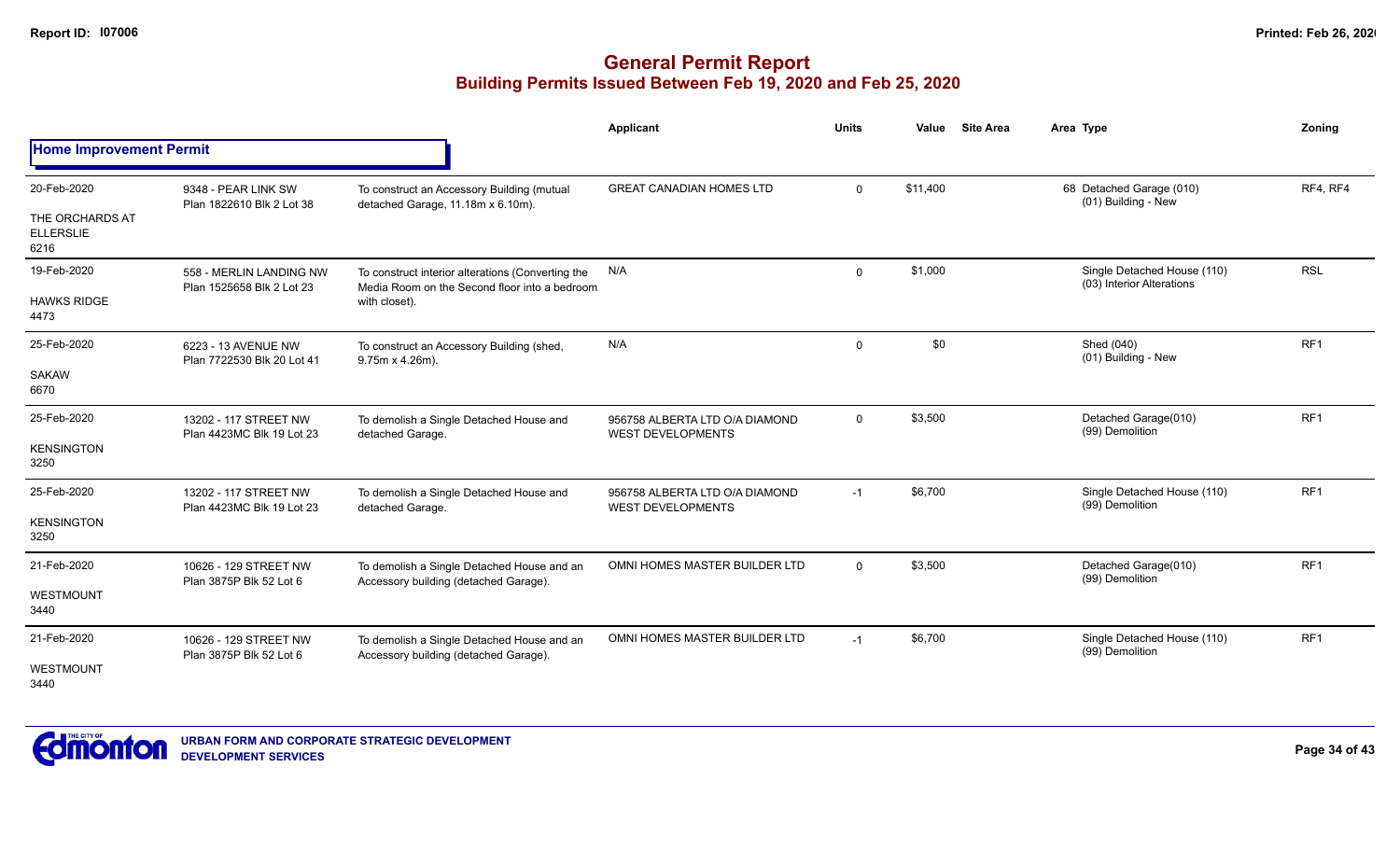|                                                   |                                                   |                                                                                                                                                                                                                                | <b>Applicant</b>                  | <b>Units</b> | Value    | <b>Site Area</b> | Area Type                                                            | Zoning          |
|---------------------------------------------------|---------------------------------------------------|--------------------------------------------------------------------------------------------------------------------------------------------------------------------------------------------------------------------------------|-----------------------------------|--------------|----------|------------------|----------------------------------------------------------------------|-----------------|
| <b>Home Improvement Permit</b>                    |                                                   |                                                                                                                                                                                                                                |                                   |              |          |                  |                                                                      |                 |
| 19-Feb-2020<br><b>CHAPPELLE AREA</b><br>5462      | <b>SW</b><br>Plan 1026746 Blk 4 Lot 1             | 1109 - CHAPPELLE BOULEVARE To construct interior alterations to the basement<br>of a Single Detached House (Basement<br>development w/ kitchen, NOT to be used as an<br>additional Dwelling). 1 BATHROOM, 0<br><b>BEDROOMS</b> | N/A                               | $\Omega$     | \$13,000 |                  | Single Detached House (110)<br>(03) Interior Alterations             | <b>RPL</b>      |
| 25-Feb-2020<br><b>GLENRIDDING HEIGHTS</b><br>5578 | 1015 - 158 STREET SW<br>Plan 1224939 Blk 5 Lot 27 | To develop a Secondary Suite in the basement<br>of a Single Detached House (2 Bed, 1 Bath,<br>Living Room, Kitchen, Utility).                                                                                                  | N/A                               |              | \$49,900 |                  | Single Detached House (110)<br>(07) Add Suites to Single Dwelling    | <b>RSL</b>      |
| 25-Feb-2020<br><b>LAUREL</b><br>6444              | 1922 - 20 STREET NW<br>Plan 1920713 Blk 10 Lot 34 | To develop a Secondary Suite in the Basement<br>and to construct a rear addition to a Single<br>Detached House (main floor sunroom, 4.27m x<br>$3.00m$ ).                                                                      | <b>SHAN CONSTRUCTION SERVICES</b> |              |          |                  | 80 Single Detached House (110)<br>(07) Add Suites to Single Dwelling | <b>RSL</b>      |
| 25-Feb-2020<br><b>LAUREL</b><br>6444              | 1922 - 20 STREET NW<br>Plan 1920713 Blk 10 Lot 34 | To develop a Secondary Suite in the Basement<br>and to construct a rear addition to a Single<br>Detached House (main floor sunroom, 4.27m x<br>$3.00m$ ).                                                                      | SHAN CONSTRUCTION SERVICES        | $\Omega$     | \$50,000 |                  | Single Detached House (110)<br>(02) Addition                         | <b>RSL</b>      |
| 21-Feb-2020<br><b>BONNIE DOON</b><br>6040         | 9110 - 83 AVENUE NW<br>Plan 426HW Blk 6B Lot F    | To demolish a Single Detached House.                                                                                                                                                                                           | <b>HJD HOMES LTD</b>              | $-1$         | \$6,700  |                  | Single Detached House (110)<br>(99) Demolition                       | RF <sub>3</sub> |
| 19-Feb-2020<br><b>WALKER</b><br>6662              | 2132 - 51 STREET SW<br>Plan 1723341 Blk 6 Lot 43  | To construct an Accessory Building (detached<br>Garage 6.10m x 6.71m).                                                                                                                                                         | MORRISON HOMES (EDMONTON) LTD     | $\Omega$     | \$6,800  |                  | 41 Detached Garage (010)<br>(01) Building - New                      | <b>RPL</b>      |
| 21-Feb-2020<br><b>KLARVATTEN</b><br>2440          | <b>NW</b><br>Plan 9924683 Blk 11 Lot 68           | 534 - KLARVATTEN LAKE WYND To construct interior alterations (Adding an<br>Elevator from main to 2nd floor).                                                                                                                   | HOME STYLE CONSTRUCTION LTD       | $\Omega$     | \$8,000  |                  | Single Detached House (110)<br>(03) Interior Alterations             | RF1             |

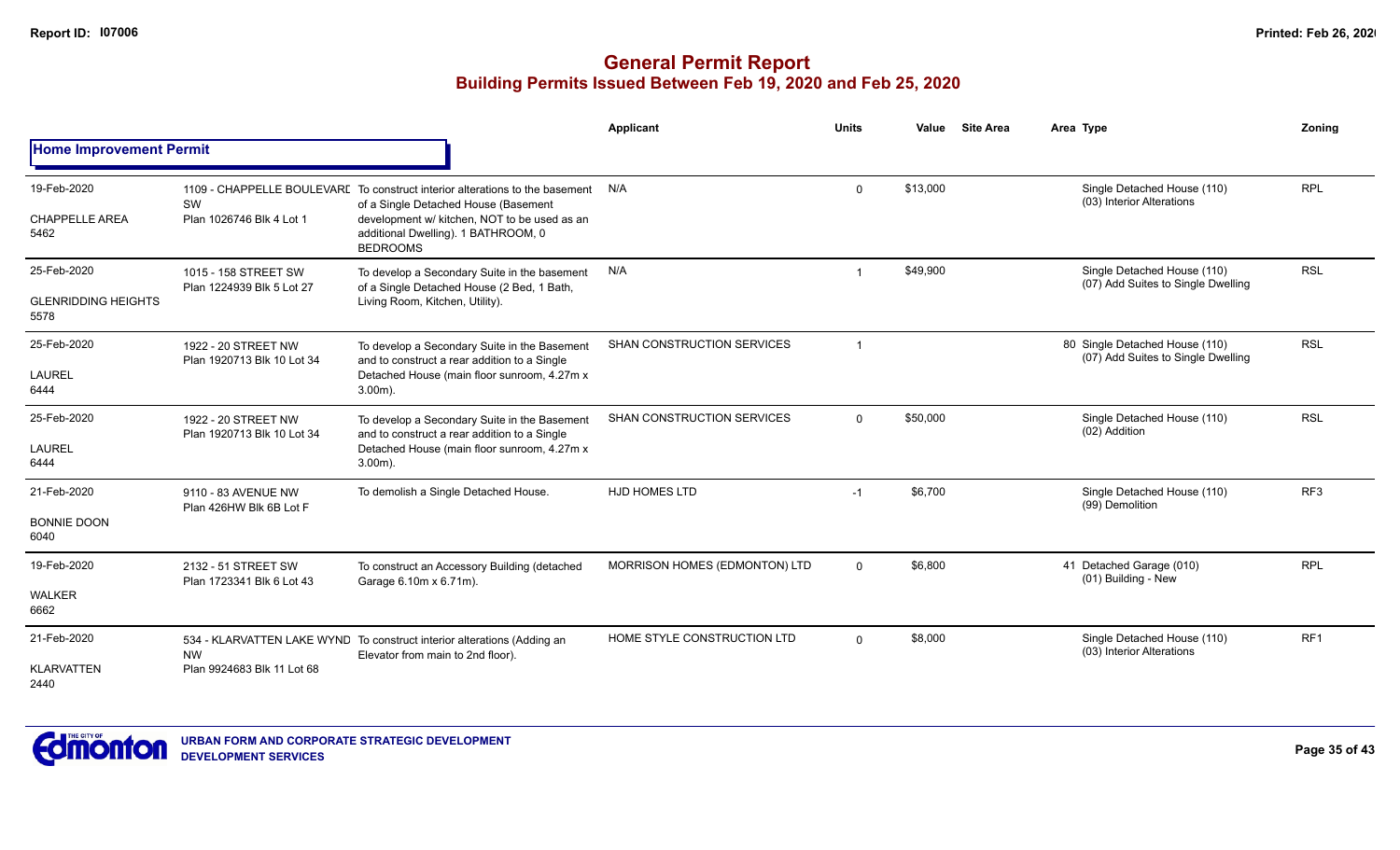|                                |                                                       |                                                                                                                                                                    | Applicant                         | <b>Units</b> | Value    | <b>Site Area</b> | Area Type                                                | Zonina     |
|--------------------------------|-------------------------------------------------------|--------------------------------------------------------------------------------------------------------------------------------------------------------------------|-----------------------------------|--------------|----------|------------------|----------------------------------------------------------|------------|
| <b>Home Improvement Permit</b> |                                                       |                                                                                                                                                                    |                                   |              |          |                  |                                                          |            |
| 19-Feb-2020                    | 22516 - 82 AVENUE NW                                  | To construct interior alterations to a Single                                                                                                                      | <b>SNK CONSTRUCTION</b>           | $\Omega$     | \$8,000  |                  | Single Detached House (110)<br>(03) Interior Alterations | <b>RMD</b> |
| <b>ROSENTHAL</b><br>4750       | Plan 1521595 Blk 3 Lot 56                             | Detached House (Basement development w/<br>wetbar. NOT to be used as an additional<br>Dwelling). 1 BEDROOM, 1 BATHROOM                                             |                                   |              |          |                  |                                                          |            |
| 19-Feb-2020                    | Plan 1920902 Blk 9 Lot 19                             | 556 - LEWIS GREENS DRIVE NV To construct an Accessory Building (detached<br>Garage 6.10m x 6.10m).                                                                 | <b>KIRKLAND HOMES LTD</b>         | $\Omega$     | \$6,200  |                  | 37 Detached Garage (010)<br>(01) Building - New          | <b>RPL</b> |
| <b>STEWART GREENS</b><br>4486  |                                                       |                                                                                                                                                                    |                                   |              |          |                  |                                                          |            |
| 19-Feb-2020                    | 4108 - ALLAN CRESCENT SW<br>Plan 1222864 Blk 16 Lot 7 | To construct a front uncovered deck to a Single<br>Detached House (3.51m x1.33m @ 0.36m in                                                                         | N/A                               | $\Omega$     | \$1,200  |                  | 5 Single Detached House (110)<br>(03) Deck Attached      | <b>RPL</b> |
| AMBLESIDE<br>5505              |                                                       | Height).                                                                                                                                                           |                                   |              |          |                  |                                                          |            |
| 25-Feb-2020                    |                                                       | 748 - EAGLESON CRESCENT N\ To construct an Accessory Building (rear<br>detached Garage (6.10m x 6.10m)).                                                           | N/A                               | $\Omega$     | \$6,200  |                  | 37 Detached Garage (010)<br>(01) Building - New          | <b>RPL</b> |
| <b>EDGEMONT</b><br>4462        | Plan 1620118 Blk 29 Lot 16                            |                                                                                                                                                                    |                                   |              |          |                  |                                                          |            |
| 20-Feb-2020                    | 556 - MERLIN LANDING NW<br>Plan 1525658 Blk 2 Lot 22  | To construct interior alterations to a Single<br>Detached House (Basement development, NOT                                                                         | <b>CB PRO BUILDERS</b>            | $\Omega$     | \$28,000 |                  | Single Detached House (110)<br>(03) Interior Alterations | <b>RSL</b> |
| <b>HAWKS RIDGE</b><br>4473     |                                                       | to be used as an additional Dwelling)<br>(mechanical room, rec room).                                                                                              |                                   |              |          |                  |                                                          |            |
| 21-Feb-2020                    | 6075 - KING LANDING SW                                | To construct interior alterations to a Single<br>Detached House (Basement development, NOT                                                                         | PRO CAN PAINTING & RENOVATION LTD | $\Omega$     | \$10,000 |                  | Single Detached House (110)<br>(03) Interior Alterations | <b>RSL</b> |
| <b>KESWICK AREA</b><br>5576    | Plan 1723517 Blk 4 Lot 13                             | to be used as an additional Dwelling), (2<br>bedroom, 1 family room (with wet bar), 1<br>bathroom, 1 mechanical room, (NO separate<br>entrances to the basement)). |                                   |              |          |                  |                                                          |            |
| 24-Feb-2020                    | 6958 - 21A AVENUE SW<br>Plan 1024744 Blk 37 Lot 65B   | To construct interior alterations to a Single<br>Detached House (Basement development, NOT                                                                         | N/A                               | $\Omega$     | \$5,000  |                  | Single Detached House (110)<br>(03) Interior Alterations | RF4        |
| <b>SUMMERSIDE</b><br>6213      |                                                       | to be used as an additional Dwelling).                                                                                                                             |                                   |              |          |                  |                                                          |            |

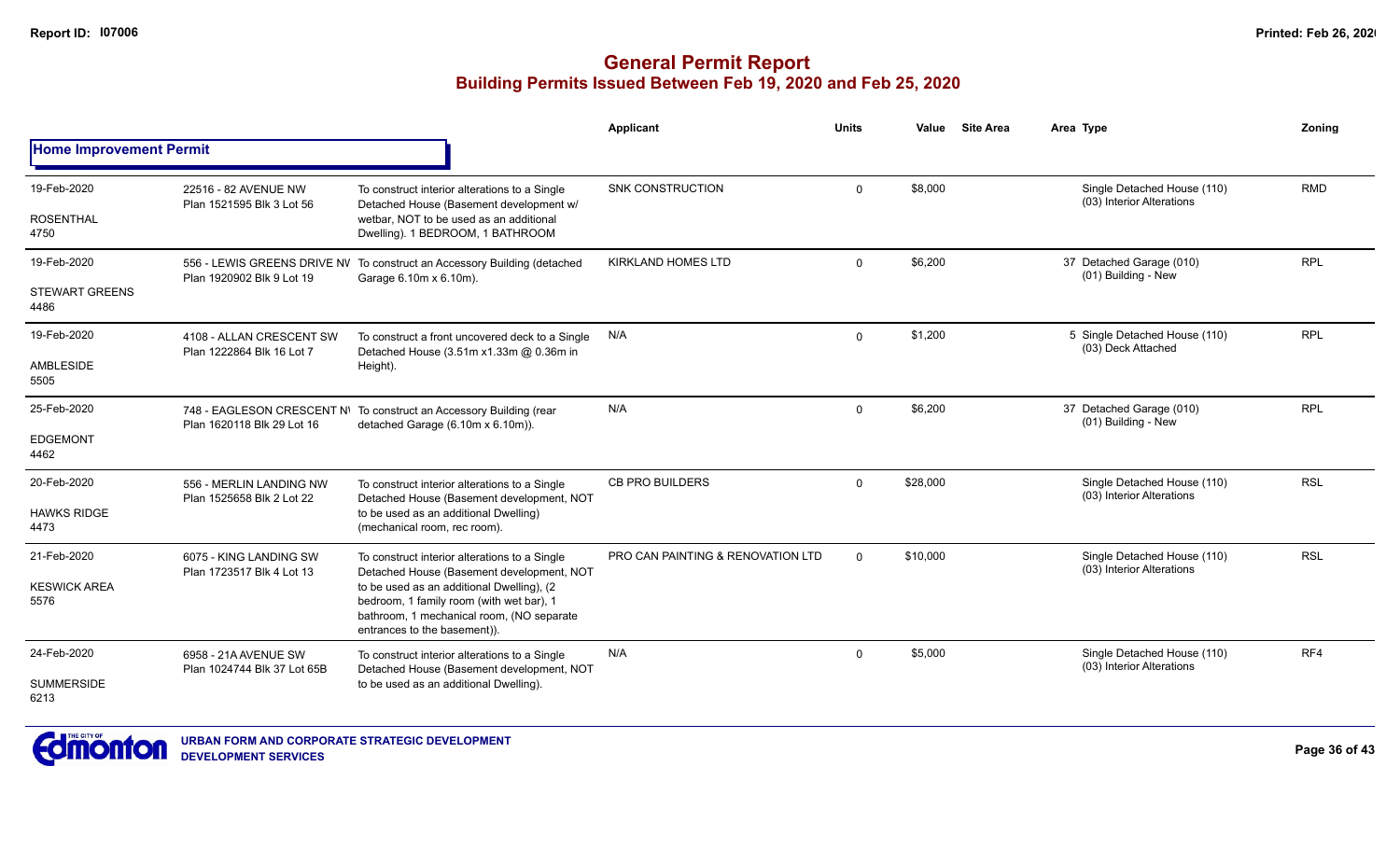|                                                   |                                                       |                                                                                                                                                                                                                    | Applicant                                               | <b>Units</b> | Value    | <b>Site Area</b> | Area Type                                                | Zoning          |
|---------------------------------------------------|-------------------------------------------------------|--------------------------------------------------------------------------------------------------------------------------------------------------------------------------------------------------------------------|---------------------------------------------------------|--------------|----------|------------------|----------------------------------------------------------|-----------------|
| <b>Home Improvement Permit</b>                    |                                                       |                                                                                                                                                                                                                    |                                                         |              |          |                  |                                                          |                 |
| 20-Feb-2020<br><b>TRUMPETER AREA</b><br>4471      | 20027 - 130 AVENUE NW<br>Plan 0941729 Blk 3 Lot 50    | To construct interior alterations to a Single<br>Detached House (Basement development, NOT<br>to be used as an additional Dwelling)<br>(mechanical room, storage room).                                            | N/A                                                     | $\Omega$     | \$1,200  |                  | Single Detached House (110)<br>(03) Interior Alterations | <b>RSL</b>      |
| 21-Feb-2020<br><b>GLENRIDDING HEIGHTS</b><br>5578 | 1511 - 167 STREET SW<br>Plan 1521485 Blk 5 Lot 57     | To construct an Accessory Building (rear<br>detached Garage (6.10m x 6.10m)).                                                                                                                                      | <b>DMI CONSTRUCTION &amp; HOME</b><br><b>RENOVATION</b> | $\mathbf 0$  | \$6,200  |                  | 37 Detached Garage (010)<br>(01) Building - New          | <b>RPL</b>      |
| 20-Feb-2020<br><b>CHAPPELLE AREA</b><br>5462      | 6329 - CRAWFORD LINK SW<br>Plan 1722558 Blk 23 Lot 40 | To construct interior alterations to a Single<br>Detached House (Basement development, NOT<br>to be used as an additional Dwelling) (1<br>bedroom, 1 bathroom, mechanical room).                                   | OXEYE INC O/A MILL STREET HOMES                         | $\Omega$     | \$23,000 |                  | Single Detached House (110)<br>(03) Interior Alterations | <b>RSL</b>      |
| 20-Feb-2020<br>SECORD<br>4487                     | 9804 - 222 STREET NW<br>Plan 1425542 Blk 22 Lot 14    | To construct interior alterations to a Single<br>Detached House (Basement development, NOT<br>to be used as an additional Dwelling) (1<br>bedroom, 1 bathroom, mechanical room).                                   | N/A                                                     | $\Omega$     | \$5,000  |                  | Single Detached House (110)<br>(03) Interior Alterations | <b>RSL</b>      |
| 19-Feb-2020<br><b>CRESTWOOD</b><br>3140           | Plan 104KS Blk A Lot 27                               | 15 - RIVERSIDE CRESCENT NW To install a Renewable Energy Device On a<br>House (37 Solar PhotoVoltaic (PV) Panel(s) on<br>the Roof).                                                                                | KUBY RENEWABLE ENERGY LTD                               | $\Omega$     | \$0      |                  | Single Detached House (110)<br>(03) Exterior Alterations | RF <sub>1</sub> |
| 19-Feb-2020<br><b>CY BECKER</b><br>2611           | 874 - CY BECKER DRIVE NW<br>Plan 1422160 Blk 13 Lot 9 | To install a Renewable Energy Device (11 Solar<br>PhotoVoltaic (PV) Panels on the roof of a Single<br>Detached House; and 6 Solar PhotoVoltaic (PV)<br>Panels on an Accessory Building (rear<br>detached Garage)). | KUBY RENEWABLE ENERGY LTD                               | $\Omega$     | \$0      |                  | Single Detached House (110)<br>(03) Exterior Alterations | <b>RPL</b>      |
| 19-Feb-2020<br>SOUTH TERWILLEGAR<br>5642          | 1236 - TREDGER COURT NW<br>Plan 0524115 Blk 77 Lot 47 | To install a Renewable Energy Device On a<br>Single Detached House (21 Solar PhotoVoltaic<br>(PV) Panel(s) on the Roof).                                                                                           | KUBY RENEWABLE ENERGY LTD                               | $\Omega$     | \$0      |                  | Single Detached House (110)<br>(03) Exterior Alterations | <b>RSL</b>      |

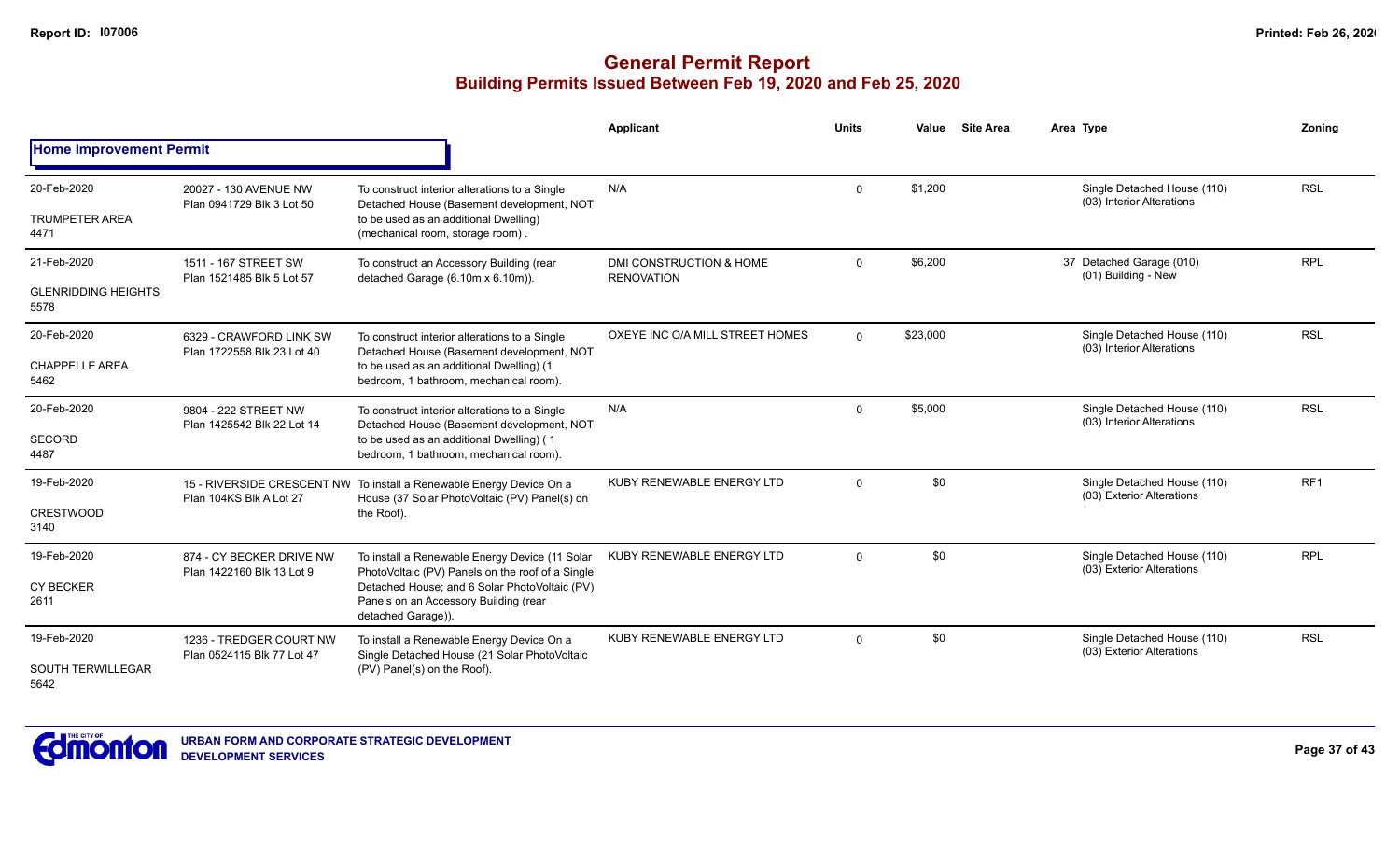|                                             |                                                     |                                                                                                                                                                                                     | <b>Applicant</b>                 | <b>Units</b> | Value    | <b>Site Area</b> | Area Type                                                | Zoning          |
|---------------------------------------------|-----------------------------------------------------|-----------------------------------------------------------------------------------------------------------------------------------------------------------------------------------------------------|----------------------------------|--------------|----------|------------------|----------------------------------------------------------|-----------------|
| <b>Home Improvement Permit</b>              |                                                     |                                                                                                                                                                                                     |                                  |              |          |                  |                                                          |                 |
| 21-Feb-2020                                 | 8107 - 144 STREET NW<br>Plan 2597KS Blk 7 Lot 8     | To demolish a Single Detached House and an<br>Accessory building (detached Garage).                                                                                                                 | MIDTOWN BOULEVARD INC.           | $\mathbf 0$  | \$3,500  |                  | Detached Garage(010)<br>(99) Demolition                  | RF <sub>1</sub> |
| <b>LAURIER HEIGHTS</b><br>3270              |                                                     |                                                                                                                                                                                                     |                                  |              |          |                  |                                                          |                 |
| 21-Feb-2020                                 | 8107 - 144 STREET NW<br>Plan 2597KS Blk 7 Lot 8     | To demolish a Single Detached House and an<br>Accessory building (detached Garage).                                                                                                                 | MIDTOWN BOULEVARD INC.           | $-1$         | \$6,700  |                  | Single Detached House (110)<br>(99) Demolition           | RF <sub>1</sub> |
| <b>LAURIER HEIGHTS</b><br>3270              |                                                     |                                                                                                                                                                                                     |                                  |              |          |                  |                                                          |                 |
| 21-Feb-2020                                 | 2260 - CHOKECHERRY CLOSE<br><b>SW</b>               | To construct interior alterations to a<br>Semi-detached House (Basement development,                                                                                                                | N/A                              | $\Omega$     | \$14,000 |                  | Semi-Detached House (210)<br>(03) Interior Alterations   | RF4             |
| THE ORCHARDS AT<br><b>ELLERSLIE</b><br>6216 | Plan 1822444 Blk 21 Lot 74                          | NOT to be used as an additional Dwelling). 1<br>Family Room, 1 Bathroom, 1 Furnace Room.                                                                                                            |                                  |              |          |                  |                                                          |                 |
| 21-Feb-2020                                 | 2804 - 12 AVENUE NW<br>Plan 1722070 Blk 22 Lot 29   | To construct interior alterations to a<br>Semi-detached House (Basement development,<br>NOT to be used as an additional Dwelling) (1<br>Bed, 1 Bath, Living Room, Mech., NO Kitchen or<br>Wet bar). | N/A                              | $\Omega$     | \$10,000 |                  | Semi-Detached House (210)<br>(03) Interior Alterations   | RF4             |
| <b>LAUREL</b><br>6444                       |                                                     |                                                                                                                                                                                                     |                                  |              |          |                  |                                                          |                 |
| 21-Feb-2020                                 | 8129 - 222A STREET NW<br>Plan 1723550 Blk 21 Lot 14 | To construct a rear uncovered deck to a Single<br>Detached House (4.27m x 3.35m @ 0.66m in                                                                                                          | <b>BEDROCK HOMES LTD</b>         | $\Omega$     | \$3,700  |                  | 14 Single Detached House (110)<br>(03) Deck Attached     | <b>RSL</b>      |
| <b>ROSENTHAL</b><br>4750                    |                                                     | Height).                                                                                                                                                                                            |                                  |              |          |                  |                                                          |                 |
| 25-Feb-2020                                 | 10914 - 62 AVENUE NW<br>Plan 2609HW Blk 21 Lot 18   | To construct interior alterations to a Single<br>Detached House (Basement development, NOT                                                                                                          | ARCHIVE CONTRACTING & DESIGN INC | $\Omega$     | \$20,000 |                  | Single Detached House (110)<br>(03) Interior Alterations | RF <sub>1</sub> |
| <b>PARKALLEN</b><br>5310                    |                                                     | to be used as an additional Dwelling).                                                                                                                                                              |                                  |              |          |                  |                                                          |                 |
| 21-Feb-2020                                 | 22503 - 80 AVENUE NW<br>Plan 1823281 Blk 5 Lot 41   | To construct interior alterations to a<br>Semi-detached House (Basement development,                                                                                                                | <b>DOLCE VITA HOMES</b>          | $\Omega$     | \$24,000 |                  | Semi-Detached House (210)<br>(03) Interior Alterations   | RF4             |
| <b>ROSENTHAL</b><br>4750                    |                                                     | NOT to be used as an additional Dwelling). 1<br>Bedroom, 1 Rec Room, 1 Storage Room, 1<br>Bathroom. 1 Mech Room.                                                                                    |                                  |              |          |                  |                                                          |                 |

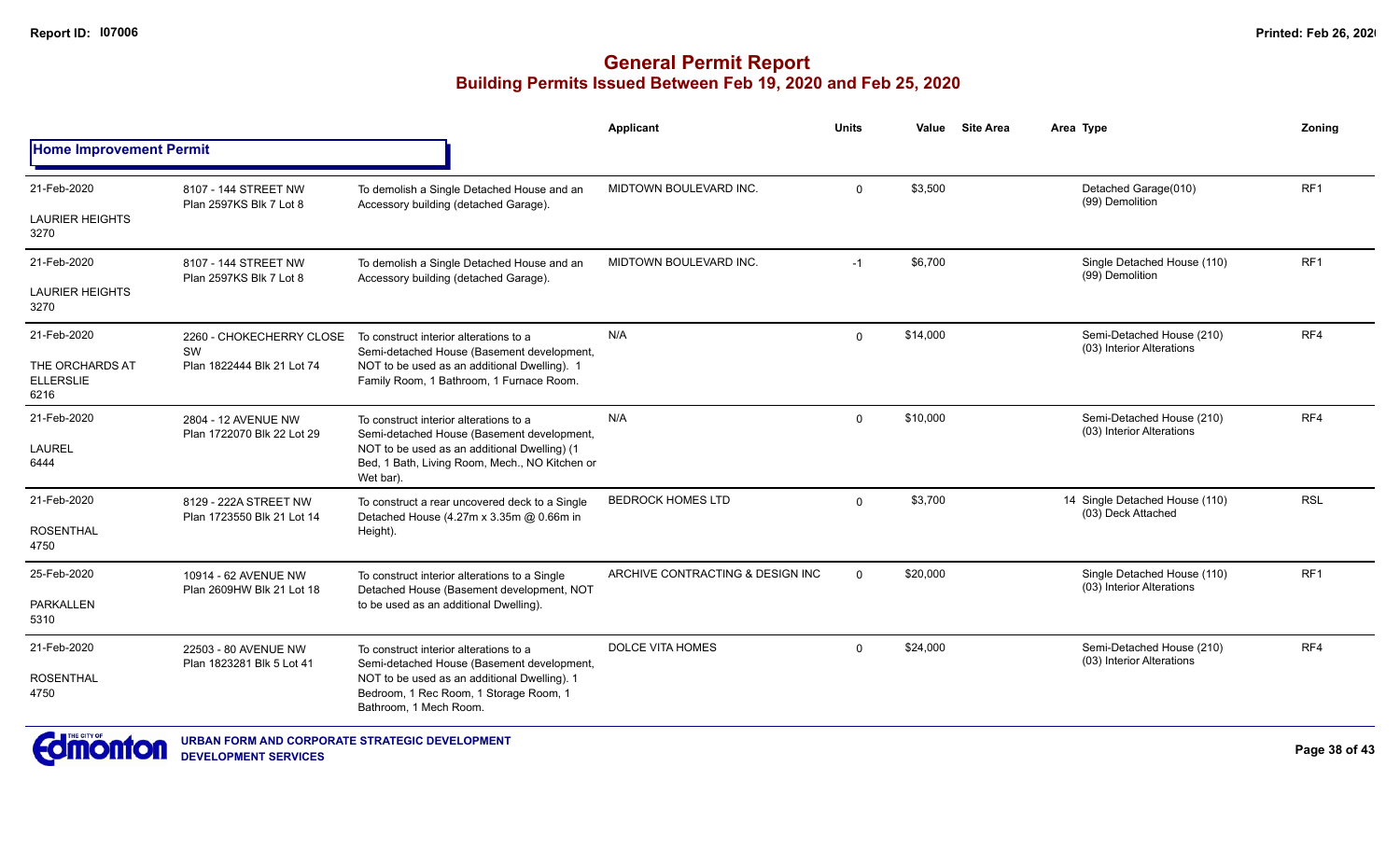|                                |                                                        |                                                                                                                                 | Applicant                                                | <b>Units</b> | Value    | <b>Site Area</b> | Area Type                                                | Zoning          |
|--------------------------------|--------------------------------------------------------|---------------------------------------------------------------------------------------------------------------------------------|----------------------------------------------------------|--------------|----------|------------------|----------------------------------------------------------|-----------------|
| <b>Home Improvement Permit</b> |                                                        |                                                                                                                                 |                                                          |              |          |                  |                                                          |                 |
| 24-Feb-2020                    | 1332 - ENRIGHT LANDING NW<br>Plan 1823445 Blk 21 Lot 4 | To construct an Accessory Building (detached<br>Garage. 6.10m x 6.10m).                                                         | ROHIT COMMUNITIES INC                                    | $\Omega$     | \$6,200  |                  | 37 Detached Garage (010)<br>(01) Building - New          | <b>RPL</b>      |
| <b>EDGEMONT</b><br>4462        |                                                        |                                                                                                                                 |                                                          |              |          |                  |                                                          |                 |
| 24-Feb-2020                    | 8547 - 90 STREET NW<br>Plan 1522AS Blk 2 Lot 21        | To construct interior alterations to a Single<br>Detached House (Basement development, NOT                                      | N/A                                                      | $\Omega$     | \$15,000 |                  | Single Detached House (110)<br>(03) Interior Alterations | RF3             |
| <b>BONNIE DOON</b><br>6040     |                                                        | to be used as an additional Dwelling).                                                                                          |                                                          |              |          |                  |                                                          |                 |
| 19-Feb-2020                    | 7958 - 77 AVENUE NW<br>Plan 1224959 Blk 42 Lot 1B      | To install a Renewable Energy Device On a<br>Single Detached House (12 Solar PhotoVoltaic                                       | SKYFIRE ENERGY INC                                       | $\Omega$     | \$0      |                  | Single Detached House (110)<br>(03) Exterior Alterations | RF3             |
| KING EDWARD PARK<br>6360       |                                                        | (PV) Panel(s) on the Roof).                                                                                                     |                                                          |              |          |                  |                                                          |                 |
| 24-Feb-2020                    | 7208 - 174 AVENUE NW<br>Plan 1423967 Blk 8 Lot 61      | To construct interior alterations to a<br>Semi-Detached House (Basement development                                             | N/A                                                      | $\mathbf 0$  | \$8,000  |                  | Semi-Detached House (210)<br>(03) Interior Alterations   | RF4             |
| <b>SCHONSEE</b><br>2700        |                                                        | (Lot 61 ONLY), NOT to be used as an additional<br>Dwelling), (1 bathroom room, open space (with<br>wet bar), mechanical room).  |                                                          |              |          |                  |                                                          |                 |
| 25-Feb-2020                    | 16161 - 107A AVENUE NW<br>Plan 3711KS Blk 29 Lot 24    | To construct interior alterations to a Single<br>Detached House (Basement development, NOT                                      | 1484955 ALBERTA LTD - FIRST CLASS<br><b>CONSTRUCTION</b> | $\mathbf 0$  | \$4,000  |                  | Single Detached House (110)<br>(03) Interior Alterations | RF <sub>1</sub> |
| <b>MAYFIELD</b><br>4290        |                                                        | to be used as an additional Dwelling). 1 LIVING<br>ROOM, 1 STORAGE ROOM                                                         |                                                          |              |          |                  |                                                          |                 |
| 21-Feb-2020                    | 9615 - 225 STREET NW<br>Plan 1723645 Blk 25 Lot 59     | To construct interior alterations to a Single<br>Detached House (Basement development, NOT                                      | N/A                                                      | $\Omega$     | \$4,000  |                  | Single Detached House (110)<br>(03) Interior Alterations | <b>RMD</b>      |
| SECORD<br>4487                 |                                                        | to be used as an additional Dwelling), (1<br>bathroom, 1 laundry room, living room,<br>mechanical room, NO wet bar or kitchen). |                                                          |              |          |                  |                                                          |                 |
| 19-Feb-2020                    | <b>NW</b>                                              | 3668 - GOODRIDGE CRESCENT To construct interior alterations to a Single<br>Detached House (adding a wall separating the         | N/A                                                      | $\Omega$     | \$2,000  |                  | Single Detached House (110)<br>(03) Interior Alterations | <b>RSL</b>      |
| <b>GRANVILLE</b><br>4551       | Plan 1026091 Blk 5 Lot 31                              | existing second floor bonus room into a<br>bedroom).                                                                            |                                                          |              |          |                  |                                                          |                 |

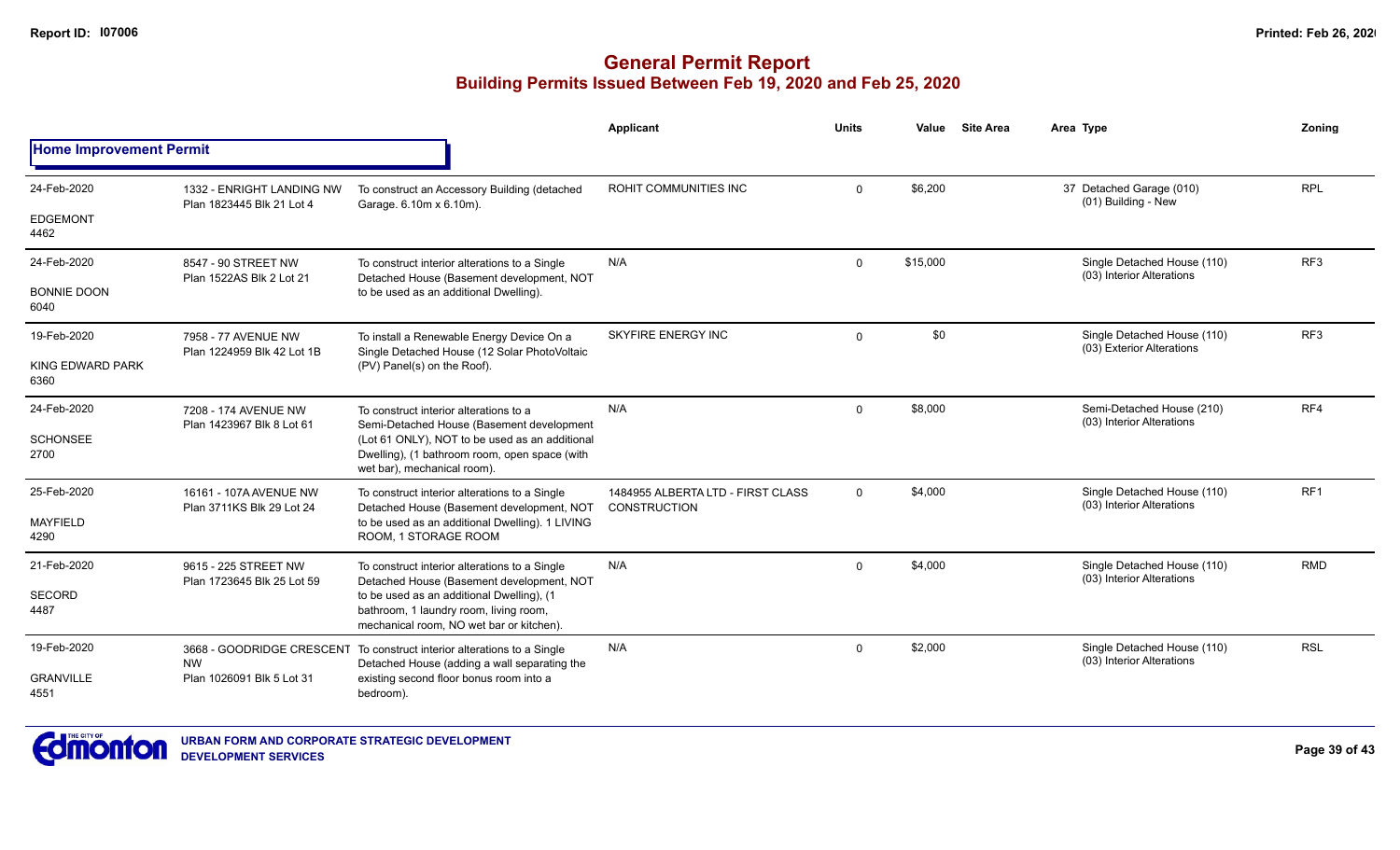|                                               |                                                                |                                                                                                                                                                                                                                                                           | Applicant             | <b>Units</b> | Value    | <b>Site Area</b> | Area Type                                                | Zoning          |
|-----------------------------------------------|----------------------------------------------------------------|---------------------------------------------------------------------------------------------------------------------------------------------------------------------------------------------------------------------------------------------------------------------------|-----------------------|--------------|----------|------------------|----------------------------------------------------------|-----------------|
| <b>Home Improvement Permit</b>                |                                                                |                                                                                                                                                                                                                                                                           |                       |              |          |                  |                                                          |                 |
| 19-Feb-2020<br><b>KESWICK AREA</b><br>5576    | 3656 - KESWICK BOULEVARD<br>SW<br>Plan 1520526 Blk 2 Lot 20    | To construct interior alterations to Single<br>Detached House (Basement development, NOT<br>to be used as an additional Dwelling), (1 theater<br>room, 1 bathroom, open area, gym, NO wet bar<br>or kitchen).                                                             | <b>PEGASUS GROUP</b>  | $\mathbf{0}$ | \$8,000  |                  | Single Detached House (110)<br>(03) Interior Alterations | <b>RSL</b>      |
| 19-Feb-2020<br><b>BEVERLY HEIGHTS</b><br>2100 | 3818 - 110 AVENUE NW<br>Plan 5937HW Blk 5 Lot 3                | To construct interior alterations to a Single<br>Detached House (partial Basement<br>development, NOT to be used as an additional<br>Dwelling), partially existing, (2 bedrooms, 1<br>bathroom, 1 mechanical room, 1 laundry room,<br>bonus room. NO wet bar or kitchen). | N/A                   | $\Omega$     | \$6,000  |                  | Single Detached House (110)<br>(03) Interior Alterations | RF <sub>1</sub> |
| 19-Feb-2020<br><b>OTTEWELL</b><br>6550        | 6108 - 94A AVENUE NW<br>Plan 2862MC Blk 38A Lot 27             | To construct interior alterations to a Single<br>Detached House (Basement development, NOT<br>to be used as an additional Dwelling), (1<br>bedroom, 1 rec room, mechanical room, NO wet<br>bar or kitchen).                                                               | N/A                   | $\Omega$     | \$3,100  |                  | Single Detached House (110)<br>(03) Interior Alterations | RF <sub>1</sub> |
| 19-Feb-2020<br><b>RUTHERFORD</b><br>5454      | 11620 - 18 AVENUE SW<br>Plan 1125336 Blk 12 Lot 207            | To construct interior alterations to a Single<br>Detached House (Basement development, NOT<br>to be used as an additional Dwelling), (1<br>bedroom, 1 bathroom, living room (wet bar),<br>mechanical / storage room).                                                     | MODE CONTRACTING INC. | $\mathbf{0}$ | \$23,900 |                  | Single Detached House (110)<br>(03) Interior Alterations | <b>RSL</b>      |
| 19-Feb-2020<br><b>JASPER PARK</b><br>4230     | 9112 - 151 STREET NW<br>Plan 2768HW Blk 5 Lot 10               | To construct interior alterations to a Single<br>Detached House (Basement development, NOT<br>to be used as an additional Dwelling).<br>(2 Bedrooms, 1 Wet bar, 1 Living room with<br>hallway, 1 Bathroom, and 1 Furnace/laundry<br>room)                                 | N/A                   | $\Omega$     | \$28,000 |                  | Single Detached House (110)<br>(03) Interior Alterations | RF <sub>1</sub> |
| 24-Feb-2020<br><b>SUMMERSIDE</b><br>6213      | 33, 1804 - 70 STREET SW<br>Condo Common Area (Plan<br>0825422) | To construct interior alterations to a 10-unit<br>Row House (Basement development (unit #33)<br>ONLY), NOT to be used as an additional<br>Dwelling), (open space (with storage), laundry<br>area, mechanical room, NO wet bar or kitchen).                                | N/A                   | $\mathbf{0}$ | \$2,000  |                  | Row House (330)<br>(03) Interior Alterations             | <b>RF5, RF5</b> |

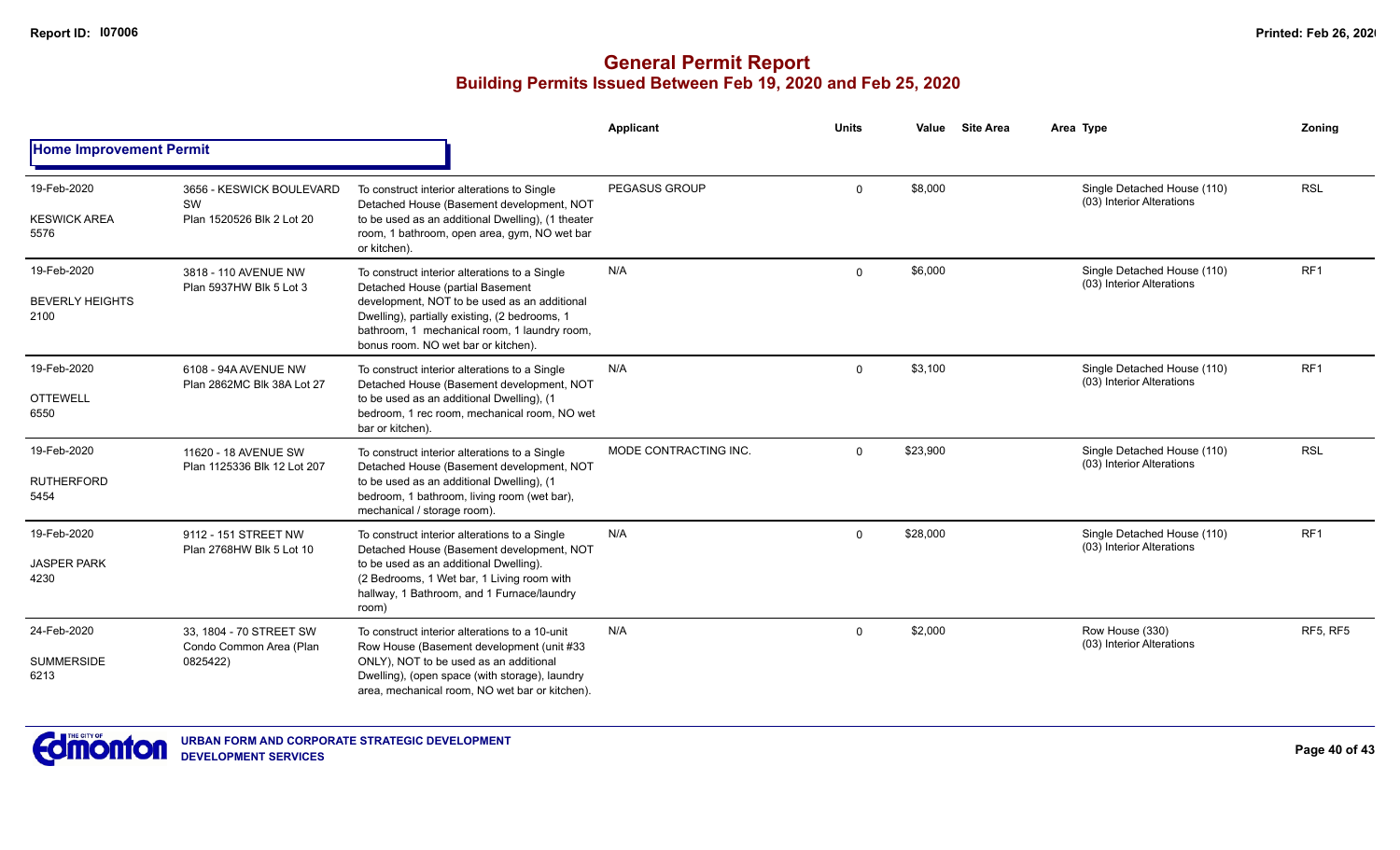|                                            |                                                                       |                                                                                                                                                                                    | Applicant                        | <b>Units</b> | <b>Site Area</b><br>Value | Area Type                                                | Zoning          |
|--------------------------------------------|-----------------------------------------------------------------------|------------------------------------------------------------------------------------------------------------------------------------------------------------------------------------|----------------------------------|--------------|---------------------------|----------------------------------------------------------|-----------------|
| <b>Home Improvement Permit</b>             |                                                                       |                                                                                                                                                                                    |                                  |              |                           |                                                          |                 |
| 20-Feb-2020<br><b>HAWKS RIDGE</b><br>4473  | 163 - HAWKS RIDGE<br><b>BOULEVARD NW</b><br>Plan 1221444 Blk 4 Lot 17 | To construct interior alterations to a<br>Semi-detached House (Basement development,<br>NOT to be used as an additional Dwelling) (1<br>bedroom, 1 bathroom, mechanical room).     | <b>ERIES CONSTRUCTION</b>        | $\Omega$     | \$8,000                   | Semi-Detached House (210)<br>(03) Interior Alterations   | RF4             |
| 20-Feb-2020<br><b>TAMARACK</b><br>6443     | 3719 - 13 STREET NW<br>Plan 0726190 Blk 5 Lot 35                      | To construct interior alterations to a Single<br>Detached House (Basement development, NOT<br>to be used as an additional Dwelling) (1<br>bedroom, 1 bathroom, mechanical room).   | DO IT ALL CONTRACTING LTD        | $\mathbf{0}$ | \$26,000                  | Single Detached House (110)<br>(03) Interior Alterations | <b>RSL</b>      |
| 20-Feb-2020<br><b>KESWICK AREA</b><br>5576 | 2374 - KELLY CIRCLE SW<br>Plan 1823259 Blk 12 Lot 53                  | To construct interior alterations to a<br>Semi-detached House (Basement development,<br>NOT to be used as an additional Dwelling) (1<br>bedroom, 1 bathroom, mechanical room).     | N/A                              | $\Omega$     | \$23,000                  | Semi-Detached House (210)<br>(03) Interior Alterations   | RF4             |
| 20-Feb-2020<br><b>EDGEMONT</b><br>4462     | 5809 - EDWORTHY COVE NW<br>Plan 1320806 Blk 13 Lot 38                 | To construct interior alterations to a Single<br>Detached House (Basement development, NOT<br>to be used as an additional Dwelling) (2<br>bathrooms, mechanical room, sauna room). | <b>SQUARE WIN LTD</b>            | $\mathbf{0}$ | \$22,900                  | Single Detached House (110)<br>(03) Interior Alterations | <b>RSL</b>      |
| 20-Feb-2020<br><b>HIGH PARK</b><br>4200    | 11002 - 151 STREET NW<br>Plan 4874HW Blk 12 Lot 1                     | To demolish a Single Detached House and<br>detached Garage.                                                                                                                        | <b>INFILL CONSTRUCTION</b>       | $\Omega$     | \$3,500                   | Detached Garage(010)<br>(99) Demolition                  | RF <sub>3</sub> |
| 20-Feb-2020<br><b>HIGH PARK</b><br>4200    | 11002 - 151 STREET NW<br>Plan 4874HW Blk 12 Lot 1                     | To demolish a Single Detached House and<br>detached Garage.                                                                                                                        | <b>INFILL CONSTRUCTION</b>       | $\Omega$     | \$6,700                   | Single Detached House (110)<br>(99) Demolition           | RF <sub>3</sub> |
| 21-Feb-2020<br>KILLARNEY<br>2420           | 13108 - 85 STREET NW<br>Plan 4651KS Blk 26 Lot 7                      | To construct a rear uncovered deck (3.66m x<br>3.66m @ 0.91m in Height) to a Single Detached<br>House, deck existing without permits.                                              | <b>CENTROID CONSTRUCTION LTD</b> | $\Omega$     | \$3,500                   | 13 Single Detached House (110)<br>(03) Deck Attached     | RF <sub>1</sub> |

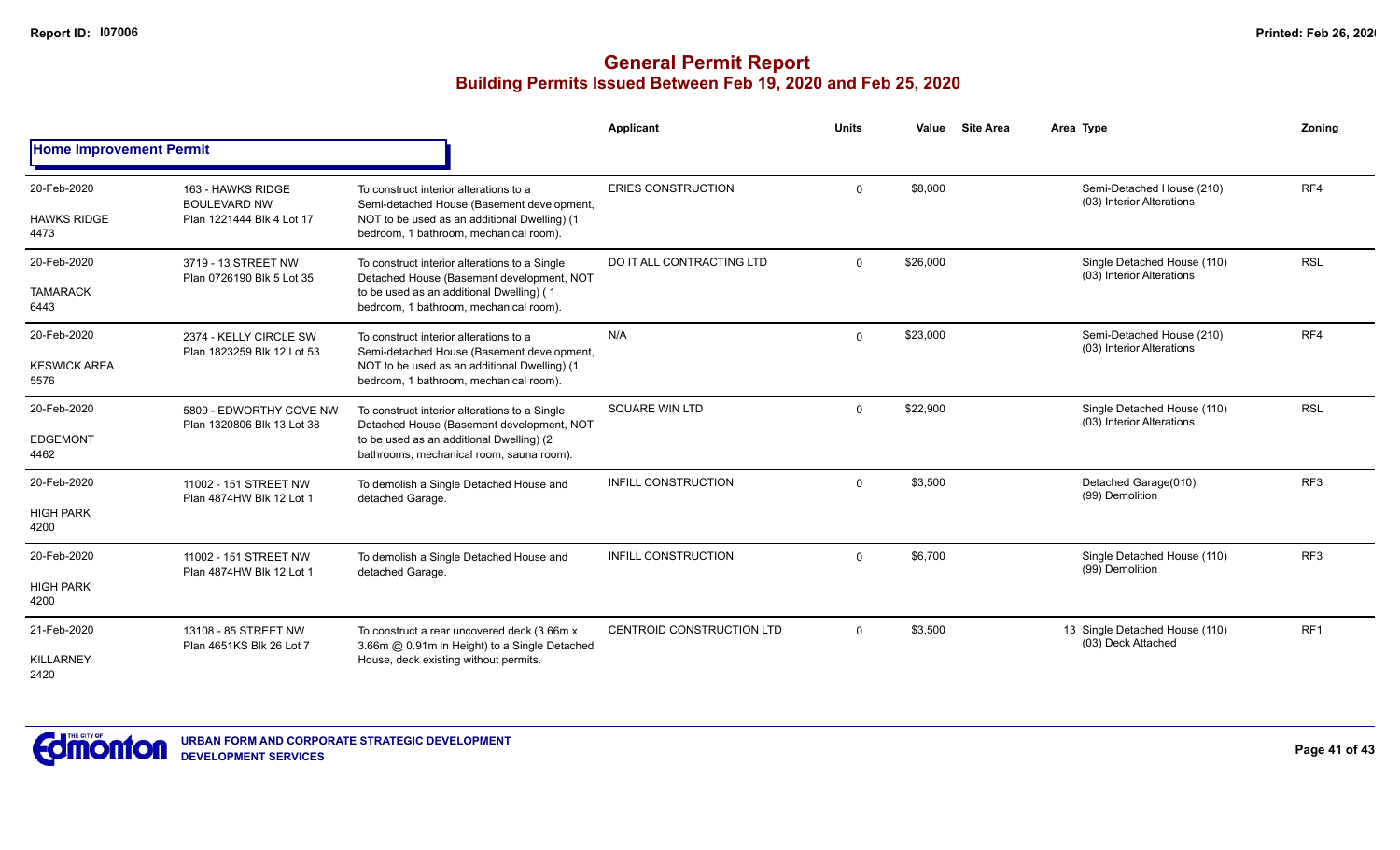### **General Permit Report Building Permits Issued Between Feb 19, 2020 and Feb 25, 2020**

|                                        |                                                     |                                                                                                                                                                                                                                                                               | Applicant                        | <b>Units</b> | Value   | <b>Site Area</b> | Area Type                                                | Zoning          |
|----------------------------------------|-----------------------------------------------------|-------------------------------------------------------------------------------------------------------------------------------------------------------------------------------------------------------------------------------------------------------------------------------|----------------------------------|--------------|---------|------------------|----------------------------------------------------------|-----------------|
| <b>Home Improvement Permit</b>         |                                                     |                                                                                                                                                                                                                                                                               |                                  |              |         |                  |                                                          |                 |
| 25-Feb-2020                            | Plan 1723403 Blk 15 Lot 19                          | 5752 - KEEPING CRESCENT SW To construct a rear uncovered deck (7.92m x<br>4.00m @ 0.90m in Height) to a Single Detached                                                                                                                                                       | N/A                              | $\mathbf 0$  | \$8,200 |                  | 32 Single Detached House (110)<br>(03) Deck Attached     | <b>RSL</b>      |
| <b>KESWICK AREA</b><br>5576            |                                                     | House.                                                                                                                                                                                                                                                                        |                                  |              |         |                  |                                                          |                 |
| 24-Feb-2020<br>SAKAW<br>6670           | 1043 - 58 STREET NW<br>Plan 7722531 Blk 35 Lot 4    | To construct interior alterations to a Single<br>Detached House (Basement development, NOT<br>to be used as an additional Dwelling), existing<br>without permits, (1 bathroom, 1 office, 1 den, 2<br>family rooms (with laundry), mechanical room,<br>NO wet bar or kitchen). | N/A                              | $\Omega$     | \$3,000 |                  | Single Detached House (110)<br>(03) Interior Alterations | RF <sub>1</sub> |
| 24-Feb-2020<br><b>CARLTON</b><br>3470  | 16440 - 136 STREET NW<br>Plan 1124995 Blk 66 Lot 71 | To construct interior alterations to a Single<br>Detached House (Basement development, NOT<br>to be used as an additional Dwelling), existing<br>without permits, (1 bathroom 1 den, kids play<br>area / open space (with wet bar), mechanical<br>room).                      | N/A                              | $\Omega$     | \$5,700 |                  | Single Detached House (110)<br>(03) Interior Alterations | <b>RSL</b>      |
| 25-Feb-2020<br><b>SECORD</b><br>4487   | 22310 - 93A AVENUE NW<br>Plan 1723442 Blk 14 Lot 70 | To construct an Accessory Building (rear<br>detached Garage (6.10m x 6.10m)).                                                                                                                                                                                                 | <b>CANTRUST CONSTRUCTION LTD</b> | $\Omega$     | \$6,200 |                  | 37 Detached Garage (010)<br>(01) Building - New          | <b>RMD</b>      |
| 25-Feb-2020<br><b>EDGEMONT</b><br>4462 | 6943 - EVANS WYND NW<br>Plan 1320959 Blk 4 Lot 8    | To construct interior alterations to a Single<br>Detached House (Basement development, NOT<br>to be used as an additional Dwelling), (1<br>bedroom, 1 bathroom, living room, mechanical<br>room, NO wet bar or kitchen).                                                      | N/A                              | $\Omega$     | \$1,900 |                  | Single Detached House (110)<br>(03) Interior Alterations | <b>RSL</b>      |

**House Combo Permit**